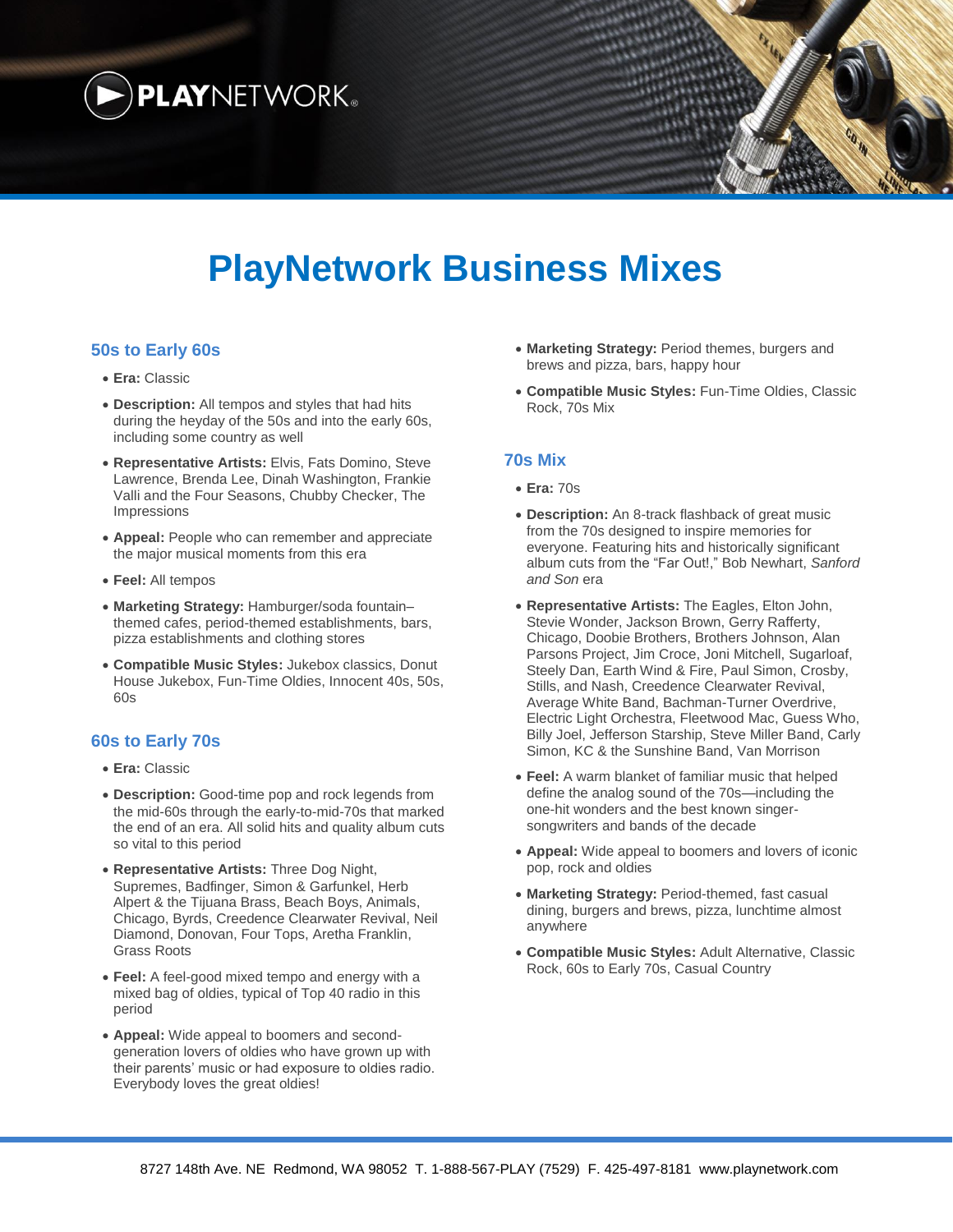

### **Acid Jazz**

- **Era:** 90s to present
- **Description:** The jazz sound inspired by retro funk, hip hop beats and Brazilian and Latin grooves. Starting in the UK, this movement spread worldwide through DJ/producers and live bands that help to create the modern "acid jazz" vibe. A touch of original 70s jazz-funk from the masters who founded this great sound are also sprinkled into the mix
- **Representative Artists:** Greyboy, Thievery Corporation, Brand New Heavies, Naked Music NYC, Roy Ayers, Chris Bangs, James Taylor Quartet, Soulstance, Incognito, Outside, Abstract Truth, Truby Trio, Groove Collective, Gota, Slide Five, Quantic Soul Orchestra, Sharpshooters, others
- **Feel:** Funky beat-oriented jazz sounds. Energy varies from laid-back, head-nodding to high-energy dancefloor fillers
- **Appeal:** Very broad appeal from stylish youth and hipper adults to nightclub fans and musicians
- **Marketing Strategy:** Fashion retail and accessories, lifestyle stores, cultural hubs, cafes, trendy bars, highenergy/volume restaurants, Xtreme Sports and accessories, modern furniture showrooms, hair salons
- **Compatible Music Styles:** Stylish Pop, Smooth Jazz & Vocals, Urban Adult—Upbeat, Club & Dance

### **Acoustic Vocals & Instrumentals**

- **Era:** 70s to present
- **Description:** The acoustic side of pop and adult alternative from singer-songwriters and instrumentalists in the jazz and acoustic, new age genre. Lots of acoustic guitars and piano
- **Representative Artists:** James Taylor, Crosby, Stills, Nash & Young, Paul Simon, Ottmar Liebert, Cat Stevens, Joni Mitchell, Eagles, Leo Kottke, Linda Ronstadt, Will Ackerman, Bob Dylan, Shawn Colvin, Norah Jones, Ray LaMontagne, Jack Johnson, Josh Ritter
- **Feel:** Mellow to moderate with an organic feel, appropriate for a relaxed, natural setting and wood décor. Wears well over the course of a relaxing day
- **Appeal:** Conservative, multigenerational, safe, conservative, family, mass appeal
- **Marketing Strategy:** Family restaurants and steakhouses, general public, on-hold, waiting/common areas, grocers, drug stores, spas, medical, office building, malls, nature shops, garden supplies and plants, environmental settings or viewpoints

 **Compatible Music Styles:** Adult Alternative, Soft Pop, Smooth Jazz & Vocals, Baroque & Chamber, Smooth Jazz Instrumentals

### **Adult Alternative**

- **Era:** 70s to present
- **Description:** A casually progressive variety of modern adult rock classics and time-honored progressive album rock tracks with a dash of motivating blues and reggae in a moderate to lively energy
- **Representative Artists:** Snow Patrol, R.E.M., KT Tunstall, Coldplay, Beck, Los Lonely Boys, U2, John Hiatt, Sheryl Crow, Elvis Costello, Jack Johnson, Stevie Ray Vaughan, Nada Surf, Rolling Stones, Guster, Los Lobos, Counting Crows, Ryan Adams, Pretenders, Dave Matthews, Bob Marley, Wilco, Van Morrison, David Byrne, Lucinda Williams, Tom Petty
- **Feel:** Lively, with some moderation, rootsy current, accessibly hip
- **Appeal:** For the educated, discerning customer who seeks a cool place to hang, good conversation, quality goods and a variety of quality adult rock
- **Marketing Strategy:** Active establishments including casual dining, cafes, bars, pubs, coffee/espresso, bookshops, and alternative clothiers/boutiques, home furnishings/accessories
- **Compatible Music Styles:** Classic Rock, Modern Rock Alternative, Electric Blues, Mainstream Rock, Adult Pop—Upbeat, 70s Mix, Americana, Totally Awesome 80s

# **Adult Alternative (Recurrent)**

 **Description:** Adult Alternative recurrent hits from the past one to two years. (See Adult Alternative for full description and access to more content.)

# **Adult Alternative (Top Plays)**

 **Description:** Adult Alternative hits from the past year. (See Adult Alternative for full description and access to more content.)

### **Adult Alternative—Select**

 **Please Note:** This new mix may contain many cuts that do not exist yet on the C400 hard drive. An update disc or network broadcast may be required to fulfill adequate song inventory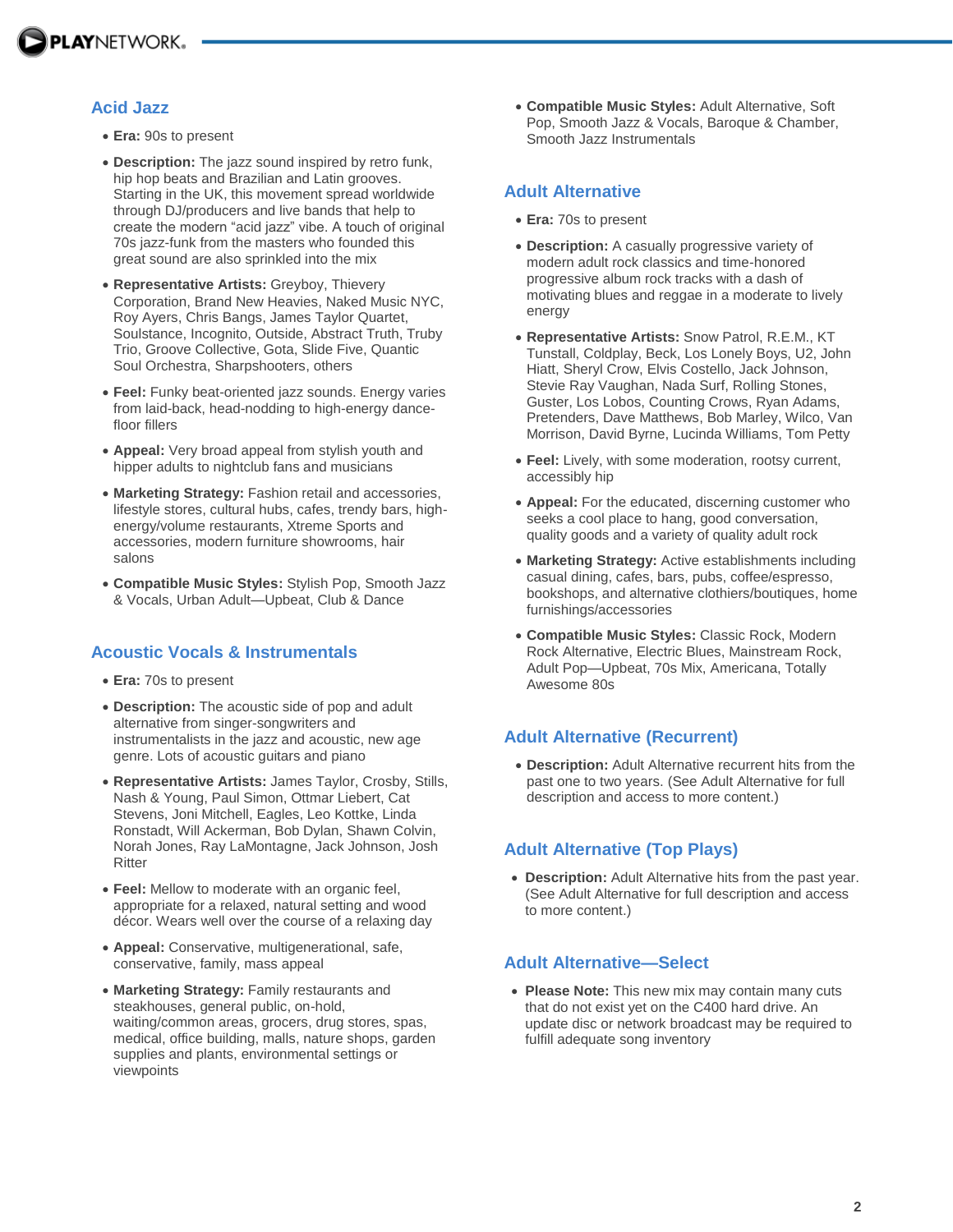### **Adult Alternative for Divas**

- **Era:** 70s to present
- **Description:** "AA for Divas" is an eclectic mix of female singer-songwriters, female pop and adult alternative. Though not all the artists contained in this mix are female, all the selections have female appeal (no hard rock or hip hop). Though there's a strong emphasis on contemporary music, this mix does offer some classic selections from the 70s, 80s and 90s
- **Representative Artists:** Alicia Keys, Coldplay, U2, Aretha Franklin, Maroon 5, Amy Winehouse, Ben Harper, Madonna, Lenny Kravitz, Van Morrison, En Vogue, Sheryl Crow
- **Feel:** Fun, upbeat and empowering to women
- **Appeal:** Demographically "Adult Alternative for Divas" will offer broad appeal to both young and old (covers nearly four decades of music)
- **Marketing Strategy:** Female fashion retailers, beauty salons and personal care products and services or just any female-oriented business that wants to spice up the energy
- **Compatible Music Styles:** Adult Pop—Upbeat, Pop Divas, Adult Alternative, Women in Song all have crossover artists and compatibility

#### **Adult Contemporary**

- **Era:** 70s to present
- **Description:** A comfortable blend of eclectic, contemporary music for mainstream, mature listening in a public forum. This music mix is relaxed and conservative featuring the latest adult contemporary hits of yesterday and today
- **Representative Artists:** Kelly Clarkson, John Mayer, Everything but the Girl, Taylor Swift, Daughtry, Natasha Bedingfield, Chris Rice, Ingrid Michelson, Keith Urban, Vanessa Carlton, Michael McDonald, Michelle Branch, Paul Simon, KT Tunstall, Elton John, Carrie Underwood, James Taylor, Kimberly Locke, Marc Anthony, LeAnne Rimes, Billy Joel, Faith Hill, Ryan Cabrera, Shawn Colvin
- **Feel:** Lively, moderate-to-upbeat
- **Appeal:** Family, public forum
- **Marketing Strategy:** Grocery stores, large department stores, casual shopping, casual family dining, shopping centers, common areas
- **Compatible Music Styles:** Adult Pop—Soft, Fun-Time Oldies, Top 40 Hits, Adult Alternative, Adult Pop—Upbeat

#### **Adult Contemporary (Recurrent)**

 **Description:** Adult Contemporary recurrent hits from the past one to two years. (See Adult Contemporary for full description and access to more content.)

#### **Adult Contemporary (Top Plays)**

 **Description:** Adult Contemporary hits from the past year. (See Adult Contemporary for full description and access to more content.)

#### **Adult Contemporary—Select**

 **Please Note:** This new mix may contain many cuts that do not exist yet on the C400 hard drive. An update disc or network broadcast may be required to fulfill adequate song inventory

### **Adult Pop—Soft**

- **Era:** Contemporary
- **Description:** Highly familiar, quality adult pop, polished and contemporary arrangements of singersongwriters
- **Representative Artists:** Michael Bublé, Eric Clapton, Norah Jones, Natalie Grant, James Blunt, Faith Hill, Mariah Carey, Ben Taylor, Jim Brickman, Rod Stewart, Kelly Clarkson, John Mayer, Celine Dion, Bliss, Howie Day, Queen Latifah, Colbie Caillat and others
- **Feel:** Mellow to moderate, digestible, easy-going, smooth, contemporary and unobtrusive. This concept is more of the glossy and polished sound, appropriate for more contemporary environments. Use the "Acoustic Pop and Instrumentals" for a change of pace or for more of a "woody, down-home" setting. Or use Adult Pop—Upbeat for higher-energy situations
- **Appeal:** Conservative, multigenerational, safe, family, mass appeal
- **Marketing Strategy:** Family restaurants and steakhouses, general public, on-hold, waiting/common areas, grocers, drug stores, medical, office buildings, malls, female-oriented or owned businesses
- **Compatible Music Styles:** Mellow Adult Alternative, Adult Contemporary, Fun-Time Oldies

### **Adult Pop—Soft (Recurrent)**

 **Description:** Adult Pop—Soft recurrent hits from the past one to two years. (See Adult Pop—Soft for full description and access to more content.)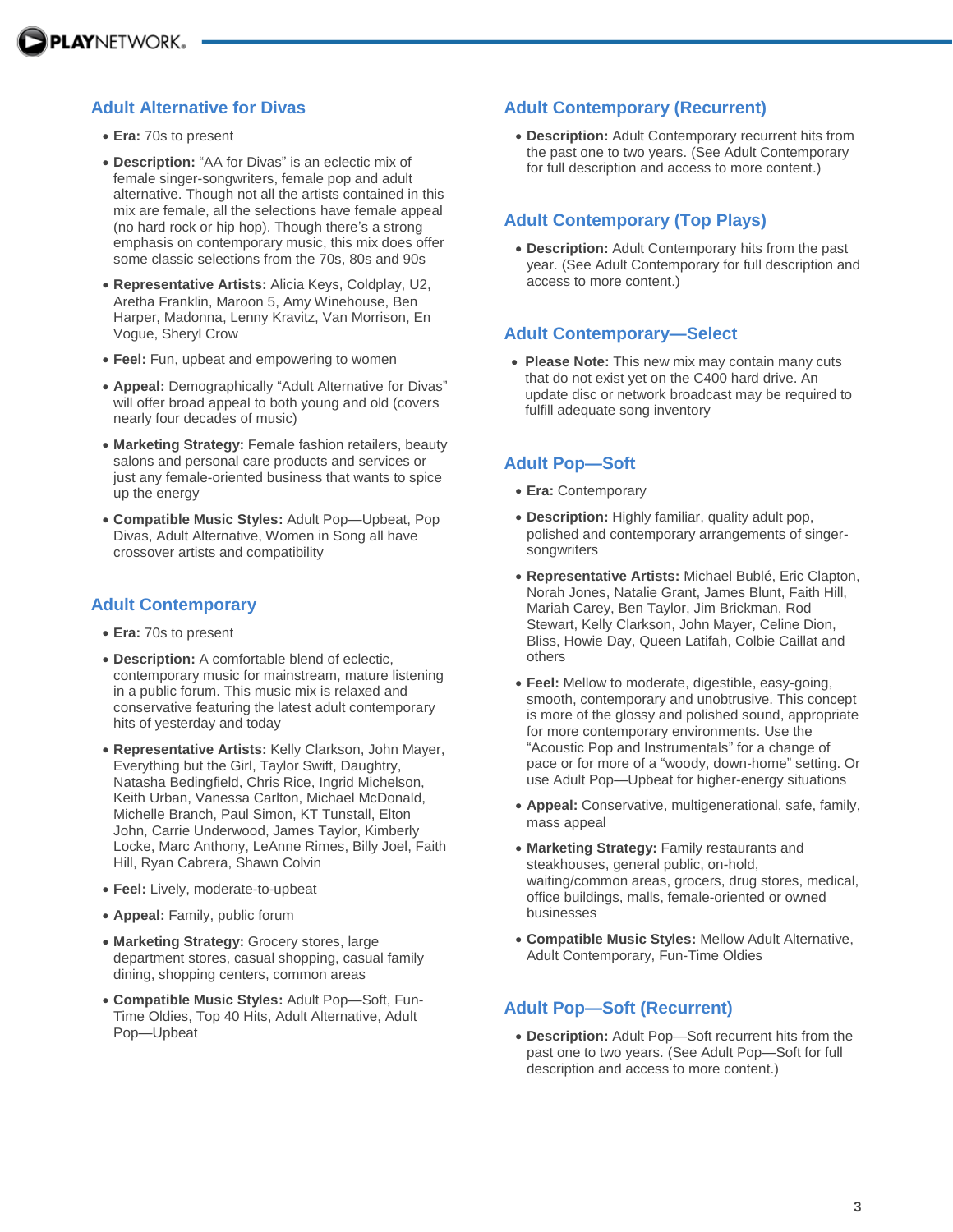# **Adult Pop—Soft (Top Plays)**

 **Description:** Adult Pop Soft hits from the past year. (See Adult Pop—Soft for full description and access to more content.)

### **Adult Pop—Soft (Select)**

 **Please Note:** This new mix may contain many cuts that do not exist yet on the C400 hard drive. An update disc or network broadcast may be required to fulfill adequate song inventory

### **Adult Pop—Upbeat**

- **Era:** 60s to present
- **Description:** PlayNetwork's most popular mix. Quality, mainstream hits and quality album cuts from the mid-60s through present day, recalling experiences from R&B, pop and soft rock. Consistently upbeat without being overwhelming
- **Representative Artists:** Four Tops, Linda Ronstadt, Van Morrison, Crowded House, Sheryl Crow, Hall & Oates, Phil Collins, Bruce Springsteen, Eagles, Eric Clapton, Fleetwood Mac, KT Tunstall, Coldplay, James Hunter, Amy Winehouse, Seal
- **Feel:** Comfortably upbeat but never overwhelming, sustaining support for an active atmosphere
- **Appeal:** Mass appeal for a broad mainstream demographic and lifestyle, with quality
- **Marketing Strategy:** Active restaurants, bars and grills, casual clothiers, discount stores or mainstream department stores, drug stores, grocers, mall hall or common areas
- **Compatible Music Styles:** Fun-Time Oldies, Pop Hits, Adult Pop—Soft, Classic R&B, Classic Rock

# **Adult Pop—Upbeat (Select)**

 **Please Note:** This new mix may contain many cuts that do not exist yet on the C400 hard drive. An update disc or network broadcast may be required to fulfill adequate song inventory

### **Alternative**

- **Era:** Contemporary
- **Description:** With heavy focus on the Y generation, this mix consists of the various subgenres that make the Alternative charts—Pop Punk, Britpop, Indie Pop, Gothic Rock—and heavy influences from Electronic, New Wave, Reggae, Punk and even Pop. These provide the foundation for this eclectic, guitar-based mix that captures the many sounds of today's Alternative music. The brash sound of Britpop, dirty

guitars of Grunge, the gloom of Gothic Rock, all work together to create an upbeat, contemporary, rockin' sound

- **Representative Artists:** 3 Doors Down, The Academy Is, Audioslave, Better Than Ezra, Cake, Coldplay, Fall Out Boy, Fountains of Wayne, Green Day, Hoobastank, Incubus, Jimmy Eat World, Kooks, Metro Station, P.O.D., Panic! At the Disco, R.E.M., Radiohead, Red Hot Chili Peppers, Sugarcult, Third Eye Blind, Yellowcard, Zutons
- **Feel:** Rough-edged and mostly upbeat with some mixed arrangements for dynamics
- **Appeal:** Male-oriented and unisex alternative for those who appreciate cutting-edge rock and its heritage
- **Marketing Strategy:** Cultural hubs—college environments, pubs, bars, active lounges, bars and grills, skate and snowboard shops, breweries, pizza and beer, burgers and beer
- **Compatible Music Styles:** Adult Alternative, Classic Rock, Indie Rock & Pop, Youth Rock

# **Alternative (Recurrent)**

 **Description:** Alternative recurrent hits from the past one to two years. (See Alternative for full description and access to more content.)

# **Alternative (Top Plays)**

 **Description:** Alternative hits from the past year. (See Alternative for full description and access to more content.)

# **Americana**

- **Era:** Classic and modern
- **Description:** A road trip from coast to coast that walks the lines between singer-songwriter based folk rock, progressive country, rockabilly blues and iconic American fun. It swings, it picks, it twangs and grins as it rolls on down highways new and old with a revisionist country swagger and style
- **Representative Artists:** Rodney Crowell, Lucinda Williams, Hayes Carll, Lyle Lovett, BR549, Tift Merritt, Delbert McClinton, Dave Alvin, Joe Ely, Emmylou Harris, Old 97s, Duhks, Mavericks, Iguanas, Jayhawks, Dwight Yoakam, Rosie Flores, Cash Brothers, Johnny Cash, Junior Brown, Willie Nelson, Ryan Adams, Steve Earle, Sleepy LaBeef, Wilco, Jeffery Foucault, Asleep at the Wheel, Big Sandy & Fly-Right Boys, Neko Case, John Hiatt, Sonny Burges
- **Feel:** From moderate to comfortably upbeat American rockabilly-roadhouse and country blues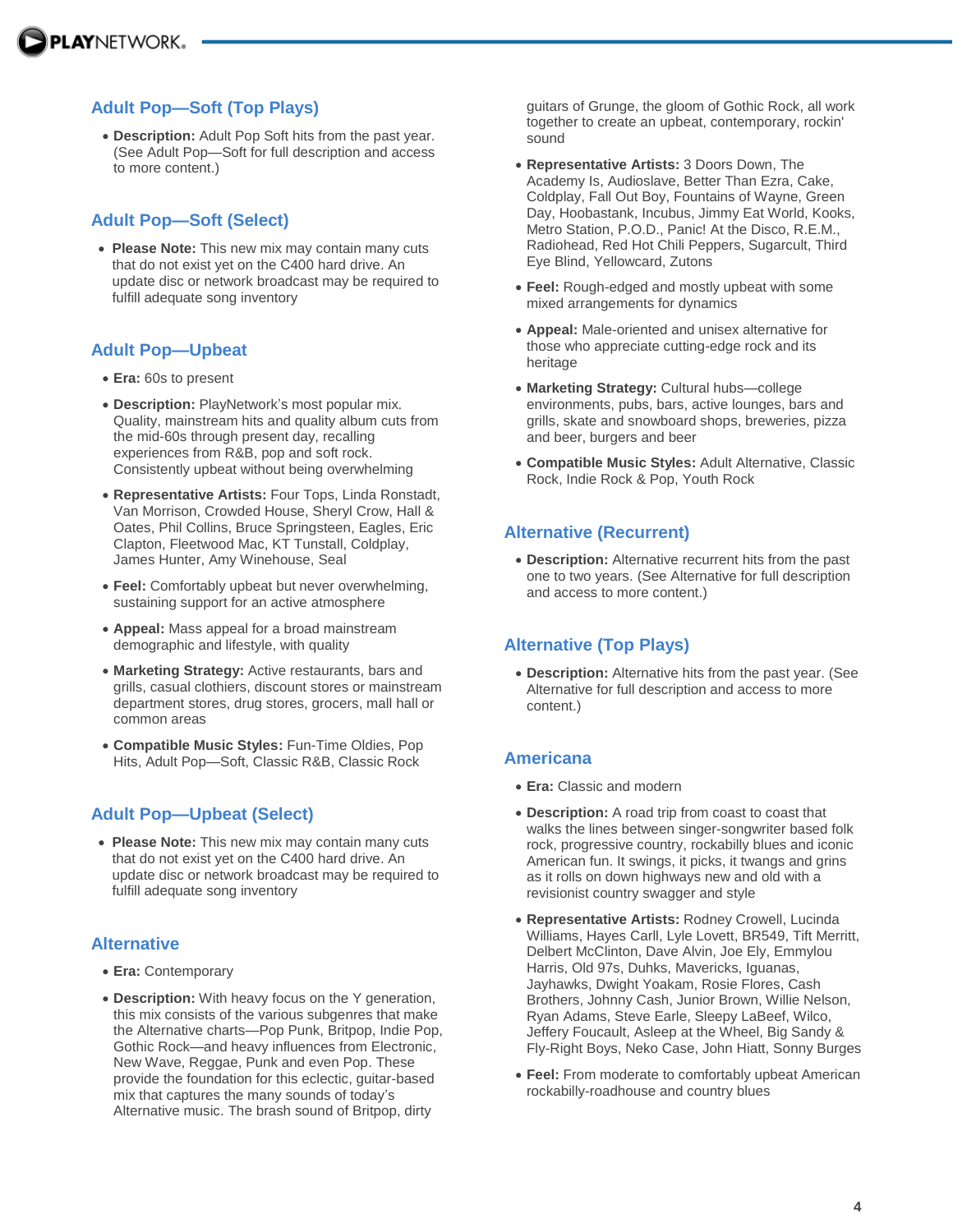- **Appeal:** Fans of *Austin City Limits*, Blue Collar Pockets; loose and carefree, from rural to suburban to the culturally enriched. Can appeal to the average, unsuspecting fan to the very hip and in-the-know. A very cool mix of and contemporary alternative to mainstream country
- **Marketing Strategy:** Casually hip or twangin' restaurants and bars, roadside diners, campy and kitsch hangouts, fast food, western wear and boots, auto parts, truck and farm equipment dealerships, Tex-Mex restaurants, Southwest cuisine, hip pubs
- **Compatible Music Styles:** Hot Country, Burger & Brew, Casual Country, Adult Alternative, Classic Rock

### **Austin Eclectic Mix**

- **Era:** Classic and modern
- **Description:** The language of music interpreted through a distinctly Southwestern music tradition with an emphasis on the Austin music experience—Austin is home of the *Austin City Limits* television series and the city bills itself as the "Live Music Capitol of the World." This music mix will feature an eclectic variety of music that's deeply rooted in the singer-songwriter tradition of blending country and folk rock with blues and Texas-swing
- **Representative Artists:** Lyle Lovett, Asleep at the Wheel, Stevie Ray Vaughn, Rodney Crowell, Dave Alvin, Joe Ely, Delbert McClinton, The Flatlanders, Guy Clark, Rosie Flores, Willie Nelson, John Fogerty, Patty Griffin, John Hiatt, Los Lobos, Los Lonely Boys, Sleepy LaBeef, The Mavericks, B.B. King, The Subdudes, Robert Earl Keen, Willy Nelson, Keb Mo, Texas Tornados, Kelly Willis, Old 97s, BR5-49, Dusty 45s, The Iguanas, J.J. Cale, Patty Griffin, Bob Dylan, Lee Amos, James Hunter, Billy Bragg, Alejandro Escovedo
- **Feel:** A casually hip mood for the discerning audience interested in a distinctly Southwest American sound and environment
- **Appeal:** Mass, family appeal
- **Marketing Strategy:** Created for a wide range of casual dining or Southwestern style restaurant patrons. Its usage also applies to related clothing and apparel outlets, gift shops, cafes, pubs and related business promotional themes
- **Compatible Music Styles:** Singer-Songwriters, Mellow Adult Alternative, Adult Alternative, Burger & Brew, Tejano, Viva Mexicana

### **Bar "Happy Hour"**

- **Era:** Classic and modern
- **Description:** Perfect for happy hour or a full house to keep the joint jumping, reeling and a-rockin'. An

energetic variety of music designed to create a shared live-let-live ambiance

- **Representative Artists:** Daughtry, Big Bad Voodoo Daddy, 3 Doors Down, Maroon 5, Sheryl Crow, Brian Setzer Orchestra, Coldplay, James Brown, Snow Patrol, Smash Mouth, Counting Crows, Average White Band, Train, Bachman-Turner Overdrive, Chuck Berry, Tom Petty, Taylor Swift, Bruce Springsteen, U2, Tower Of Power, Miley Cyrus, Dave Matthews, The Cars, John Mayer, Santana, Natasha Bedingfield, O.A.R, Robert Palmer, No Doubt
- **Feel:** Mostly upbeat with some breathers
- **Appeal:** More happy hour–oriented but good for all
- **Marketing Strategy:** Perfect for active bars, restaurants, sports bars, brew houses, pizza, quick service
- **Compatible Music Styles:** Adult Alternative, Classic Rock, Alternative, Totally Awesome 80s, Adult Pop— Upbeat

### **Bar "Late Night"**

- **Era:** Modern and contemporary
- **Description:** Perfect for the energetic late-night crowd that is active and ready to take on the world. This overall feel and tempo of this mix is very upbeat and energetic by design to help motivate the latenight bar crowd
- **Representative Artists:** U2, Los Lonely Boys, Led Zeppelin, Arctic Monkeys, Blues Traveler, Pearl Jam, Jimmy Eat World, Boston, Weezer, The Strokes, Rolling Stones, Dave Matthews Band, Allman Brothers Band, Supergrass, The Doors, Aerosmith, Lenny Kravitz, Sheryl Crow, Red Hot Chili Peppers, Third Eye Blind, Alanis Morissette, INXS, Matchbox 20, Tom Petty, Nada Surf, Stevie Ray Vaughan, Kaiser Chiefs, R.E.M.
- **Feel:** Upbeat with a few moderate tempo tunes
- **Appeal:** More male-oriented but good for all
- **Marketing Strategy:** Perfect for active bars, restaurants, sports bars, brew houses, pizza, quick service
- **Compatible Music Styles:** Alternative, Totally Awesome 80s, Classic Rock, Adult Alternative, Electric Blues, Mainstream Rock

### **Bar "Lunch"—Burger & Brew**

- **Era:** Classic and modern
- **Description:** Grill-oriented main street, rock, adult pop, and classic R&B and iconic pop. Great for lunch, happy hour, late night or just any time you have a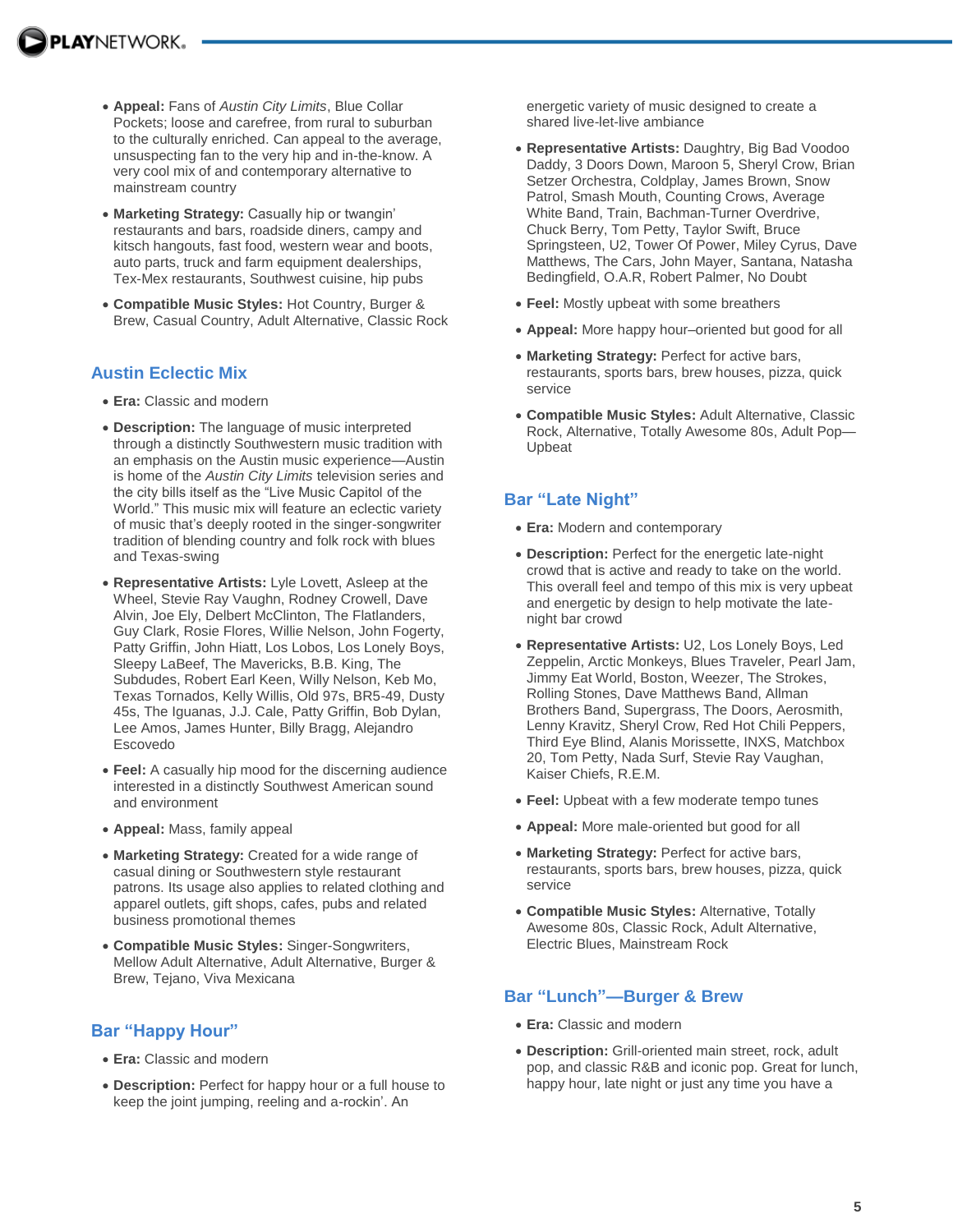

packed house. Something for everybody that will keep the energy alive but not overwhelming

- **Representative Artists:** U2, Coldplay, Bad Company, Rolling Stones, Bachman-Turner Overdrive, Matchbox 20, B-52s, Led Zeppelin, Bangles, Fastball, Tom Petty, David Bowie, Bruce Springsteen, Sam & Dave, Robert Palmer, Barenaked Ladies, Fleetwood Mac, Aretha Franklin, The Who, Genesis, Santana. Temptations, 38 Special, Average White Band, Blondie, Al Green, Green Day, Heart, James Brown, INXS, The Cars, Allman Brothers Band, Dave Matthews Band, John Mellencamp, Keane, Red Hot Chili Peppers, Shawn Mullins
- **Feel:** Mostly upbeat with some breathers
- **Appeal:** More male-oriented, but good for all
- **Marketing Strategy:** Perfect for active diners and bars
- **Compatible Music Styles:** Adult Alternative**,** Electric Blues, Mainstream Rock, Classic Rock, Adult Pop— Upbeat

#### **Baroque & Chamber**

- **Era:** Classical 14th to early 18th centuries
- **Description:** A bright and bold blend of renaissance, baroque and chamber works from the 14th to early 18th centuries
- **Representative Artists:** Vivaldi, J.S. Bach, Handel, Beethoven, Hayden, Mozart, Paganini, Corelli, Scarlatti, Telemann, Gossec, Pachelbel and others
- **Feel:** Concentrates mostly an uplifting yet moderate energy
- **Appeal:** Broad-based appeal, 25+, upper middle class to wealthy, professionals
- **Marketing Strategy:** High-end retail, elegant dining, hotels, interior design and gift boutiques, upper scale cafes, fine department stores
- **Compatible Music Styles:** Smooth Jazz Instrumentals, Smooth Jazz & Vocals, Romantic Jazz & Standards

### **Big Band**

- **Era:** Classic to present
- **Description:** Selections from the cool and deluxe side of big band and swing including many beloved classics as well as modern day versions of that classic big band sound
- **Representative Artists:** Louis Jordan, Louis Armstrong, Cab Calloway, Buddy Rich, Count Basie, Stan Kenton, Woody Herman, Quincy Jones, Duke **Ellington**
- **Feel:** Catchy, snappy, quirky, sometimes wacky and very ultra-cool from rhythmic moderation to a full, blazing high
- **Appeal:** Counter-culture, cool sophisticates, intellectual, well-read, people seeking a point of distinction and a backlash to the mainstream
- **Marketing Strategy:** Restaurants, bars, coffee houses, cafes, sophisticated retail environments, bookstores, retro themes, vintage shops
- **Compatible Music Styles:** Upbeat Jazz & Vocals, Upbeat Jazz Instrumentals, Romantic Jazz & **Standards**

#### **Brazilian Styles**

- **Era:** Classic to contemporary
- **Description:** Music from the Brazilian tradition based primarily around the timeless Bossa Nova. A smattering of compatible "World Music" cuts to complement. Vocals and instrumentals. All tempos
- **Representative Artists:** Eliane Elias, Manfredo Fest, Antonio Carlos Jobim, Joao Gilberto, Bebel Gilberto, Stan Getz, Joyce, Machan, Rosa Passos, Ellis Regina, Caetano Veloso
- **Appeal:** Classy, sophisticated adults
- **Marketing Strategy:** Cool boutiques, trendy bistros and restaurants, cigar bars
- **Compatible Music Styles:** Romantic Jazz & Standards, Modern Day Crooners, Spanish Caravan, World & Tropical, Upbeat Chill

#### **Britpop**

- **Era:** 90s to contemporary
- **Description:** Britpop is a subgenre of alternative rock that originated in the United Kingdom. Britpop emerged from the British independent music scene of the early 1990s and was characterized by bands influenced by British guitar pop music of the 1960s and 1970s. Although Britpop bands did not have a single unifying sound, the media grouped them together first as a "scene" and later as a national cultural movement. Blur, Oasis and The Stone Roses are often considered the scene's most prominent acts, but today the sound is being carried by acts such as Radiohead, Coldplay and Franz Ferdinand, all of whom have reached global popularity
- **Representative Artists:** Oasis, Coldplay, Happy Mondays, Franz Ferdinand, Bloc Party, Stereolab, Radiohead, The Stone Roses, Belle and Sebastian, Saint Etienne, Blur, The Stereophonics, Pulp, Electronic, Primal Scream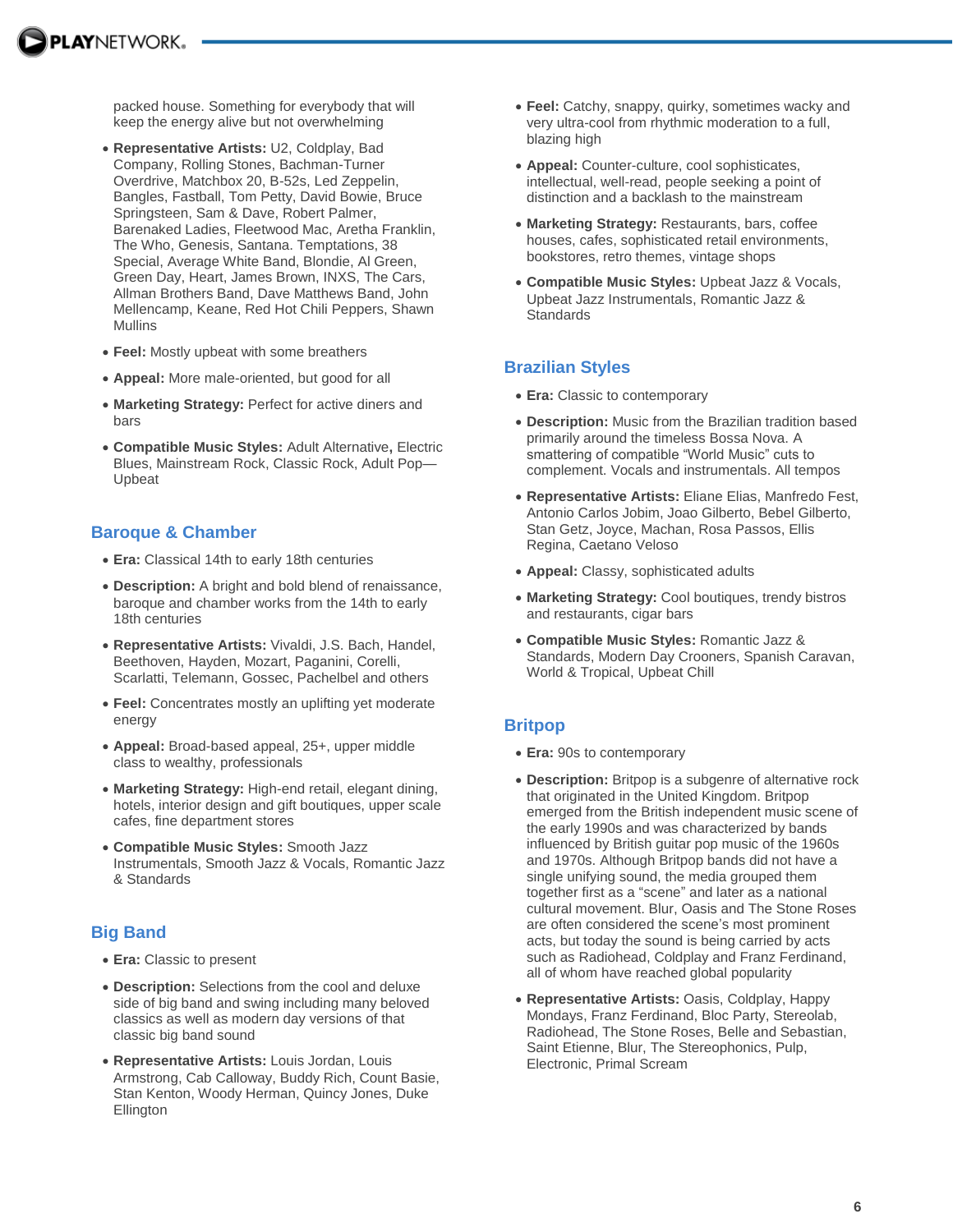- **Appeal:** Focus on a younger, discriminating demographic who pride themselves on being unique and in-the-know
- **Marketing Strategy:** Edgy fashion retailers, bars and hip restaurants that focus on a younger, discriminating demographic
- **Compatible Music Styles:** Gen Y Indie Pop and Rock, Alternative, Modern Rock, British Classic Rock

### **Casual Country**

- **Era:** Classic to contemporary
- **Description:** The mellow and moderate side of country hits and album tracks from classics, the mid-1980s *Urban Cowboy* period right up to the present. This concept can be used for different day parts in conjunction with our more energetic concepts, Americana and folk rock. Also includes country crossover cuts from the folk, pop and rock fields
- **Representative Artists:** Alabama, Restless Heart, Gary Allan, Rascal Flatts, Kellie Coffey, Jeremy Boz, Steve Holy, Martina McBride, Vince Gill, George Strait, Mary Chapin Carpenter, Keith Urban, Reba McEntire, Tim McGraw, Jennifer Hanson, Norah Jones, Brooks & Dunn
- **Feel:** Ballads to moderate up to light, upbeat arrangements
- **Appeal:** Rural, suburban; blue collar, casual, blue jeans and tee-shirts, traditional values
- **Marketing Strategy:** Diners, suburban and rural restaurants, cafes, truck stops, western wear, auto parts dealers, auto repair, rural and small-town car/truck dealerships, fast food
- **Compatible Music Styles:** Acoustic Pop & Instrumentals, Adult Pop—Soft or counterpart to Hot Country and Americana

# **Casual Country (Recurrent)**

 **Description:** Casual Country recurrent hits from the past one to two years. (See Casual Country for full description and access to more content.)

# **Casual Country (Top Plays)**

 **Description:** Casual Country hits from the past year. (See Casual Country for full description and access to more content.)

# **Chill Out**

**Era:** Contemporary

- **Description:** A unique underground mix of relaxed down-tempo grooves. Placing emphasis on melody, texture and mood, Chill Out places feel over familiarity. With just the right merger of subtle vocals, organic instrumentation and synthetic rhythm, this mix doesn't lose the human element, but instead enhances it with texture and contemporary production
- **Representative Artists:** Moby, Tosca, Thievery Corporation, Kruder and Dorfmeister, Jazzanova, Mo' Horizons, Portishead, Air, Royksopp, Nightmares on Wax, DJ Shadow, DJ Krush, Kid Loco, Bonobo, Aim, Fila Brazillia, Lemon Jelly
- **Feel:** Toned-down and mellow without being sleepy. Often jazzy with hip hop–style rhythms giving the mix a slightly urban feel. Lush textures and melody help carry the mix and build ambience
- **Appeal:** Very fashionable mix that should appeal to both male and females ages 16–40
- **Marketing Strategy:** Used excessively in modern television ads to promote high-end fashion, automobiles and new technology. This type of music (chill, down-tempo, electronica, etc.) has become the soundtrack to a new age of cutting-edge style and digital imagery. Fitting music for fashion retailers, latenight dining or any business wanting to build a contemporary image
- **Compatible Mixes:** Upbeat Chill, Modern Soul, Stylish Pop—Upbeat, Acid Jazz, Spanish Caravan, World & Tropical Rhythms

# **Cinco De Mayo**

- **Era:** Timeless
- **Description:** A Mexican independence day celebration with a blend of festive and celebratory, traditional and contemporary hits performed by top Latin and American artists
- **Representative Artists:** Gloria Estefan, Tito Puente, Lila Downs, Los Fabulosos Cadillacs, Santana, Los Lobos, Vincente Fernandez, Mariachi Vargas, Grupo Bryndis, Gerardo Reyes, Raul Malo, Flaco Jimenez, Selena, Revancha Nortena, Ozomatli, Nat King Cole, Brave Combo, Jesse Cook
- **Feel:** An upbeat and bright mix of traditional, timeless classics as well as popular contemporary Latin styles from the late 90s to the present
- **Appeal:** Cinco de Mayo celebrations
- **Marketing Strategy:** Cantinas, contemporary Latin restaurants and lounges, family-style Latin restaurants and theme cafés and just plain anybody who wants to have fun and celebrate this day or run a promotion!
- **Compatible Music Styles:** Tejano Mix, Viva Mexican, Mariachi Mix, Latin Pop Hits, Salsa & **Merengue**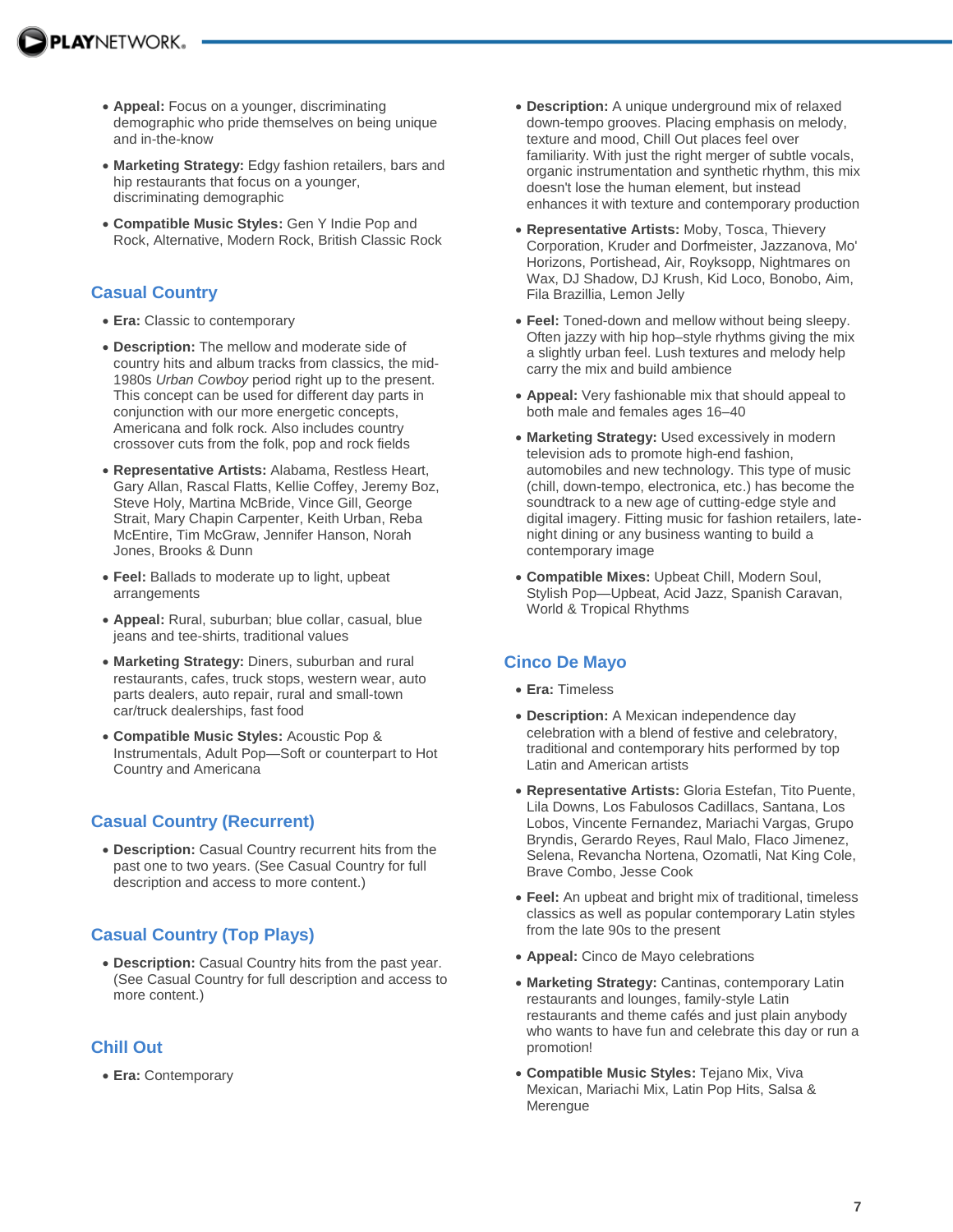

# **Classic R&B**

- **Era:** Classic
- **Description:** The essence of American rhythm and blues, the classic Stax and Motown sound! Lots of soulful vocals and some groovy instrumentals are the sounds of this era
- **Representative Artists:** Otis Redding, James Brown, Stevie Wonder, Al Green, Aretha Franklin, Temptations, Marvin Gaye, Booker T & the MGs, Supremes, Sly & The Family Stone, Four Tops, Barry **White**
- **Feel:** Lively, moderate to mostly upbeat
- **Appeal:** Wide appeal; perfect for sustained listening and maintaining interest, high female appeal
- **Marketing Strategy:** Active restaurants, bars and grills, cafés, coffee/espresso, fast food and delis, hipper clothing and department stores, home furnishings and sundries, thrift store chains
- **Compatible Music Styles:** Fun-Time Oldies, Electric Blues, Classic Rock, Urban Adult, Eclectic Groove

### **Classic R&B (Select)**

 **Please Note:** This new mix may contain many cuts that do not exist yet on the C400 hard drive. An update disc or network broadcast may be required to fulfill adequate song inventory

### **Classic R&B—The Ultimate**

 **Description:** R&B legends—the best of the best in Classic R&B! (See full description of Classic R&B.)

### **Classic Rock**

- **Era:** Classic
- **Description:** This is the great stuff that you wish your classic rock stations would play. This goes below the surface and beyond where you might expect, picking up a lot of great album cuts and artists you don't normally hear anymore. The core of this concept is from that very fertile period starting in the mid-60s through the 70s and into the early 80s
- **Representative Artists:** The Who, Jimi Hendrix, Neil Young, Jethro Tull, Yes, Pink Floyd, Doors, Allman Brothers, U2, Led Zeppelin, Bruce Springsteen, Grateful Dead
- **Feel:** Mixed bag of energy from moderate to smokin'
- **Appeal:** First-generation rockers and the second generation; more male-oriented
- **Marketing Strategy:** Pubs, pizza, breweries, quality fast foods

 **Compatible Music Styles:** Fun-Time Oldies, Adult Alternative, Classic R&B, Adult Pop—Upbeat, Alternative, Electric Blues

#### **Classic Rock (Select)**

 **Please Note:** This new mix may contain many cuts that do not exist yet on the C400 Hard Drive. An update disc or network broadcast may be required to fulfill adequate song inventory

#### **Classic Rock—The Ultimate**

- **Era:** Classic
- **Description:** Rock legends—the best of the best in Classic Rock! (See full description of Classic Rock.)

#### **Classic Rock—Then & Now**

- **Era:** Classic to contemporary
- **Description:** Rock from the 60s through today including great album cuts that go beyond the obvious, picking up quality artists who still deliver that classic sound right up to the present
- **Representative Artists:** Carlos Santana, Paul McCartney, Peter Gabriel, Traffic, Deep Purple, Aerosmith, Rolling Stones, Led Zeppelin, Robert Plant, Eric Clapton, Tom Petty, Counting Crows, U2, Bonnie Raitt
- **Feel:** Mixed tempo but definitely rocking
- **Appeal:** More male-oriented, leans toward boomers and hip Gen-X'ers
- **Marketing Strategy:** Bars, active diners, brewhouses, burger joints and pizza parlors
- **Compatible Music Styles:** Classic Rock, Mainstream Rock, Electric Blues, Adult Alternative

### **Classical—Romantic**

- **Era:** Classic
- **Description:** A selection of familiar romantic classical music ranging from solo concertos to full orchestration. Classical—Romantic showcases the greatest composers of the classical/romantic period, (circa 1730 to 1910) played by some of today's bestknown performers
- **Representative Composers:** Saint-Saens, Mendelssohn, Vivaldi, Chopin, Debussy, Ravel, Grieg, Tchaikovsky, Satie, Schumann and Rachmaninoff
- **Feel:** Concentrates on moderate energy, building from slow lentos to moderate allegros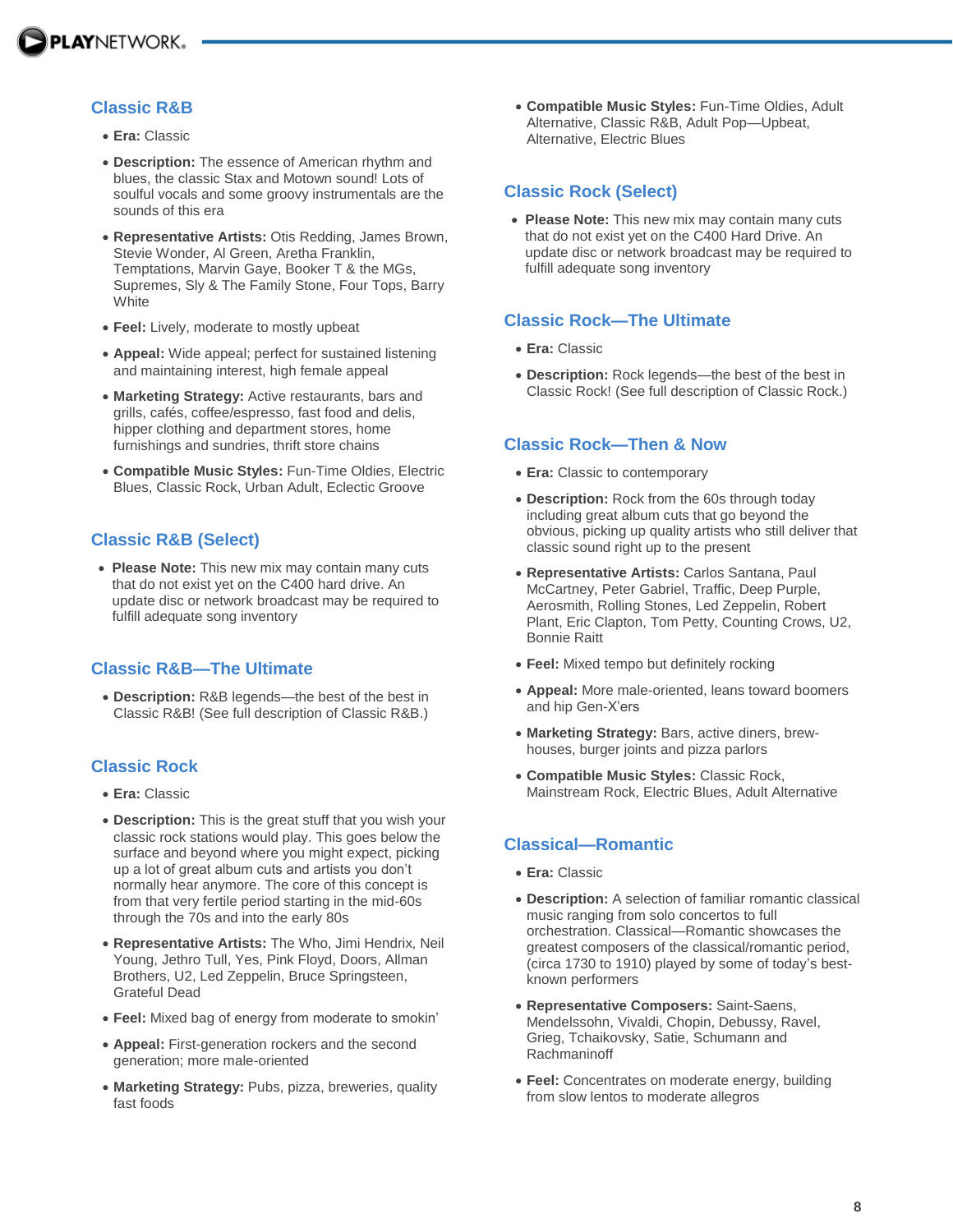- **Appeal:** Designed for the elegant and refined experience. Although this concept can appeal to anyone seeking an enriched lifestyle, the focus centers on upscale demographics and a life of luxury
- **Marketing Strategy:** Upscale dining, luxury car dealerships, hotels, jewelry, upscale home furnishings and interior design, gift boutiques, ritzy hair salons, finer department stores
- **Compatible Music Styles:** Baroque & Chamber, Lite Classical Potpourri, Romantic Italian Blend

### **Club & Dance**

- **Era:** 90s to present
- **Description:** The hottest, popular, underground and mainstream dance/club cuts intended to get bodies moving! The mix includes dance music anthems recorded by club divas and international superstars. Extended and remixed versions of popular radio hits are also featured. Fun, energy, and dancing are the focus here
- **Representative Artists:** Madonna, Kylie Minogue, Groove Armada, Funky Green Dogs, Crystal Waters, Basement Jaxx, Jennifer Lopez, Chemical Brothers, Miguel Migs, Dirty Vegas, and Everything but the Girl. Kaskade, Freestylers, Mark Farina and others
- **Feel:** Very high-energy, toe-tapping, finger-snapping and sweat-inducing
- **Appeal:** Nightlife fans; club regulars; athletes, college crowds, party people and those who want to be
- **Marketing Strategy:** Great for high-energy pubs, bars, pizza and beer, college hangouts, trendy, cutting edge and youth-oriented fashion retail and accessories as well as workout and athletic establishments
- **Compatible Music Styles:** Acid Jazz, Stylish Pop, Top 40 Hits

# **Club & Dance (Recurrent)**

 **Description:** Club & Dance recurrent hits from the past one to two years. (See Club & Dance for full description and access to more content.)

### **Contemporary Christian**

- **Description:** A mix of Christian pop, rock, R&B from well-known veteran as well as newer artists
- **Representative Artists:** Sandi Patty, Wayne Watson, Bebe & Cece Winans, Amy Grant, Natalie Grant, Matthew West, Chris Tomlin, Rich Mullins, Stephen Curtis Chapman, Jaci Velasquez, Take 6
- **Feel:** Medium, upbeat and soulful mix of well-known classic songs and popular contemporary
- **Marketing Strategy:** Christian bookstore and other Christian retail

# **Destination Spa**

- **Era:** Contemporary
- **Description:** Calming, quiet, tranquil, relaxing music designed to help soothe the emotions of spa, health resort or massage customers. This thoughtful blend of ambient and other instrumental music is peaceful by design
- **Representative Artists:** Steven Halpern Sounds of the Spa, Wurden, Deuter, Mark Rownd, Jon Jenkins, Llewellyn, Michael Hoppé, Eric Wøllo, Stephen Rhodes, J Arif Verner
- **Feel:** Tranquil, quiet, comforting
- **Appeal:** Broad appeal for all environments that need a tranquil, spa-like ambience
- **Marketing Strategy:** For spas, health resorts, massage rooms, hotels or to create a relaxed environment for any business
- **Compatible Music Styles:** Ambient, Classical, New Age

# **Dinner Party**

- **Era:** Classic to contemporary
- **Description:** Dinner Party is a timeless collection of jazz, casually cool blues, pop and new groove standards from the 50s through the present. This topdrawer mélange of benchmark eloquence creates an easy-to-listen-to soundtrack for the astute client looking for a casually sophisticated music presentation
- **Representative Artists:** Frank Sinatra, Julie London, Wes Montgomery, Nat "King" and Natalie Cole, Duke Ellington, Tony Bennett, Nicola Conte, Ray Charles, Diana Krall, Chet Baker, Harry Connick, Jr., Miles Davis, Sam Cooke, Kenny Burrell, Ella Fitzgerald, Stan Getz, Rosemary Clooney, Oscar Peterson, Billie Holiday, Grant Green and Lionel Hampton
- **Feel:** Intelligent, comfortable, classic
- **Appeal:** Everyone from early retirement boomers to seniors with distinguished taste
- **Marketing Strategy:** For businesses that want to set a tone and make a casually elegant statement. Furniture stores, specialty retail, bistros, bookstores, classy restaurants, art stores, sundries, clothing boutiques
- **Compatible Music Styles:** Mainstream, Cool & Upbeat Jazz, Eclectic Groove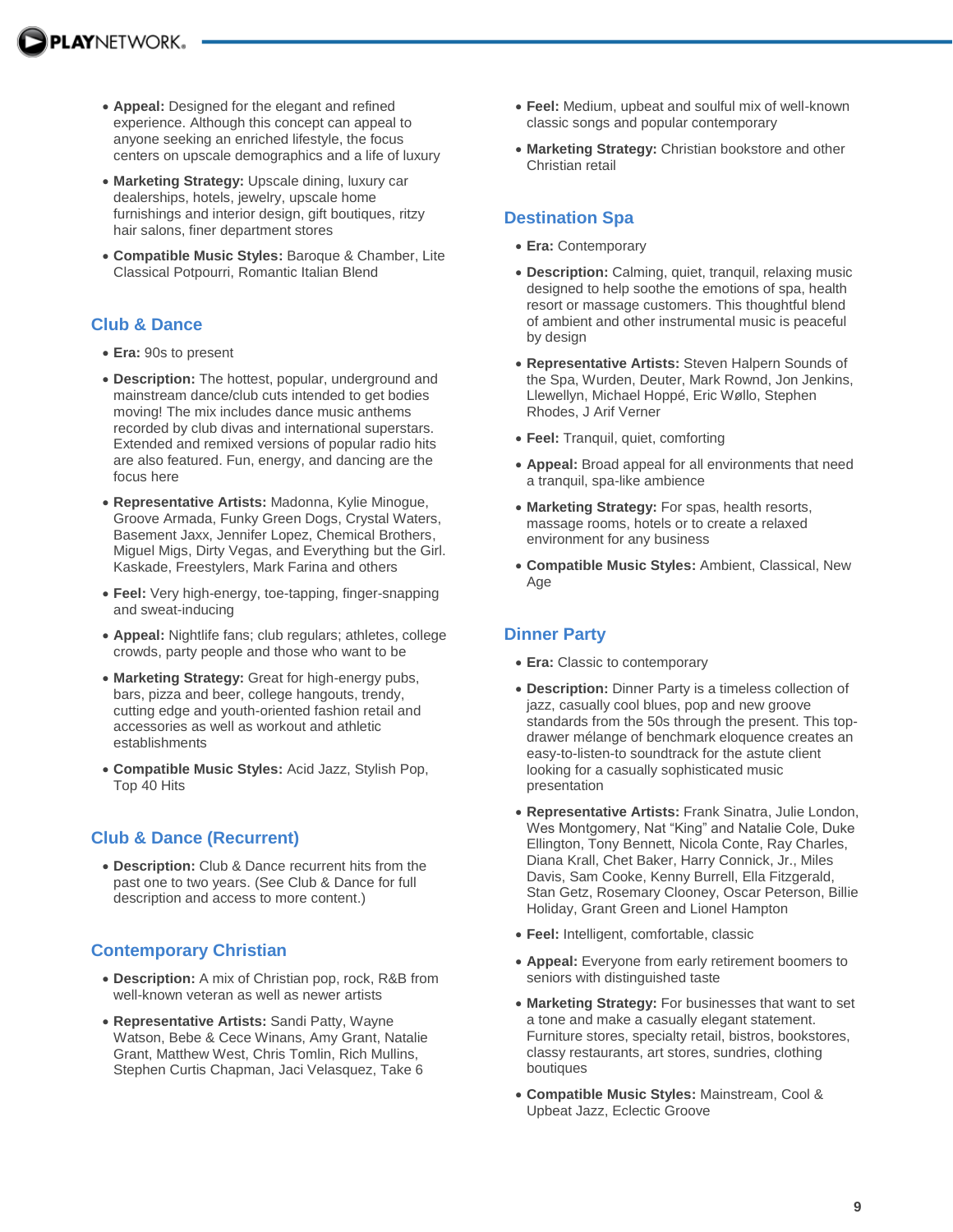

# **Disco Ball**

- **Era:** Classic
- **Description:** Gentlemen, put on your superfly bellbottoms. Ladies, comb your Afro, slip on your platform shoes and pop in the 8-track, we're headed back to the discotheques for groove-oriented beats that will keep your feet moving. Top hits, DJ remixes and funk-based, fun album cuts compose this upbeat, good-times-for-everyone mix. Some you'll remember, some you may not, but all will put a smile on your face
- **Representative Artists:** Bee Gees, Gloria Gaynor, Heatwave, Michael Jackson, Chic, KC & the Sunshine Band, Kool & the Gang, Love Unlimited Orchestra, Van McCoy, Sister Sledge, Sylvester, Donna Summer, Taste of Honey, The Trammps, The Village People
- **Appeal:** Extreme mass appeal from younger adults and up to the boomers who were there at the beginning
- **Marketing Strategy:** Urban/city/metropolitan locations seeking a hip and trendy theme such as restaurants, fashion outlets, fast food outlets, bars and grills, college hangouts, hair salons and accessories and theme parks
- **Compatible Music Styles:** Classic R&B, Urban Adult, Old School Funk

### **Donut House Jukebox**

- **Era:** Nostalgic, iconic, classic and modern
- **Description:** 70+ years of hits from Glen Miller to Steve Miller, Ella Fitzgerald to the Commodores and The McCoys to the Counting Crows. A pleasantly unlikely blend Pop hits from the 40s through today. It's zany and it appeals to a multitude of generations and is loaded with surprises. You never know what's coming next!
- **Representative Artists:** Stevie Wonder, Sugar Ray, Louis Armstrong, The Everly Brothers, Los Lonely Boys, The Corrs, Barry White, Sheryl Crow, Stray Cats, Chicago, Backstreet Boys, Elvis Presley, Beck, Four Tops, James Hunter, The Go-Gos, Frank Sinatra, Coldplay, The Ventures, Fleet Foxes, Lenny Kravitz, Dean Martin, Supertramp, Aretha Franklin, Paul Simon, Chris Isaak, Earth Wind & Fire, Bobby Darin, Bo Diddley, Gin Blossoms, Carbon Leaf, Sugarloaf, R.E.M, Bill Haley & His Comets
- **Feel:** Mostly upbeat with mixed textures
- **Appeal:** Absolutely everybody with an iPod or other portable music device—designed for fun businesses that appeal to every generation with an emphasis on family gatherings
- **Marketing Strategy:** Donut houses, fast feeders, novelty/tourism stores, theme nights

 **Compatible Music Styles:** Jukebox Classics, Fun-Time Oldies, Big Band, New Swing

### **Eclectic Alternative Gen X/Y**

- **Era:** Contemporary
- **Description:** A contemporary blend of youth alternative (light), indie rock and top 40 pop/rock for the Y generation (born mid-70s to mid-80s). Gen Y is equal parts college radio and AAA, with a strong emphasis on newer artists (i.e., mid-90s to present)
- **Representative Artists:** Radiohead, Stereolab, Citizen Cope, Tahiti 80, U2, Oasis, Morcheeba, Beck, Jamiroquai, Belle and Sebastian, Elliot Smith, Saint Etienne, Modest Mouse, Jeff Buckley, Spoon, Beck, Decemberists, Gomez, Granddaddy, Badly Drawn Boy, Coldplay, Ben Harper, Keane, G Love and Special Sauce, Ivy, Beta Band, Super Fury Animals, The Shins, Dave Matthews Band, Train, Matchbox 20, Arcade Fire Wilco, Zero 7, Supergrass
- **Appeal:** An excellent mix for a younger happy hour environment (upbeat, familiar, unique)
- **Marketing Strategy:** Ideal for youth- or collegeoriented clothing stores wanting a uniquely hip sound. Also great for athletic stores specializing in skateboarding and snowboarding. Good mix for bars and restaurants with a younger clientele (college town)
- **Compatible Music Styles:** Stylish Pop, Gen Y Indie Rock, Gen Y Indie Pop, Adult Alternative, Adult Pop Upbeat

# **Eclectic Groove**

- **Era:** 70s to contemporary
- **Description:** A very distinguished, mixed bag of light and groovin' adult alternative, gentlemen's blues, soulful reggae, R&B, jazz and world beat
- **Representative Artists:** Bonnie Raitt, Eric Clapton, James Hunter, Prince, Sade, Chris Isaak, B.B. King, Bob Marley, UB40, Marvin Gaye, Seal, Al Green, Miles Davis, Wes Montgomery, Stevie Wonder
- **Feel:** Nice, classy, moderate groove to comfortable, rhythmic, upbeat
- **Appeal:** Intellectual, artistic, creative, contemplative, cultured, worldly, confident consumer. Excellent for sustained listening, for both customers and employees. Perfect for an artistic or creative point of view. Allows a person to relax, concentrate and take their time to explore or indulge
- **Marketing Strategy:** Gentlemen's business apparel, upscale weekend/sportswear, upscale martini and cigar bar, bookstores, coffee houses, business lunch, casual upscale restaurant/steakhouse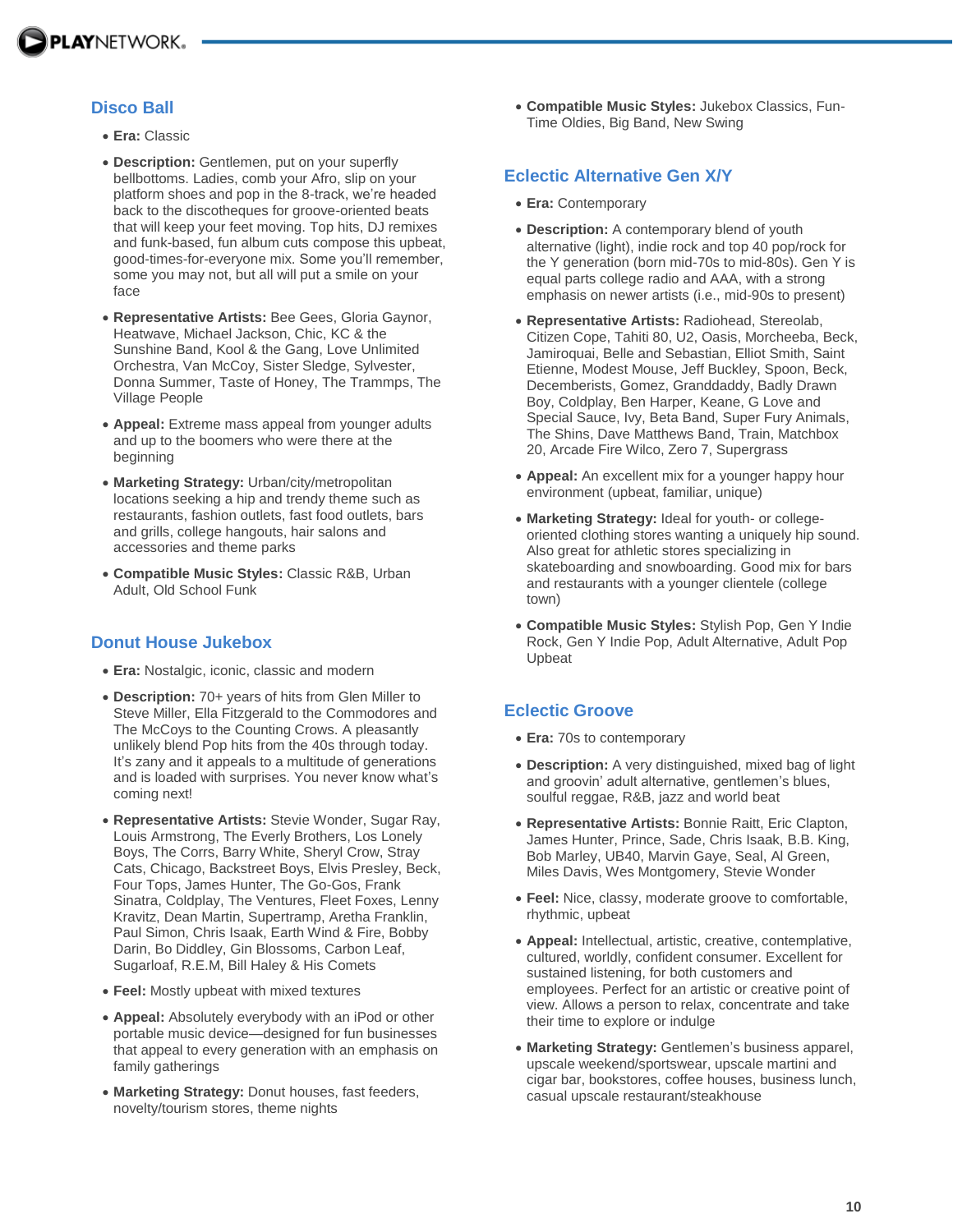**Compatible Music Styles:** Smooth Jazz & Vocals, Smooth Jazz Instrumentals, World & Tropical Rhythms, Adult Alternative, Upbeat Jazz & Vocals

### **Electric Blues**

- **Era:** Classic and modern
- **Description:** An amplified collection of the best East and West Coast contemporary American blues. Electric Blues is primarily a blend of shuffling Chicago, Texas and Louisiana-style blues deeply rooted in the tradition of true grit, urban humor and sway. Texturally, Electric Blues is mostly upbeat to moderate
- **Representative Artists:** B.B. King, Albert King, Freddie King, Muddy Waters, Bobby Blue Bland, John Lee Hooker, Stevie Ray Vaughan, Sunny Boy Williamson, Clarence "Gatemouth" Brown, Ruth Brown, Otis Rush, Duke Robillard, James Cotton, Katie Webster, Robert Cray, Little Walter, Little Charlie & The Nightcats, Lil' Ed & The Blues Imperials, Magic Slim, Smokin' Joe Kubek, Mavis Staples, The Blues Brothers, Junior Wells, Bonnie Raitt, Buddy Guy, Etta James, Coco Montoya, Bernard Allison, Marcia Ball
- **Feel:** Shuffling, grounded (gritty with a grin) contemporary blues music
- **Appeal:** Strong male and female appeal, fun, energetic, culturally educational and enjoyable
- **Marketing Strategy:** Active restaurants, pubs, breweries, sports bars, casual retail, blues bars, and cool espresso bars, rib joints and Chicago-themed restaurants/bars
- **Compatible Music Styles:** Classic R&B, Upbeat Jazz & Vocals, Adult Alternative

# **Electro Pop**

- **Era:** 80s to contemporary
- **Description:** "Electro Pop" refers to the fusion of pop and electronica. Electro Pop ranges from 80s new wave to contemporary electronica. Though much of the production is synthetic and rhythmically driven, there's always an underlying human element that offers familiarity to the listener (vocals, pop remixes and or pop song structure). This mix was compiled with fashionable, urban businesses in mind
- **Representative Artists:** New Order, Royksopp, Erasure, Hot Chip, Imogen Heap, Telepopmusik, The Knife, Tahiti 80, Human League, Erlend Øye, The Postal Service, Yaz
- **Feel:** Sometimes edgy, but very hip and vocally driven. Tempo and energy ranges from medium to fast
- **Appeal:** Fashion retailers, trendy bars and urban restaurants desiring a unique, contemporary environment
- **Marketing Strategy:** Fairly broad demographic appeal ranging from college students to mid-thirtysomethings
- **Compatible Music Styles:** Gen Y Indie Pop, Gen Y Indie Rock, Upbeat Chill, Stylish Pop, Club & Dance

# **Electro Rock**

- **Era:** 80s to contemporary
- **Description:** "Electro Rock" is a cross-hybrid of rock and electronic music ranging from guitar-driven 80s new wave to the more rock-based electronica that has emerged out of the new millennium. Electro Rock has a strong emphasis on guitars and edgy vocals, hence the "Rock" title. Unlike most electronica the bulk of the songs contained in this mix are short and contain abrupt changes. Musically, much of the rhythm is synthetic and has ties to electronic dance, hence the "Electro" title. This style is designed for fashion accounts that are looking for a cutting-edge sound that incorporates elements of indie rock, new wave and electronic dance. Electro Rock is dance music for those who prefer the lyrics and overall aesthetic of rock
- **Representative Artists:** LCD Soundsystem, Justice, Simian Mobile Disco, The Knife, Soulwax, Daft Punk, !!!, The Rapture, Bloc Party, The Faint, The Chemical Brothers, M.I.A., Gary Numan, Radio 4, Prodigy, MSTRKRFT, The Presets, Ladytron, Hot Chip, Goldfrapp, Indie Rock Remixes
- **Feel:** Edgy but sexy. Predominantly upbeat and frenetic
- **Appeal:** Fashion retailers, trendy bars and restaurants wanting an energetic, cutting-edge sound
- **Marketing Strategy:** Broad appeal for "in the know" teens, college students and young adults. The new wave/retro feel will appeal to the Gen X clientele, while the more current electro pop will appeal to the Gen Y clientele
- **Compatible Music Styles:** Electro Pop, Gen Y Indie Pop, Gen Y Indie Rock, New York Indie Attitude, Club & Dance

# **Ethereal**

- **Era:** 70s to contemporary
- **Description:** A relaxing and languid collage of spirited singer-songwriters, light and airy new age instrumentals, soft and drifting contemporary jazz and gentle world music and rhythms
- **Representative Artists:** Enya, Sara McLachlan, Mazzy Star, Joni Mitchell, Morcheeba, Peter Gabriel,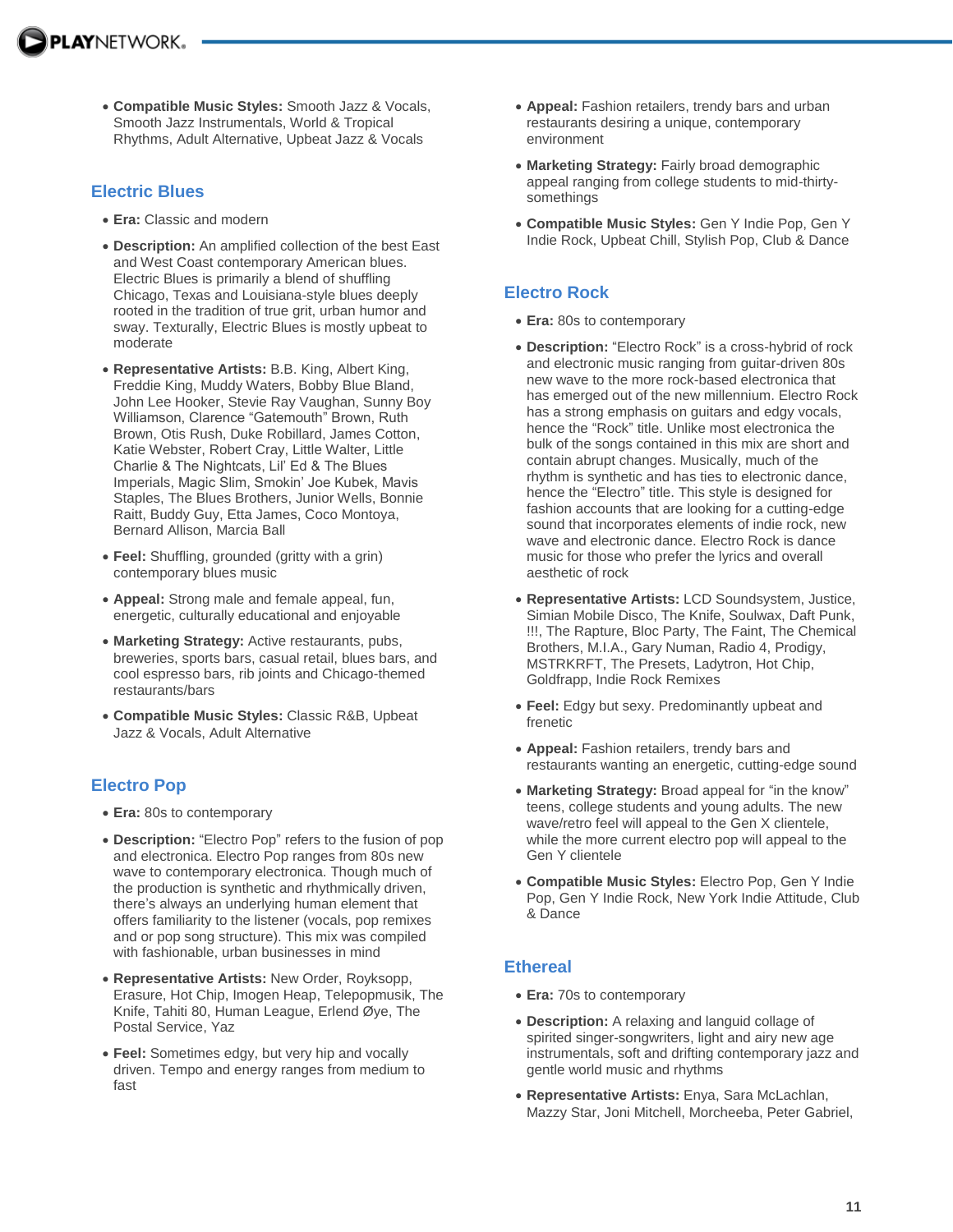Van Morrison, Special EFX, Will Ackerman, Fourplay, David Lanz & Paul Speer, Tangerine Dream, Feist, Norah Jones, Zero 7

- **Feel:** A very positive and spiritually uplifting mix from quiet and ethereal to moderate and flowing rhythms
- **Appeal:** Intellectual, artistic, creative, contemplative, cultured, worldly and confident. Excellent for sustained listening, for both customers and employees. Perfect for an artistic or creative point of view. Allows a person to relax, concentrate and take their time to explore or indulge
- **Marketing Strategy:** Bookstores, personal care, spas, home decorating/interior design/accessories/furniture, gifts and sundries, stationery and cards, art and framing, kitchen and bathroom stores, artsy and refined espresso houses, finer departments or boutiques
- **Compatible Music Styles:** Lite Classical Potpourri, Baroque & Chamber, Mellow Adult Alternative, World & Tropical Rhythms, Smooth Jazz & Vocals

# **Family-Friendly Pop**

- **Era:** 70s, 80s, 90s to present
- **Description:** Mostly adult contemporary–based songs blended with recognizable pop hits from the 70s to the present that are fun, upbeat, positive and designed for the whole family to enjoy
- **Representative Artists:** Phil Collins, Elton John, Amy Grant, The Cars, 10,000 Maniacs, ABC, Eric Clapton, Baha Men, S Club 7, Chic, John Mayer, Drake Bell, Cher, Celine Dion, Hall & Oates, Jonas Brothers, ABBA
- **Feel:** Upbeat and fun pop-oriented songs that are easily accessible to all age groups
- **Appeal:** Perfectly safe 'n' sane for a family setting
- **Marketing Strategy:** Great for family restaurants, photo shops, game stores, supermarkets, department stores, toy stores, shoe stores and other retail and appeal outlets that reach a family-oriented demographic
- **Compatible Music Styles:** Fun-Time Oldies, Smooth Jazz Instrumentals, Innocent 40s, 50s & 60s, Adult Pop—Upbeat, Adult Contemporary, Kidz Playground, Totally Awesome 80s

# **Female Urban Fashion**

- **Era:** Contemporary
- **Description:** "Female Urban Fashion" is a familiar mix of urban top 40, classic soul, hip hop and modern soul, all selected with a female clientele in mind
- **Representative Artists:** Diana Ross, Usher, Stevie Wonder, Beyonce, Sade, Missy Elliot, Outkast, Alicia Keys, Gladys Knight, Common, D'Angelo, Jay Z
- **Feel:** Familiar, fun, urban and empowering to women
- **Appeal:** This mix spans nearly four decades of music and is sure to please those in their teens all the way up to late baby boomers
- **Marketing Strategy:** Female fashion retailers, beauty salons and female-oriented businesses that want to spice up the energy
- **Compatible Music Styles:** Classic Soul, Urban Adult, Urban & Rap, Modern Soul and Pop Divas all have crossover artists and compatibility

### **Fitness & Health—Classic Rock**

- **Description:** Mix of classic hits from 60s and 70s rock
- **Representative Artists:** Badfinger, The Doors, George Harrison, Don Henley, Elton John, Kinks, Steve Miller Band, Van Morrison, Ozzy Osbourne, Tom Petty/Heartbreakers, Police, Rare Earth, Steely Dan, Steppenwolf, T-Rex, U2, Edgar Winter, ZZ Top

### **Fitness & Health—Classic Soul**

- **Description:** A select blend of great, up-tempo 60s and 70s classic soul and funk
- **Representative Artists:** James Brown, Capitols, Arthur Conley, Jackson 5, Cornelius Brothers, Aretha Franklin, Marvin Gaye, Marvelettes, Curtis Mayfield, Tower of Power, Sam/Dave, Temptations, Stevie **Wonder**

### **Fitness & Health—Contemporary Adult Rock**

- **Description:** Mix of upbeat contemporary adult alternative rock. Contains nothing older than the year 2000
- **Representative Artists:** Coldplay, O.A.R, Badly Drawn Boy, Counting Crows, KT Tunstall, Santana, Ryan Adams, Fray, Sheryl Crow, Snow Patrol, Life House, U2, Maroon 5, Bruce Springsteen, R.E.M., Rob Thomas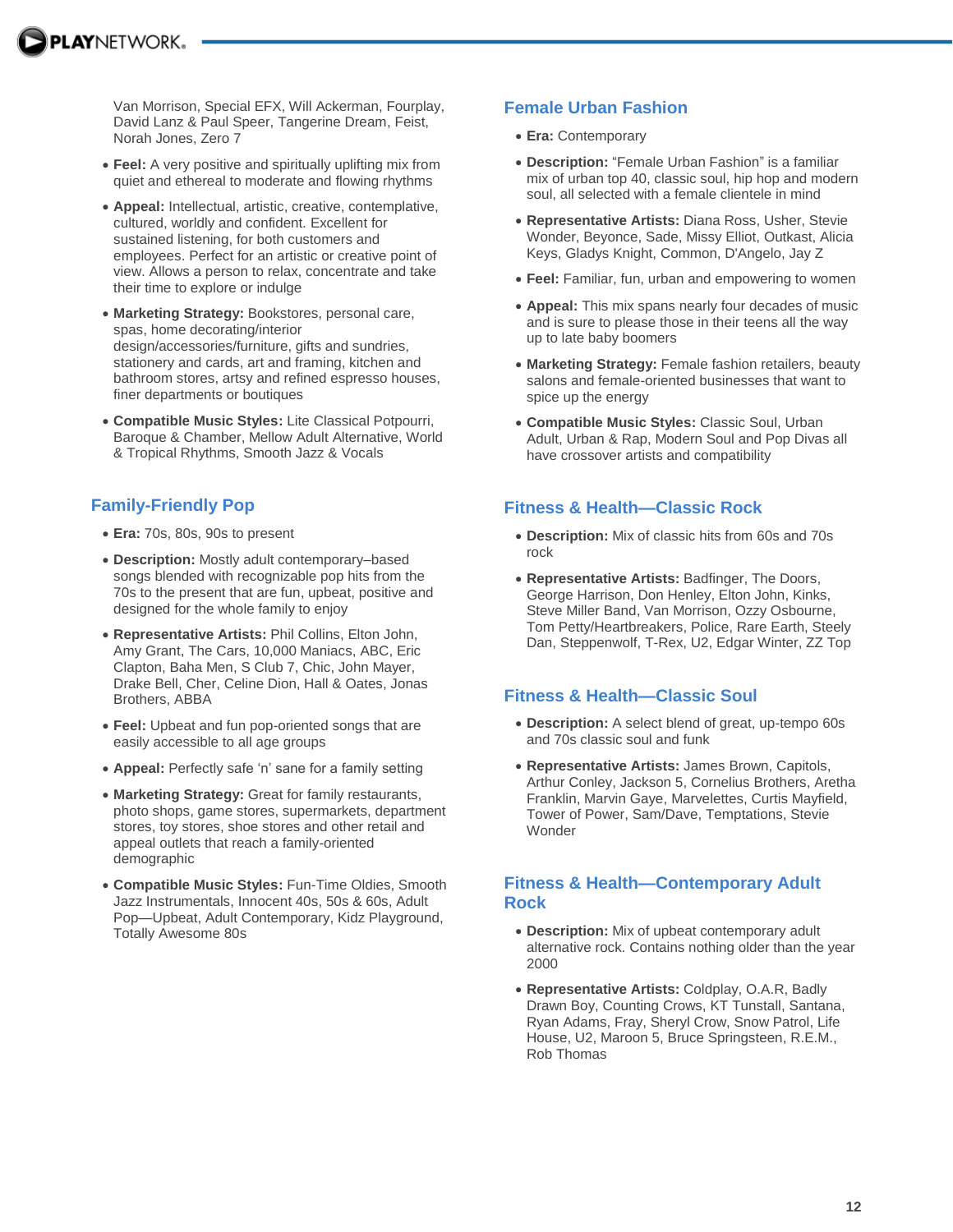### **Fitness & Health—Contemporary Pop**

- **Description:** Upbeat and well-balanced top 40 hits. Contains nothing older than the year 2000
- **Representative Artists:** Rihanna, Maroon 5, Katy Perry, Black Eyed Peas, U2, Beyonce, Gnarles Barkley, Fall Out Boy, Lady Gaga, Kings of Leon, Kelly Clarkson, Killers, Christina Aguilera, Beck, Justin Timberlake, Gorillaz, Pink, Green Day, No Doubt, All-American Rejects, Outkast

### **Fitness & Health—Old School Pop & Dance**

- **Description:** Back in time with pop favorites from the early 80s and 90s
- **Representative Artists:** Duran Duran, Michael Jackson, Rick Astley, Bee Gees, The Cars, Fine Young Cannibals, Chic, A Flock of Seagulls, The Cure, Depeche Mode, KC & the Sunshine Band, B-52s, Paula Abdul, Prince

### **Fitness & Health—Hi-Tempo Club**

- **Description:** A hot mix of hi-energy underground and mainstream club and dance tracks, ideal for a workout. Extended and remixed versions of popular radio hits are also featured
- **Representative Artists:** Madonna, Deadmau5, Kylie Minogue, David Guetta, Kelly Clarkson, Kaskade, Beyonce, Tiesto, Miguel Migs, Paul Oakenfold, Robbie Rivera, Basement Jaxx

### **Fitness & Health—Latin Grooves**

- **Description:** Contains the latest hits in Latin pop, rock and dance
- **Representative Artists:** Allison, David Bisbal, Nikki Clan, Daddy Yankee, Luis Miguel, Shakira, Mario Domm, Fey, Hombres G, Ricky Martin, Paulin Rubio, Thalia, Trebol Clan

#### **Fitness & Health—Contemporary Rock Alt/Indie**

- **Description:** Mix of alternative, indie rock and modern youth rock, emo and punk styles included
- **Representative Artists:** The Strokes, Fall Out Boy, Block Party, Beck, Green Day, Miike Snow, Phoenix, Jimmy Eat World, Panic! At the Disco, Arctic Monkeys, Weezer

### **Fitness & Health—Hip Hop**

- **Description:** Nonstop energetic hip hop
- **Representative Artists:** Black Eyed Peas, The Roots, Outkast, Kanye West, Jurassic 5, K-Os, Beastie Boys, Ugly Duckling, Gnarls Barkley, Gift of Gab, A Tribe Called Quest, Run DMC, Lupe Fiasco

### **Fitness & Health—Underground Club**

- **Description:** Funky underground contemporary dance tracks
- **Representative Artists:** Deadmau5, Basement Jaxx, Andy Bell, Chemical Brothers, Fannypack, Groove Armada, Groove Junkies, Lady Sovereign, Knife, Latice, Chuck Love, Madison Park, Cut Copy, Playgroup, Thunderball, Armand Van Helden

#### **Fitness & Health—Pop Divas**

- **Description:** Fun, recognizable chart toppers from today's top-selling female artists
- **Representative Artists:** Christina Aguilera, Beyonce, Lady Gaga, Rihanna, Robyn, Kylie Minogue, Pink, Madonna, Sia, Kelly Clarkson, Janelle Monáe, Veronicas, Gwen Stefani

#### **Fitness & Health—Old School Rap/Funk/R&B**

- **Description:** Back in time with dance-oriented old school urban sounds
- **Representative Artists:** Arrested Development, James Brown, Kurtis Blow, Boyz II Men, Diana Ross, Cameo, Aretha Franklin, Jacksons, Kool & the Gang, Run D.M.C., Whitney Houston, Tower of Power, Stevie Wonder, Prince

### **Fitness & Health—Contemporary R&B/Rap**

- **Description:** Upbeat urban mix of rap and R&B. Contains nothing older than the year 2000
- **Representative Artists:** Amerie, Outkast, Kanye West, Beyonce, Black Eyed Peas, Mariah Carey, Ciara, Rihanna, Lupe Fiasco, Kelis, Alicia Keys, Gnarls Barkley, Q-Tip, Estelle, Usher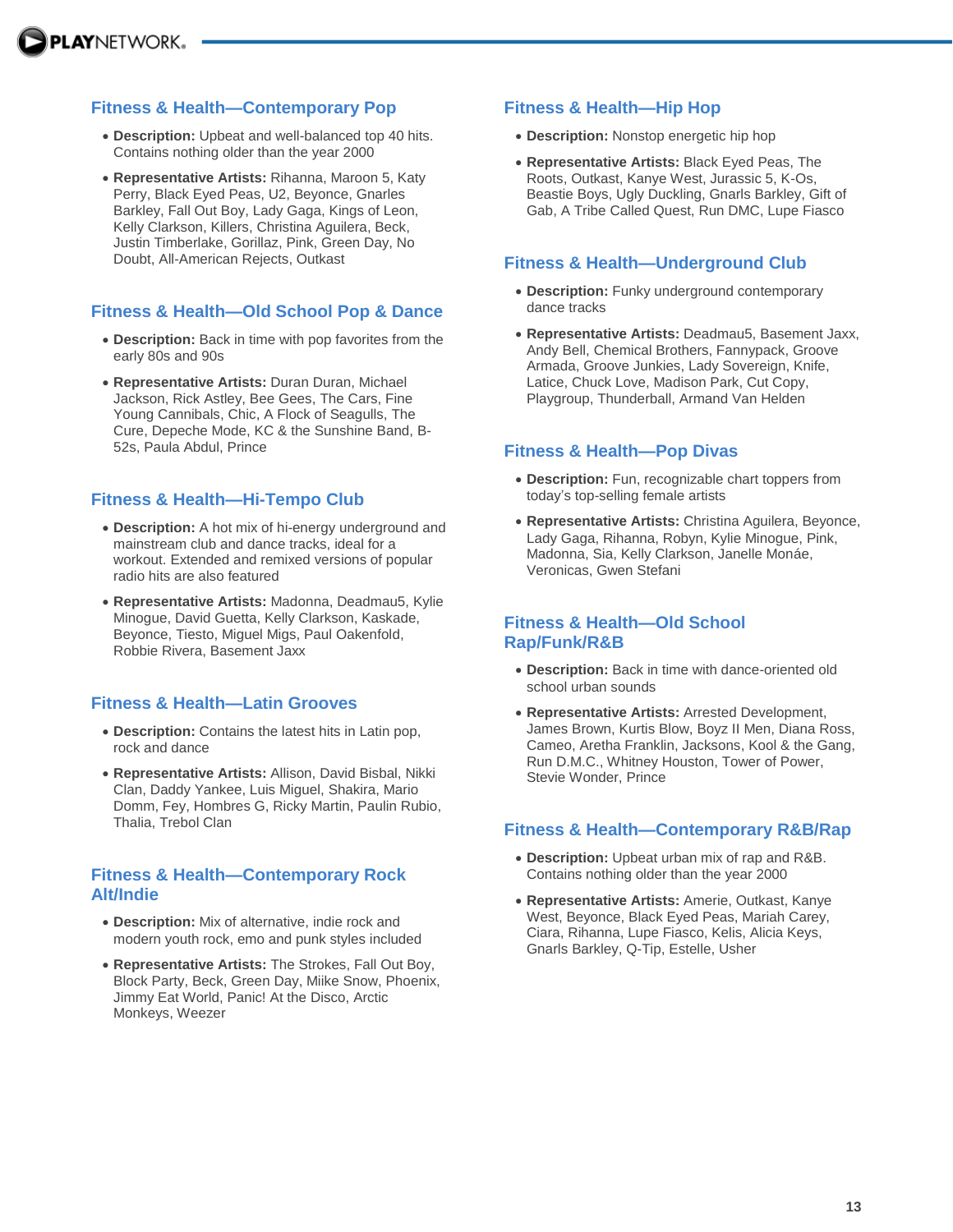### **Fitness & Health—Contemporary Adult Pop**

- **Description:** Energetic and well-balanced radio hits for the older crowd. Contains nothing older than the year 2000
- **Representative Artists:** Sheryl Crow, Dirty Vegas, Better Than Ezra, Jem, Howie Day, Barenaked Ladies, Coldplay, Badly Drawn Boy, Goo Goo Dolls, INXS, John Mayer, Peter Yorn, U2, Jewel, Donavon Frankenreiter, Lenny Kravitz

### **Fitness & Health—Power Crunch Mix**

- **Description:** High-energy hard rock, metal and alternative
- **Representative Artists:** Thirty Seconds to Mars, Avenged Sevenfold, Disturbed, Godsmack, Linkin Park, Three Days Grace, Ozzy Osbourne, Sevendust, Queens of the Stone Age

### **Fitness & Health—Jazzercise**

- **Description:** Eclectic in styles, avoids anything too harsh or complicated
- **Representative Artists:** David Benoit, Matt Bianco, Basia, Bona Fide, Michael Bublé, Natalie Cole, Peter Cincotti, Steve Cole, Kenny G, Marcus Johnson, Ramsey Lewis Trio, Chuck Loeb, David Sanborn

### **Fitness & Health—Electro Pop**

- **Description:** Hi-energy hybrid cross between pop/rock and electronica
- **Representative Artists:** Basement Jaxx, Beck, Brazilian Girls, Daft Punk, Frou Frou, Goldfrapp, Gorillaz, Hellogoodbye, Hot Chip, LCD Soundsystem, Tahiti 80, Ursula 1000, Zeroleen

### **Fitness & Health—Destination Spa**

- **Description:** Calming, quiet, tranquil, relaxing music designed to help soothe the emotions of spa, health resort or massage customers. This thoughtful blend of ambient and other instrumental music is peaceful by design
- **Representative Artists:** Steven Halpern Sounds of the Spa, Wurden, Deuter, Mark Rownd, Jon Jenkins, Llewellyn, Michael Hoppé, Eric Wøllo, Stephen Rhodes, J Arif Verner

### **Folk/Mellow Adult Alternative**

- **Era:** Contemporary
- **Description:** An artfully crafted folk festival of music that combines contemporary folk singer-songwriters and acoustic "Wooden Music" with casual adult alternative and acoustic blues. Songs range from slow and thoughtful to moderately up-tempo—by above average musicians
- **Representative Artists:** Josh Ritter, Van Morrison, Kathleen Edwards, Paul Simon, Landon Pigg, John Mayor, Keb Mo, KT Tunstall, J.J. Cale, Carrie Rodriguez, Ryan Adams, Bruce Cockburn, Ingrid Michelson, Lyle Lovett, Iron & Wine, Shawn Colvin, Bob Dylan, John Gorka, Nora Jones, Jeffrey Foucault, Neil Young, Feist, Chris Smither, Mark Knopfler, Bonnie Raitt, Loudon Wainwright III, Mary Lou Lord, James Taylor, Greg Brown, Dave Alvin, Alison Krauss, Peter Case, Eva Cassidy, Leo Kottke, Natalie Merchant, John Prine
- **Feel:** Slow to moderate with a very organic feel, appropriate for an easygoing natural setting and wood décor. Wears well over the course of a casual day
- **Appeal:** Intellectual, mature, broad-based, multigenerational, friendly-family and community appeal
- **Marketing Strategy:** Bookstores, specialty coffee shops, fresh-food delis, family restaurants and general public, on-hold, waiting/common areas, grocers, drug stores, spas, casually hip office building, malls, nature shops, garden supplies and environmental settings or viewpoints
- **Compatible Music Styles:** Mellow Adult Alternative, Women in Song

# **Fun-Time Oldies**

- **Era:** Classic
- **Description:** Fun-time is the key ingredient here. A positive, good time is guaranteed for all with uplifting hits from the roots of rock 'n' roll in the 50s through the end of the pop radio era in the early 70s. It's a mixed bag of rock 'n' roll, R&B, pop and soft rock always with a smile
- **Representative Artists:** James Brown, Van Morrison, Stevie Wonder, Marvin Gaye, Supremes, Beach Boys, Elvis Presley, Rolling Stones, Doors, Credence Clearwater Revival, Chuck Berry, Little Richard, Temptations
- **Feel:** Comfortably upbeat and good time
- **Appeal:** Mass appeal and very cross-generational. Kids love this stuff too!
- **Marketing Strategy:** Fast food, active family restaurants, family/kids recreation, children's clothing,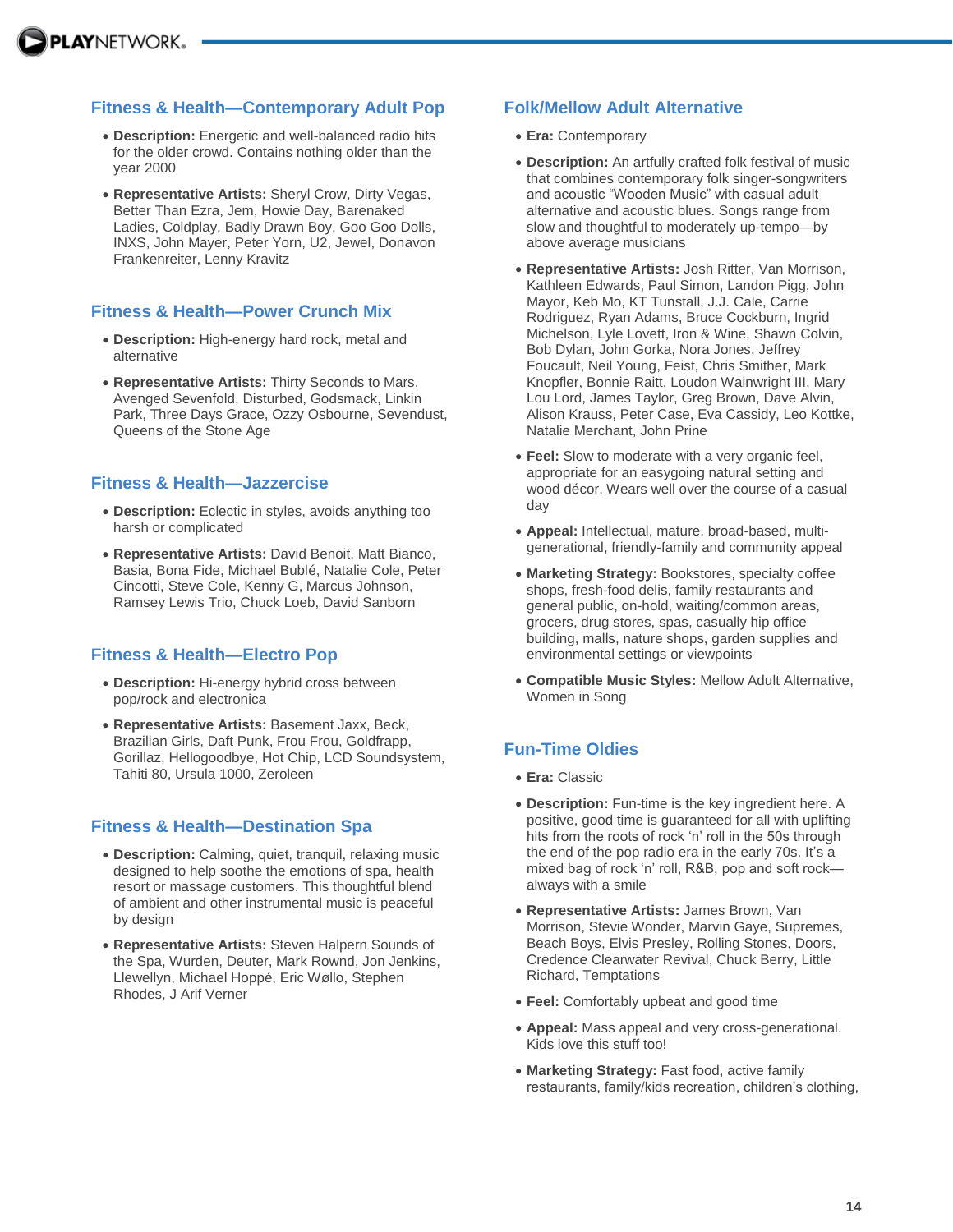

theme restaurants, burger bars, pizza bars, special promotions, active grocers

 **Compatible Music Styles:** Adult Pop—Upbeat, Classic R&B, Classic Rock, Casual Country

# **Fun-Time Oldies (Select)**

 **Please Note:** This new mix may contain many cuts that do not exist yet on the C400 hard drive. An update disc or network broadcast may be required to fulfill adequate song inventory

# **Gen Y Indie Pop**

- **Era:** Contemporary
- **Description:** Gen Y Indie Pop is a blend of more obscure pop, left of mainstream (predominantly "indie" or released by independent music labels). Gen Y Indie Pop focuses on contemporary indie acts/albums/labels (new millennium) and is continually updated to remain relevant with the younger college demographic
- **Representative Artists:** Tegan and Sara, Belle and Sebastian, The Flaming Lips, Death Cab for Cutie, Dandy Warhols, The Shins, The Decemberists, Stereolab, Cake
- **Feel:** College pop sound. Mellower feel, though similar artists to Gen Y Indie Rock
- **Appeal:** College appeal (18–22) but will also appeal to younger, "aspiring" teens as well
- **Marketing Strategy:** Ideal for youth- or collegeoriented clothing stores wanting to move away from traditional "radio" pop and top 40. Also a good mix for bars and restaurants with a younger clientele
- **Compatible Music Styles:** Similar to Gen Y Indie Rock in terms of the artists, but different in terms of mood, tempo and sonic quality (less aggressive). This mix will also complement the Stylish Pop, Electro Pop, Eclectic Gen X / Gen Y and several other pop oriented mixes

# **Gen Y Indie Rock**

- **Era:** Contemporary
- **Description:** With a target age group of 16–25 (born 1978 to 1987) Gen Y Indie Rock is a contemporary blend of youthful rock left of mainstream (predominantly "indie" or released by independent music labels). Gen Y Indie Rock focuses on new indie acts (2000–2003) or new albums by older indie acts that sound current. Gen Y Indie Rock does include some more popular artists (The Strokes, The Hives, The White Stripes, etc.) but these are all artists who, although popular, started as independent groups and

embody the indie sound (i.e., lo-fi production, unique instrumentation and fusion of styles)

- **Representative Artists:** Franz Ferdinand, Clinic, Interpol, The White Stripes, The Strokes, Supergrass, Modest Mouse, Gomez, The Thrills, Black Rebel Motorcycle Club, The Rapture, Spoon, Ima Robot
- **Feel:** Predominantly upbeat, often aggressive college rock
- **Appeal:** College appeal (18–22) but will also appeal to younger, "aspiring" middle-to-high school students
- **Marketing Strategy:** Ideal for youth- or collegeoriented clothing stores wanting a uniquely hip sound. Also great for athletic stores specializing in skateboarding and snowboarding. Good mix for bars and restaurants with a younger clientele (college town)
- **Compatible Music Styles:** Similar to Gen Y Indie Pop in terms of the artists, but different in terms of the attention paid to the mood and tempo of the track selections (more aggressive). This mix will complement the Youth Rock mix well in terms of energy, but not artist selection (more mature/college)

# **Halloween**

- **Era:** Classic
- **Description:** Fun and spooky Halloween songs and other assorted thematic pieces that fit the spirit for creating a fantastic Halloween backdrop
- **Representative Songs:** Who can resist "Monster Mash," "Purple People Eater," "Ding Dong! The Witch Is Dead!," "Thriller," "Wild Thing," "The Addams Family," "Voodoo Chile," "Boris the Spider," "Werewolves of London" and "Aqualung"!
- **Feel:** Quirky, fun, spooky, thrilling
- **Appeal:** Mass appeal and very cross-generational. Kids love this stuff too!
- **Marketing Strategy:** Bars, lounges, second-hand stores, diners, novelty and card shops—for anyone looking to have a lot of fun on that special day
- **Compatible Music Styles:** Adult Pop—Upbeat, Classic R&B, Classic Rock, Fun-Time Oldies, anything really!

# **High-Fashion Boutique**

- **Era:** Contemporary (late 90s to present)
- **Description:** A hip, contemporary and elegant music mix specifically designed to appeal to the mature female
- **Representative Artists:** Goldfrapp, Global Communication, Zuco 103, Tape Five, De-Phazz, Bajofondo, Thievery Corporation, Danmass,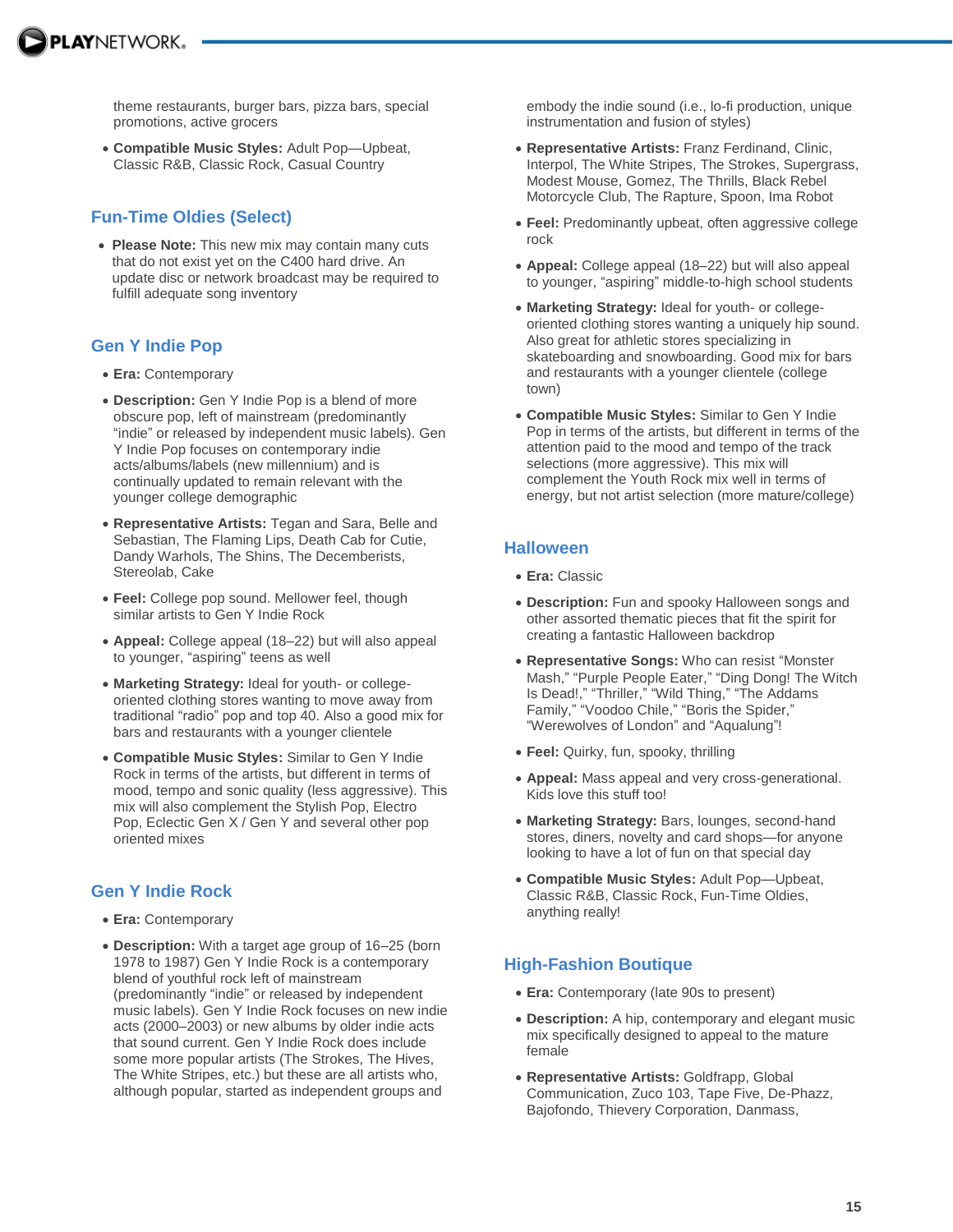

Madonna, Bebel Gilberto, Fila Brazillia, Shawn Lee/Ping Pong Orchestra, Kaskade, Moby

- **Feel:** Lightly rhythmic and mixed tempo. Sophisticated, upscale, mature
- **Appeal:** Mostly high-end females with highly discerning tastes. Successful business professionals who desire quality fabrics and goods
- **Marketing Strategy:** Designer boutiques, upscale fashion, trendy coffee shops and hangouts
- **Compatible Music Styles:** Chill Out, Acid Jazz, Spanish Caravan, Stylish Pop

### **Hip Hop—Completion of Thought**

- **Era:** Contemporary
- **Description:** This mix represents hip hop culture to the fullest and proudly boasts hip hop's basic elements—graffiti, DJing, emceeing and breakdancing. With the main focus on emceeing (rapping), this library provides a great mix of modernday hip hop that goes beyond the everyday mainstream titles, bringing to the front unique rapping techniques that include Turntablism, Southern Rap, Political Rap, East Coast Rap, West Coast Rap, Jazz-Rap and Party Rap, styles prominent in today's hip hop culture
- **Representative Artists:** Afu-Ra, Arrested Development, Blackalicious, Brother Ali, Cee-Lo Green, Common, De La Soul, Dilated Peoples, J Dilla, Jurassic 5, J-Live, K-OS, Talib Kweli, Mos Def, NAS, People Under the Stairs, Pete Rock, The Roots, Wiley, Zion I
- **Appeal:** Teen to 40s age group, male and females
- **Marketing Strategy:** Urban retail clothing, athletic sportswear, youth retail, skateboard and snowboard shops, college campuses
- **Compatible Music Styles:** Urban & Rap

### **Hot AC (Adult Contemporary)**

- **Era:** Contemporary
- **Description:** Mainstream adult-oriented pop music without hip hop, rap, metal or any other "abrasive" music styles
- **Representative Artists:** 3 Doors Down, Natasha Bedingfield, Colbie Caillat, Daughtry, Leona Lewis, Lifehouse, Kylie Minogue, Mark Ronson, Katy Perry, Prince, Gwen Stefani, Yael Naim
- **Feel:** Medium to upbeat, normal to excited
- **Appeal:** Adults and young adults looking for up tempos and familiarity
- **Marketing Strategy:** 25–55 years of age, middle-toupper class, reliable, dependable qualities
- **Compatible Music Styles:** Adult Contemporary, Stylish Pop, Top 40, Urban Adult

### **Hot AC (Select)**

 **Please Note:** This new mix may contain many cuts that do not exist yet on the C400 hard drive. An update disc or network broadcast may be required to fulfill adequate song inventory

### **Hot AC (Recurrent)**

 **Description:** Hot AC recurrent hits from the past one to two years. (See Hot AC for full description and access to more content.)

# **Hot AC (Top Plays)**

 **Description:** Hot AC hits from the past year. (See Hot AC for full description and access to more content.)

### **Hot Country**

- **Era:** Late 90s to present
- **Description:** The hottest and freshest country hits performed by established and emerging country music artists. Rockin' high-energy country hits from the 90s through today
- **Representative Artists:** Brad Paisley, Faith Hill, Cross Canadian Ragweed, Carolina Rain, Kenny Chesney, Eli Young Band, Keith Urban, Rascal Flatts, Jessica Simpson, Pat Green, Taylor Swift, Kellie Pickler, Sugarland, Alan Jackson, Brooks & Dunn, Josh Gracin
- **Feel:** Down home, party-time, rockin' country fun
- **Appeal:** Broad-based appeal with a little more male emphasis. Country, suburban and smaller markets as well as appealing to urban cowboys
- **Marketing Strategy:** Great for casual diners and bars, Western apparel shops, cafes, tire and accessory chain stores, auto parts chain stores, minimarts, sports and leisure outlets, various SUV and truck outlets
- **Compatible Music Styles:** Electric Blues, Classic Rock, and Adult Pop—Upbeat, Fun-Time Oldies, Rockin' Country Roadhouse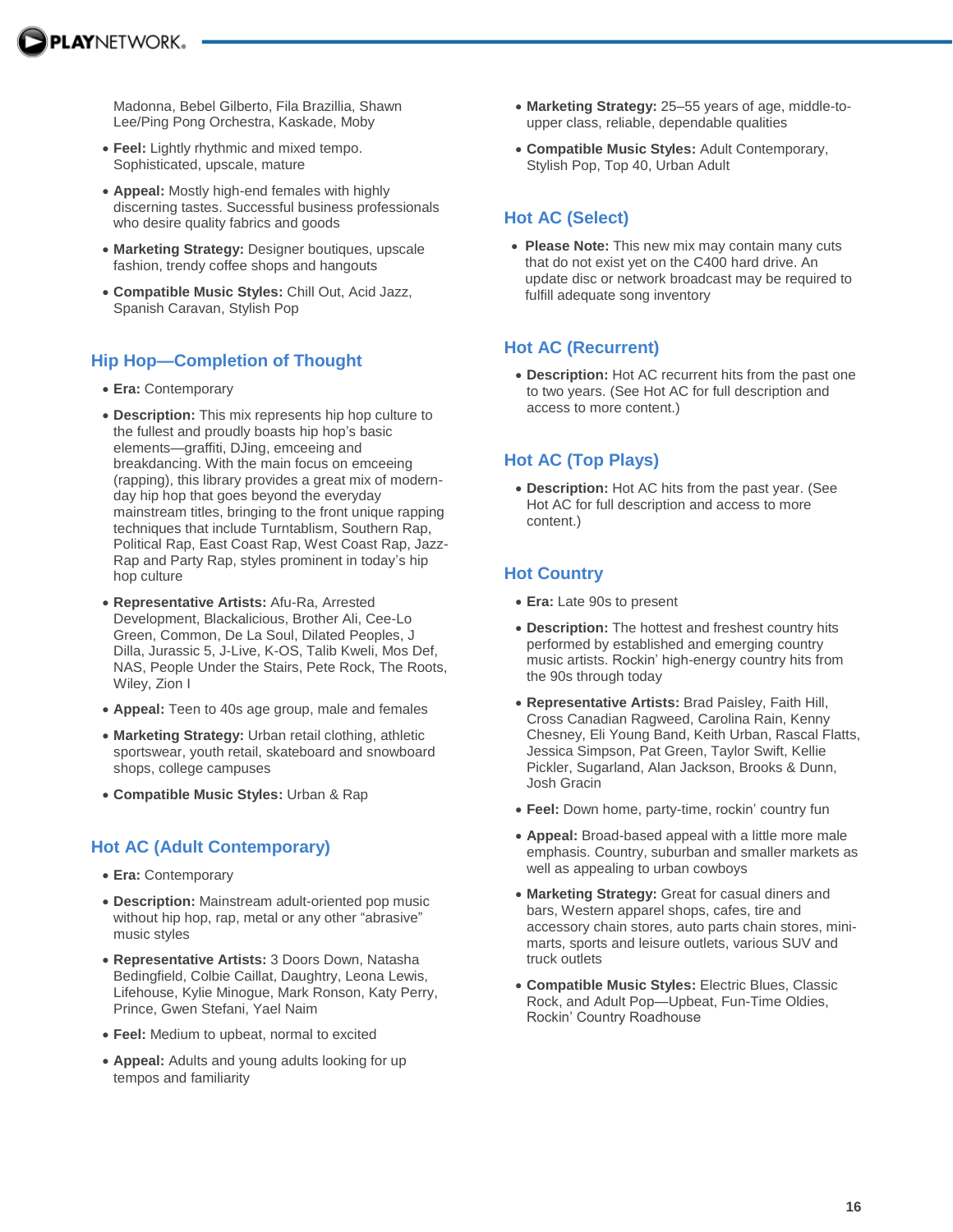# **Hot Country (Select)**

 **Please Note:** This new mix may contain many cuts that do not exist yet on the C400 hard drive. An update disc or network broadcast may be required to fulfill adequate song inventory

# **Hot Country (Recurrent)**

 **Description:** Hot Country recurrent hits from the past one to two years. (See Hot Country for full description and access to more content.)

# **Hot Country (Top Plays)**

 **Description:** Hot Country hits from the past year. (See Hot Country for full description and access to more content.)

### **Indie Rock & Pop**

- **Era:** Contemporary
- **Description:** Influenced by, but not limited to, underground rock, this mix pushes the musical boundaries of today's modern rock and pop with sounds, emotions and lyrical subjects that don't necessarily appeal to mainstream audiences. Experimental, whimsical, innocent and sometimes melancholy, this mix also features the many substyles within indie rock and pop including dream pop, noise pop, space rock and emo, making for a true underground feel
- **Representative Artists:** !!!, Apples in Stereo, Belle and Sebastian, Blur, Cat Empire, Dashboard Confessional, Death Cab for Cutie, Elefant, French Kicks, Go Betweens, Hefner, Hives, Interpol, The Kills, Libertines, Longwave, Maxïmo Park, Modest Mouse, Pixies, The Strokes, Ting Tings, Vampire Weekend, White Stripes
- **Feel:** Medium to upbeat
- **Appeal:** 18–30 year old male and females
- **Marketing Strategy:** Trendy retail and accessory shops, youth retail, college campuses, cafés and pubs
- **Compatible Music Styles:** Hip Hop, Alternative, Stylish Pop

### **Innocent 40s, 50s & 60s**

- **Era:** Classic
- **Description:** Time-proven artists and their classic performances that will trigger nostalgic memories
- **Representative Artists:** Andrews Sisters, Louis Armstrong, Patsy Cline, Tony Bennett, Frank Sinatra,

Ella Fitzgerald, Bobby Darin, Rosemary Clooney, Desi Arnaz, Fred Astaire, Chet Baker, Ray Charles, Nat "King" Cole, Perry Como, Bing Crosby, Doris Day, Tommy Dorsey, Billy Eckstine, Eydie Gormé, Billie Holiday, Peggy Lee, Johnny Mathis, Mel Torme, Dinah Washington

- **Feel:** Sophisticated, sometimes light-hearted nostalgia. All tempos and all styles. From intimate torch singing to blazing big bands
- **Appeal:** Mass appeal. Anybody who likes timeless music of all types
- **Marketing Strategy:** All types of restaurants from classy and upscale to hamburger joints, short-order cafes and burger and pizza establishments
- **Compatible Music Styles:** Fun-Time Oldies, Romantic Jazz & Standards, Big Band, Brazilian Styles, Upbeat Jazz & Vocals

#### **Jazz Improv**

- **Era:** Classic to present
- **Description:** "Straight-ahead" and experimental jazz instrumentals from the 50s and 60s through the present for the pure jazz enthusiast. An outstanding assortment of very artistic jazz from the heyday of jazz including cool, be-bop and hard bop
- **Representative Artists:** John Coltrane, Miles Davis, Jimmy Smith, Charlie Parker, Art Blakey, Thelonious Monk, Gordon Dexter, Herbie Hancock, Dizzy Gillespie, Michael Brecker, Roy Hargrove, Wynton Marsalis, T.S. Monk
- **Feel:** Progressive and artistic with a broad energy range from soft and contemplative to upbeat
- **Appeal:** Appeals to the jazz enthusiast regardless of age
- **Marketing Strategy:** For businesses that want to set a tone and make a cool statement: Espresso stands, coffee houses, bars, cafes, bistros, bookstores, sophisticated restaurants, art stores, sundries, clothing boutiques
- **Compatible Music Styles:** Romantic Jazz & Standards, Upbeat Jazz, Cool Jazz Instrumentals

### **Jazzy Chill**

- **Era:** Contemporary
- **Description:** A heavily jazz-infused mix of house, trip hop, world beat, drum and bass and underground pop. Although this mix is all electronic music, it is very melodic and musical, textured with overriding jazz melodies and instrumentation
- **Representative Artists:** 9 Lazy 9, De-Phazz, DJ Krush, Funky Porcini, Jazzanova, Les Gammas, Mo'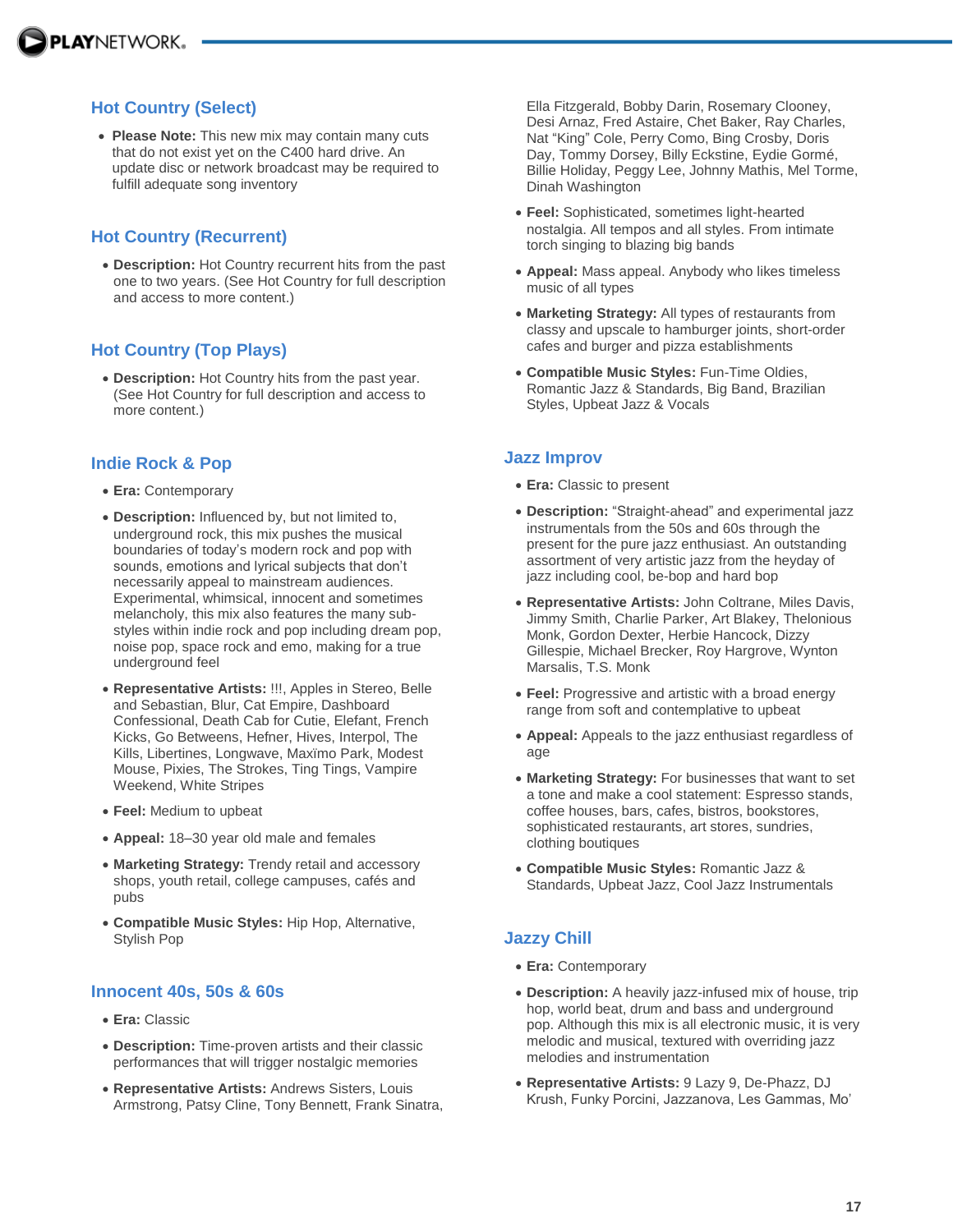Horizons, Moby, Rinocerose, Truby Trio, Ursula 1000, Verve/Remixed collections

- **Feel:** Chill to upbeat. Ambient, elegant, relaxed, sophisticated
- **Appeal:** This mix should appeal to stylish males and females in their late teens to late 30s. Given the strong jazzy undercurrents, this mix might be more accessible than most electronic music for an even older demographic
- **Marketing Strategy:** Ideal for late-night bar/dining, martini bars, swank hotels, fashion accounts and trendy retail stores in general
- **Compatible Music Styles:** Upbeat Chill, Chill Out, Stylish Pop, High-Fashion Boutique, Smooth Jazz, Modern Soul

### **Jukebox Classics**

- **Era:** 50s to contemporary
- **Description:** Fun and campy timepieces drawing from a massive array of musical styles and eras including pop, rock, R&B, adult alternative, country, jazz and big band. An entertaining mix with something for everyone
- **Representative Artists:** B-52s, Jimmy Buffett, Bruce Springsteen, Chuck Berry, Andrews Sisters, Johnny Cash, The English Beat, Eric Clapton, The Cars, ABBA, Louis Armstrong, Asleep at the Wheel, Elvis Costello, Patsy Cline, Rolling Stones
- **Feel:** A wacky and surprising sing-along that's mostly upbeat
- **Appeal:** Mass appeal. Don't know what tunes to put on because you have just about every kind of customer on the planet? Try this. Something for everybody and a great conversation maker
- **Marketing Strategy:** Hamburger joints, short-order cafes, restaurants, bars, burger and pizza establishments; good family entertainment
- **Compatible Music Styles:** Fun-Time Oldies, Classic Rock, Adult Pop—Upbeat

# **Kitchen Sink**

- **Era:** 50s to contemporary
- **Description:** A pleasantly unpredictable variety of quality music from up and coming new artists, songs of well-established musicians and legendary performers joined to create a potluck of great music. This eclectic music mix artfully blends adult alternative, folk rock, jazz, blues, smart pop and stylish new groove electronica to create an adventure in music unlike any other
- **Representative Artists:** Ambulance, Lou Barlow, Nick Drake, Leo Kottke, Maktub, Roger Miller, Mocean Worker, Van Morrison, Nina Simone, Frank **Sinatra**
- **Feel:** Adventurous, interesting, smart, clever, memorable, atypical
- **Appeal:** Customers of high discretion looking for something other than the usual predictable music format presentation by genre. Adult public radio listeners will enjoy this, as will boomers due its similarity to the early days of progressive radio—an eclectic variety of music without pretense or fluff
- **Marketing Strategy:** For casually innovative businesses that are not afraid to feature a stunningly wide variety of truly good songs from all eras. Specialty coffee houses, casually hip retail, cool bistros, bookstores, comfortable restaurants, furniture stores
- **Compatible Music Styles:** Dinner Party, Singer-Songwriters, Eclectic Groove, Casual Adult Alternative, Jazz

# **Kidz Playground (Ages 5–10)**

- **Description:** An upbeat blend featuring some of today's top children's artists. Song styles range from rock-and-roll oldies to remakes of current top 40 pop hits specifically done for kids! Also featured are soundtracks from recent kids' movies, world music themes and fun sing-a-longs
- **Representative Artists:** Sesame Street Standards, Sugar Beats, Kids Top Pop, Ralph's World, Various kids' TV show themes, Music Workshop for Kids, Trout Fishing In America, Bill Harley, Tim Noah, Ken Morrison, Tom Paxton, John Storms-Rohm, They Might Be Giants and many others
- **Feel:** Lively, rhythmic, happy and zany!
- **Appeal:** For kids ages 5 to 10
- **Marketing Strategy:** Toy and game stores, fast food chains, children's clothing, children's book and music selections, children's play or recreational facilities
- **Compatible Music Styles:** Fun-Time Oldies, Big Band, Adult Contemporary, Innocent 50s to Early 60s

# **Latin Electronica**

- **Era:** Contemporary
- **Description:** A modern mix of Latin-influenced electronica ranging from downtempo soul to upbeat Latin house. Though Latin Electronica focuses on electronic production (house, drum and bass, downtempo) it also incorporates organic instrumentation and vocals, usually Latin in origin (Spanish, Portuguese, Cuban, Brazilian, etc.). Latin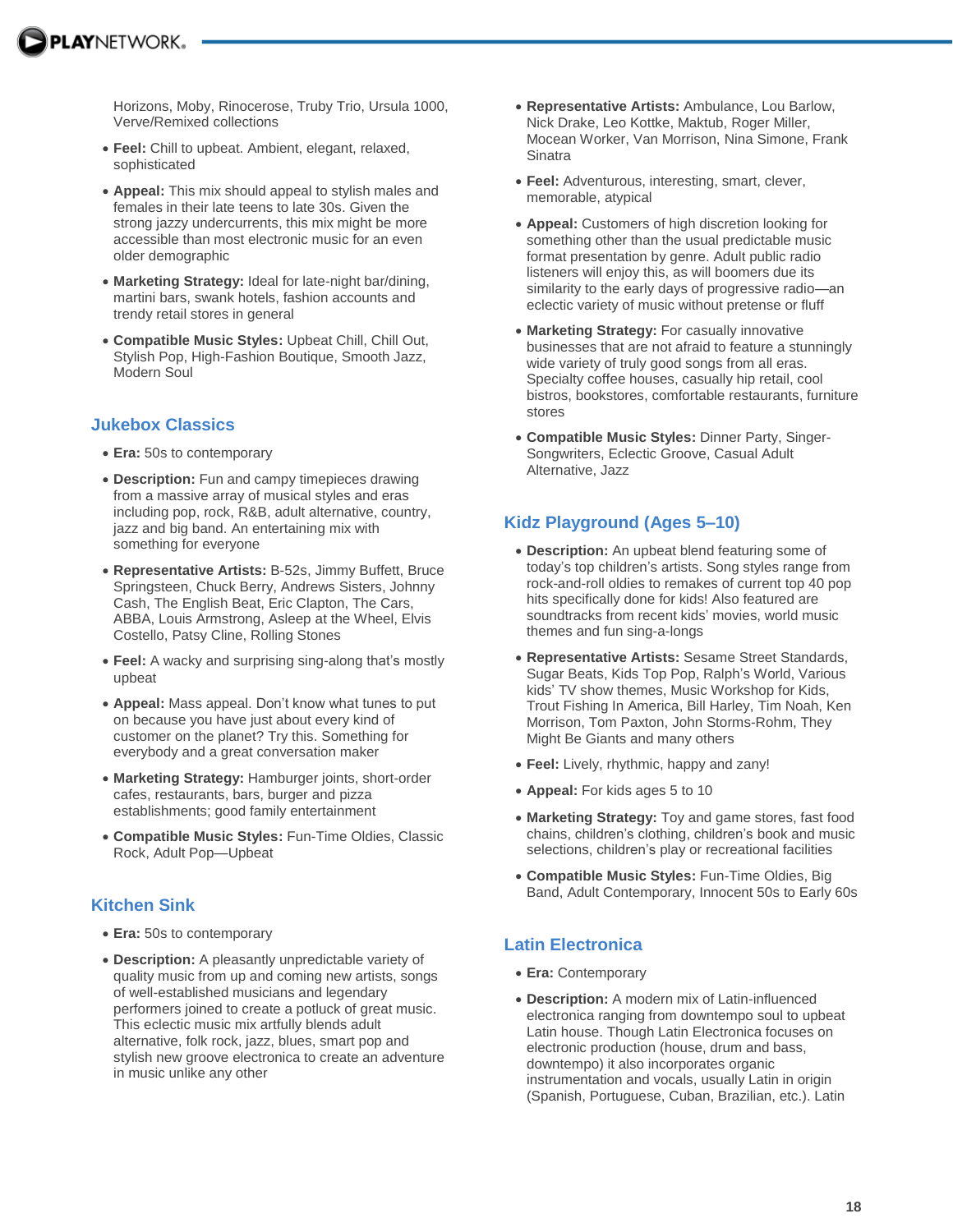Electronica is a perfect merger of live and synthetic sound ultimately creating a sexy, exotic mood

- **Representative Artists:** Jazzanova, John Beltran, Gotan Project, Cuica, De-Phazz, Bebel Gilberto, Funky Lowlives, Kinky, Les Gammas, Minus 8, Mo' Horizons, Si Se, Ian Pooley, Thievery Corporation, Truby Trio, Tosca, Underwolves
- **Feel:** Ranges from upbeat organic to laid-back and sultry (adjustable). Latin Electronica is about 50/50 instrumental vs. vocal
- **Appeal:** This mix should strongly appeal to stylish males and females in their late teens to early 30s, the demographic of club-goers, late-night cocktails and upbeat shoppers looking for the latest in fashion. Casual upscale dining
- **Marketing Strategy:** Ideal for late-night bar/dining, fashion accounts and trendy retail stores in general
- **Compatible Music Styles:** Similar to Stylish Pop in terms of the artists, but different in terms of the attention paid to the mood and tempo of the track selections. Very similar to the Upbeat Chill mix, but with more organic percussion and Latin vocals. Other compatible mixes include: Acid Jazz, Modern Soul, World & Tropical Rhythms, Spanish Caravan

### **Latin Female Fashion East**

- **Era:** Contemporary
- **Description:** Designed to appeal to Latin females ages 17–40 who appreciate the current crossover pop divas like Mariah Carey, Madonna or Alicia Keys along with dance, pop (remixes) and Latin rock n' Español
- **Representative Artists:** Chayanne, Monica, Thalia, BT, Junior Jack, Jenifer Lopez, Shakira, Don Omar, Ha-Ash, Musiq, Destiny's Child, Gwen Stefani, Luis Fonsi, Circo, Floetry, Res, Marly
- **Feel:** An upbeat and bright mix of popular current Latin rock/pop artists blended with dance-pop remixes and select urban-pop divas
- **Appeal:** International yet familiar aspects with some of the more contemporary Latin music (chart-driven) songs
- **Marketing Strategy:** East Coast fashion retail outlets, dance clubs, bars, lounges, shoe stores, cafes, record stores
- **Compatible Music Styles:** Spanish Caravan, Latin Pop Hits, Top 40 Hits, Club & Dance

# **Latin Female Fashion West**

- **Era:** Contemporary
- **Brief Description:** Designed to appeal to Latin females ages 17–40 who appreciate the current crossover pop divas like Mariah Carey, Madonna or Alicia Keys along with dance, pop (remixes) and Latin rock n' Español
- **Representative Artists:** Chayanne, Monica, Thalia, BT, Junior Jack, Jenifer Lopez, Shakira, Don Omar, Ha-Ash, Musiq, Destiny's Child, Gwen Stefani, Luis Fonsi, Circo, Floetry, Res, Marly
- **Feel:** An upbeat and bright mix of popular current Latin rock/pop artists blended with dance-pop remixes and select urban-pop divas
- **Appeal:** International yet familiar aspects with some of the more contemporary Latin music (chart-driven) songs.
- **Marketing Strategy:** West Coast fashion retail outlets, dance clubs, bars, lounges, shoe stores, cafes, record stores
- **Compatible Music Styles:** Spanish Caravan, Latin Pop Hits, Top 40 Hits, Club & Dance

# **Latin Jazz**

- **Era:** Contemporary
- **Description:** Jazz with a Latin feel and beat. An abundance of Latin percussion. All tempos and intensities. Lots of salsa. Both vocals and instrumentals
- **Representative Artists:** Willy Bobo, Oscar Castro-Neves, Paquito D'Rivera, Eliane Elias, Manfredo Fest, Bobby Matos, Tito Puente, Pancho Sanchez, Arturo Sandoval, Cubanismo
- **Feel:** Soft and intimate to exciting. Always engaging
- **Appeal:** Wide appeal from Gen X to boomers and, obviously, to Latino populations; people who love music with a lot of emotion
- **Marketing Strategy:** A sophisticated way to portray a Latin atmosphere. This music sets a positive, celebratory tone. Espresso stands, coffee houses, bars, cafes, bistros, bookstores, sophisticated restaurants, art stores, sundries, clothing boutiques
- **Compatible Music Styles:** Romantic Jazz & Standards, Upbeat Jazz, Cool Jazz Instrumentals, Brazilian Styles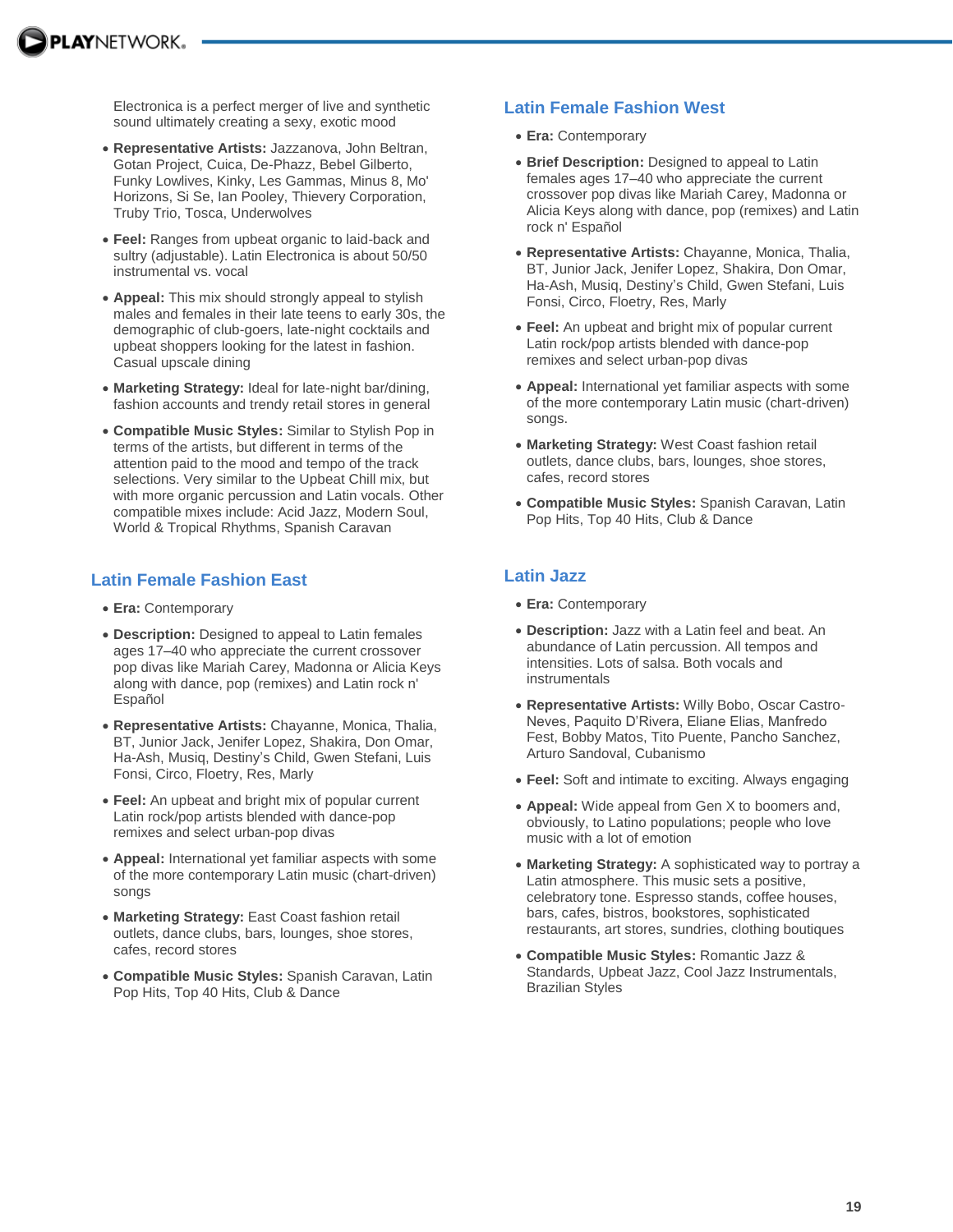

# **Latin Pop Hits**

- **Era:** Today
- **Description:** A blend of popular and contemporary hits performed by today's top Latin pop artists
- **Representative Artists:** Christian Castro, Amaral, Estrella, Marc Anthony, Go, Miguel Bose, Nerd Kids, Chayanne, Si Senor, Luis Enrique, Gloria Estefan, Javier Garcia, Gisselle, India, Jenifer Lopez, Maná, Christina Aguilera
- **Feel:** An upbeat and bright mix of popular Latin artists from the late 90s to the present
- **Appeal:** International yet familiar aspects with some of the more contemporary Latin music (chart-driven) songs
- **Marketing Strategy:** Retail and apparel outlets, cantinas, active, contemporary Latin restaurants and lounges. Also, related clothing retail and apparel outlets, theme cafés, regional hardware outlets, appliance outlets, certain theme clubs, sporting goods supply outlets, automotive outlets
- **Compatible Music Styles:** Spanish Caravan, Salsa & Merengue

# **Latin Pop Hits (Recurrent)**

 **Description**: Latin Pop recurrent hits from the past one to two years. (See Latin Pop Hits for full description and access to more content.)

# **Latin Pop Hits (Top Plays)**

 **Description:** Latin Pop hits from the past year. (See Latin Pop Hits for full description and access to more content.)

### **Latin Rhythm (Recurrent)**

 **Description:** Latin Rhythm recurrent hits from the past one to two years. (See Latin Rhythm for full description and access to more content.)

# **Select—Adult Pop-Soft**

- **Era:** Contemporary
- **Description:** Highly familiar, quality adult pop, polished and contemporary arrangements of singersongwriters
- **Representative Artists:** Michael Bublé, Eric Clapton, Norah Jones, Natalie Grant, James Blunt, Faith Hill, Mariah Carey, Ben Taylor, Jim Brickman, Rod Stewart, Kelly Clarkson, John Mayer, Celine Dion, Bliss, Howie Day, Queen Latifah, Colbie Caillat
- **Feel:** Mellow to moderate, digestible, easygoing, smooth, contemporary and unobtrusive. This concept is more of the glossy and polished sound, appropriate for more contemporary environments. Use the Acoustic Pop & Instrumentals for a change of pace or for more of a "woody, down-home" setting. Or use Adult Pop—Upbeat for higher energy situations
- **Appeal:** Conservative, multi-generational, safe, family, mass appeal
- **Marketing Strategy:** Family restaurants and steakhouses, general public, on-hold, waiting/common areas, grocers, drug stores, medical, office building, malls, female-oriented or owned businesses
- **Compatible Music Styles:** Mellow Adult Alternative, Adult Contemporary, Fun-Time Oldies, Hot AC, Family Friendly Pop, Shiny Happy People

### **Select—Smooth Jazz & Vocals**

- **Era:** Contemporary
- **Description:** A moderate to comfortably upbeat mix of contemporary jazz instrumentals with a sprinkling of smooth adult pop, R&B and jazz vocals. This mix is stylish, romantic and rhythmic, yet not overbearing. Excellent for sustained listening for both customers and employees
- **Feel:** Enough energy to support an atmosphere for shopping, working or dining but soft enough to be relaxing and comforting
- **Appeal:** Passive listening and general public appeal
- **Representative Artists:** Al Jarreau, Joe Sample, Peter White, Seal, George Benson, Fourplay, Sting, Dave Koz, Basia, Nick Colionne, Rippingtons, Bobby Caldwell, Elaine Elias, Kenny G, Walter Beasley, Keiko Matsui
- **Marketing Strategy:** General public, on-hold, waiting/common areas, hotel lobby and lounge, grocers, drug stores, department stores, discount stores, medical, office building, gifts and sundries, home decorating, gift cards and stationery, cafes, delis, restaurants, fine lounges, business wear, semiformal wear, lingerie
- **Compatible Music Styles:** Smooth Jazz Instrumentals, Urban Adult, Eclectic Groove, Acid Jazz, Acoustic Vocals & Instrumentals, and Adult Pop—Soft, Modern Day Crooners

### **Select—Smooth Jazz Instrumentals**

- **Era:** Contemporary
- **Description:** All instrumental. A select mix of smooth and soft jazz instrumentals that is easy to listen to all day without being disruptive. A great solution if you are looking for mass appeal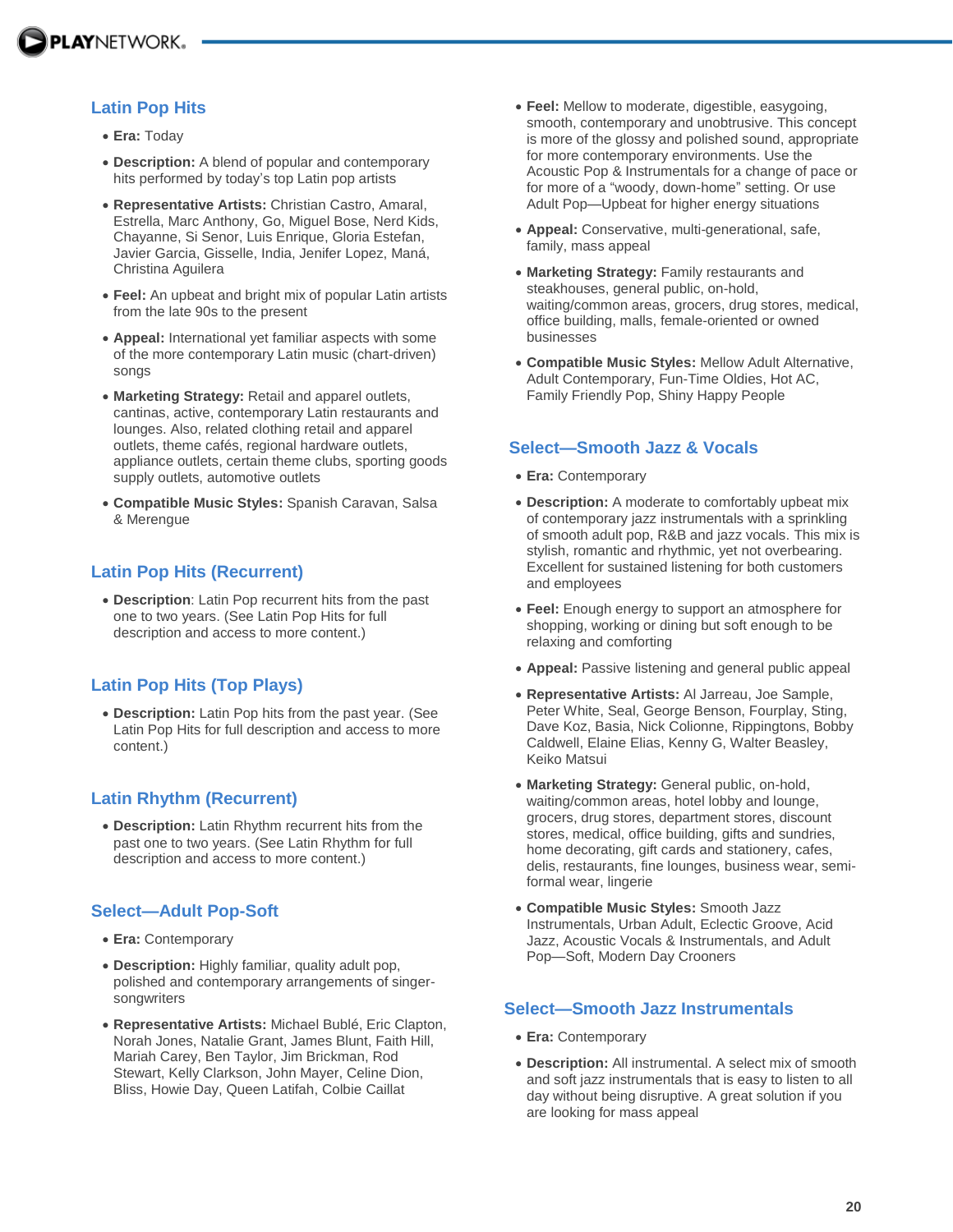- **Representative Artists:** Spyro Gyra, The Rippingtons, David Benois, Kenny G, Norman Brown, Joyce Cooling, Peter White, Earl Klugh, Dave Koz, Dave Grusin, Tim Bowman, Crusaders, Richard Eliot
- **Feel:** Easy-feeling groove with a slightly urban lean. Relaxed and laid back, with a slight bounce. Balances tempo and textures for sustained listening pleasure
- **Appeal:** Mass appeal for adults in their 20s to 60s, especially females and professionals
- **Marketing Strategy:** Good for all-day play. Various clothing and apparel outlets, restaurants, banks, bookstores, family medical/dental clinics, auto dealerships, personal care, home accessories
- **Compatible Music Styles:** Smooth Jazz & Vocals, Urban Adult, Eclectic Groove, Acid Jazz, Acoustic Vocals & Instrumentals, Baroque & Chamber, Adult Pop—Soft

# **Lite Classical Potpourri**

- **Era:** Classic
- **Description:** A light and cheerful blend with a variety of classical periods from duos to chamber to baroque to light symphonic; no solo instrumentation or bombastic overtures
- **Representative Composers:** Mozart, Haydn, Vivaldi, Satie, Bach, Handel, Stravinsky, Telemann, Respighi, Paganini, Pachelbel, Brahms, Beethoven
- **Feel:** Concentrates on moderate energy, building from slow lentos to moderate allegros
- **Appeal:** Designed for the elegant and refined experience. Although this concept can appeal to anyone seeking an enriched lifestyle, the focus centers on upscale demographics and a life of luxury
- **Marketing Strategy:** Upscale dining, hotels, jewelry, upscale home furnishings and interior design, gift boutiques, upscale hair salons, finer department stores
- **Compatible Music Styles:** Baroque & Chamber, Romantic Jazz & Standards, Romantic Italian Blend

# **Mainstream Rock**

- **Era:** Classic to contemporary
- **Description:** Wanna rock but don't want to alienate people with heavy metal or grunge? This is straightahead, good, solid, upbeat rock music from the 60s to today without going over the top. Will hold up well for mass appeal or daytime, off-peak use. Includes a little pop with rock influence
- **Representative Artists:** Bad Company, Bachman-Turner Overdrive, Rod Stewart, Bruce Springsteen, The Cars, Pat Benatar, Boston, Foreigner,

Creedence Clearwater Revival, Boz Scaggs, Sheryl Crow, Paul McCartney, Eagles, Train

- **Feel:** Upbeat but not overwhelming
- **Appeal:** Equal male/female, mass appeal, not alienating. Gen-X'ers and boomers
- **Marketing Strategy:** Burgers & brew, bars, pizza, fun family diners, blue jeans and tee shirts
- **Compatible Music Styles:** Upbeat Rock, Classic Rock, Classic Rock—Then & Now

# **Mardi Gras & Fat Tuesday**

- **Era:** Timeless
- **Description:** A New Orleans second-line tradition with a blend of festive and celebratory, traditional and contemporary hits performed by top Latin and American artists
- **Representative Artists:** Louis Armstrong, Neville Brothers, Professor Longhair, Queen Ida, Buckwheat Zydeco, Sunny Landreth, Zacharie Richard
- **Compatible Music Styles:** Blues, Zydeco, Cajun, Southern R&B, Adult Alternative

# **Mariachi Mix**

- **Era:** Past to present
- **Description:** Contemporary Mariachi artists performing the traditional ballet folklorico music born in Jalisco over 100 years ago. Mariachi Mix features vocal and instrumental arrangements using primarily trumpet along with violins, harps and guitars in the traditional Mariachi style
- **Representative Artists:** Gerardo Reyes, Las Jilguerillas, Amalia Mendoza, Lola Beltran, Emmi, Pablo Montero, Mariachi Sol De Mexico, Yolanda Del Rio, Jose Alfredo Jimenez, Trio Los Panchos, Mariachi Aguila Real, Lucero
- **Feel:** A bright and festive mood created especially for dining. Could also apply to businesses that need to create a "south of the border" environment
- **Appeal:** Mass, family appeal
- **Marketing Strategy:** Created for a wide range of Southwestern or Mexican restaurant patrons. Its usage also applies to related clothing and apparel outlets, gift shops, cafes, pubs and related business promotional themes
- **Compatible Music Styles:** Tejano, Tex-Mex, Viva **Mexicana**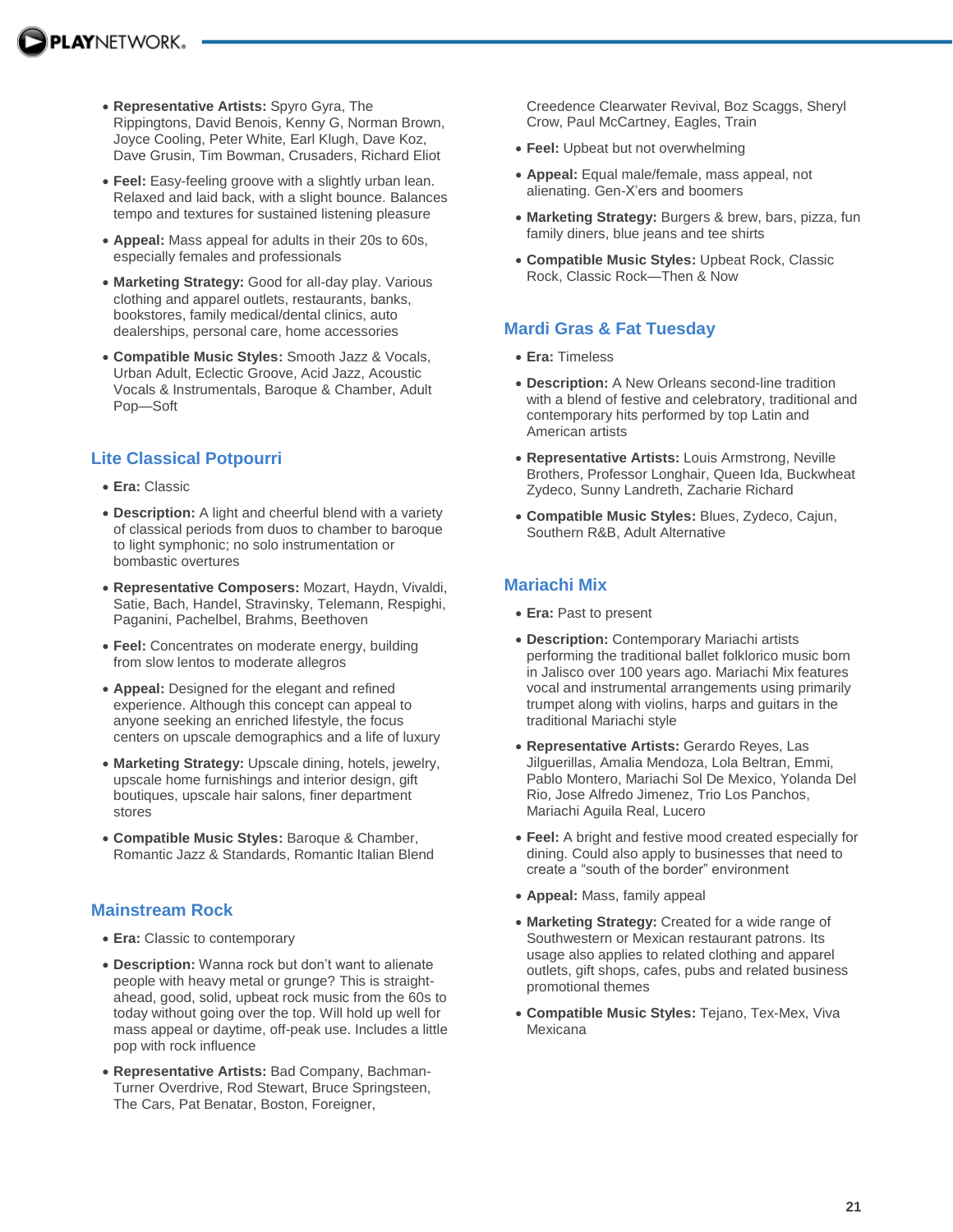# **Mellow Adult Alternative**

- **Era:** Contemporary
- **Description:** Mellow Adult Alternative is great for allday listening because it features a wide variety of interesting newer music blended with timeless folkrock and pop classics. The general feel is progressively acoustic and eclectic music with casual integrity—not hype
- **Representative Artists:** Iron & Wine, Jack Johnson, James Hunter, Lucinda Williams, Fleet Foxes, Joy Askew, Keb Mo, Jackie Green, Josh Ritter, Lyle Lovett, Holly Lerski, Paul Simon, Sheryl Crow, Bell X 1, Nora Jones, Mark Knopfler, James Taylor, Lee Amos, John Fogerty, Lou Barlow, Cat Power, David Byrne, David Gray, Feist, Julian Velard, KT Tunstall, Jeffry Foucault, Van Morrison, Ditty Bops, Jason Spooner, Elana James, Bob Marley, Amy Mann, Subdudes
- **Feel:** Eclectic, cool, atmospheric, not too quiet, not too up. Great variety for sustained listening and maintaining interest
- **Appeal:** Sophisticated mellow attitude; makes a smart, discerning statement, intellectual, modern, tasteful, deluxe, developed cool
- **Marketing Strategy:** Hip office space, mellow hangouts, cafes, coffee/espresso, bookshops, alternative clothiers/boutiques, home lifestyle and furnishings/accessories
- **Compatible Music Styles:** Singer-Songwriters, Adult Alternative, Acoustic Vocals & Instrumentals

#### **Mellow Adult Alternative (Recurrent)**

 **Description:** Mellow Adult Alternative recurrent hits from the past one to two years. (See Mellow Adult Alternative for full description and access to more content.)

### **Mellow Adult Alternative (Top Plays)**

 **Description:** Mellow Adult Alternative hits from the past year. (See Mellow Adult Alternative for full description and access to more content.)

#### **Mellow Jazz Instrumentals**

- **Era:** Classic
- **Description:** Cocktail jazz instrumentals in a mellow tone from light and easy to moderate in tempo. Timeless and classic
- **Representative Artists:** Miles Davis, Thad Jones, Bill Evans, Coleman Hawkins, Wes Montgomery, Dexter Gordon, J.J. Johnson, Modern Jazz Quartet, Chet Baker, Clifford Jordan
- **Feel:** Relaxed and polished, ranging from slow and romantic to moderate and sophisticated
- **Appeal:** For the sophisticated listener of all ages. Sets a relaxed and romantic mood
- **Marketing Strategy:** Lounges, romantic wine-anddine setting, home accessories and sundries, bookstore, fine clothing and business wear
- **Compatible Music Styles:** Mellow Jazz Vocals, Romantic Jazz

#### **Mellow Jazz Vocals**

- **Era:** Classic and contemporary
- **Description:** Nice 'n' easy jazz vocalists and standards from the 50s through today from easy, slow and romantic to moderate. Sets a very relaxed and stylish romantic mood. Recommended for customers who only desire vocalists
- **Representative Artists:** Sarah Vaughan, Ella Fitzgerald, Diane Schuur, Diana Krall, Harry Connick, Jr., Louis Armstrong, Frank Sinatra, Billie Holiday, Dinah Washington, Tony Bennett
- **Feel:** Relaxed to moderate; very romantic and sophisticated and nostalgic
- **Appeal:** Wide appeal for just about anyone who needs a relaxed and romantic setting. More appeal for boomers and seniors
- **Marketing Strategy:** Wining and dining, sophisticated clothiers, business wear, bookstores, home accessories and sundries
- **Compatible Music Styles:** Romantic Jazz & Standards, Mellow Jazz Instrumentals

# **Metropolitan Pop**

- **Era:** Contemporary
- **Description:** A mid-down-tempo mix that has been stripped of any extreme style, eliminating the jazz, acid, trip and house elements. If "chill" were mainstream, this mix would be dead center, no lefts, no rights
- **Representative Artists:** A Man Called Adam, Afterlife, Bjork, Chocolate Genius, Vanessa Daou, Delerium, Depeche Mode, Dido, Dirty Vegas, Dj Krush, Everything but the Girl, Frou Frou, Funky Lowlives, Goldfrapp, Groove Armada, Helicopter Girl, Clara Hill, Jem, Kaskade, Mandalay, Moby, Morcheeba, Nightmares On Wax, Portishead, Telepopmusik, Underwolves, Zero 7
- **Feel:** Leisurely hip, very soothing, relaxing, but active enough to arouse the shopper
- **Appeal:** Broad demographics 18–40, with style in mind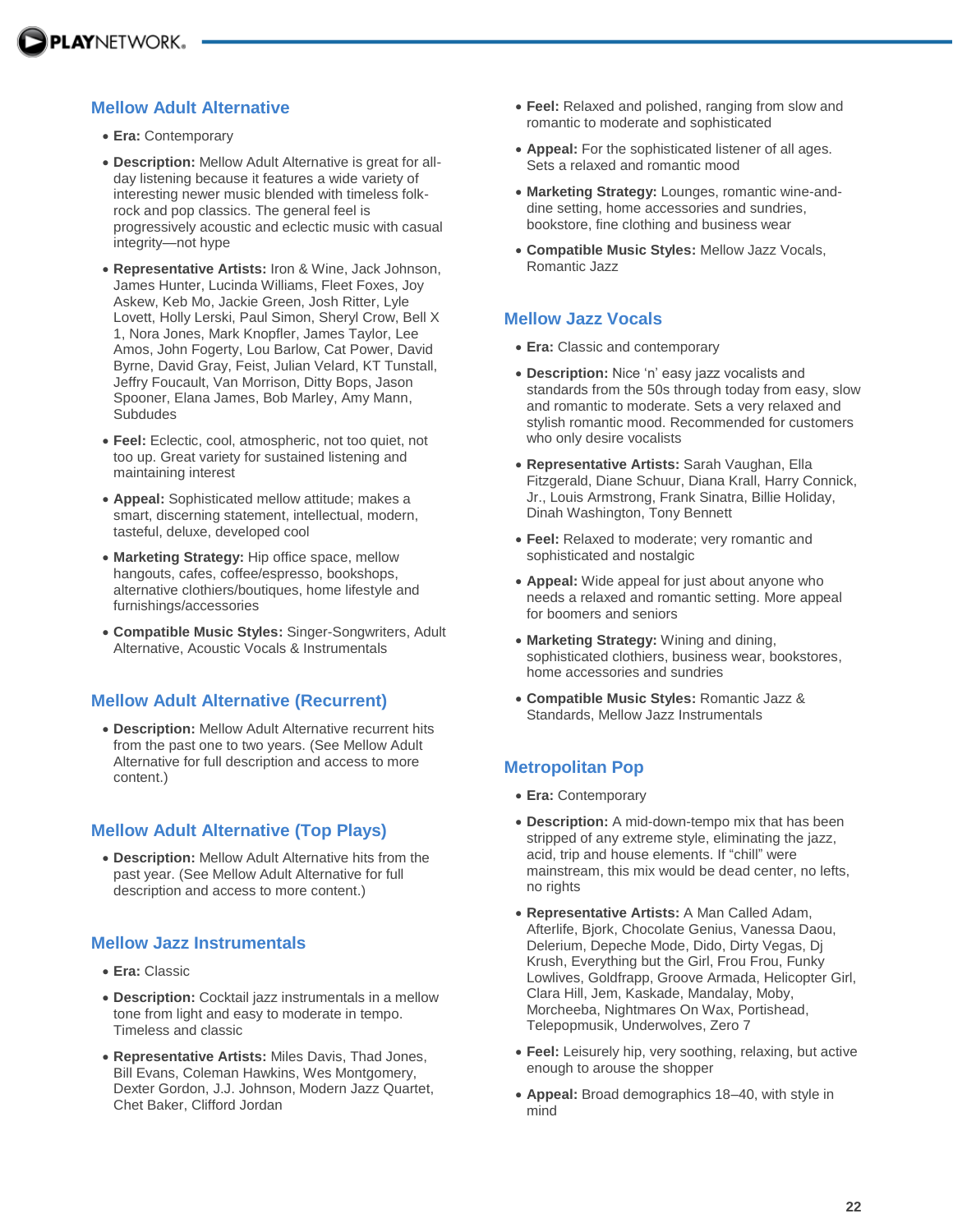- **Marketing Strategy:** Leisurely paced environments or establishments who want their shoppers to slow down and enjoy the venues atmosphere
- **Compatible Music Styles:** Chill Out, Millennium Afro Movements, Stylish Pop

# **Metropolitan Pop (Upbeat)**

- **Era:** Contemporary
- **Description:** Mid to up-tempo mix containing various electronic styles. Not "pop" in the classic sense, this is a modern-day twist because of its electronic/modern production, and can be used as a moderate dance mix or fashion music. Metropolitan Pop is contemporary and funky with fun, positive attitude, focusing on house beats and funky R&B rhythms
- **Representative Artists:** A:sus, Afro-Mystik, Basement Jaxx, Bittersweet, Cassius, Dubtribe Sound System, Jimpster, Miguel Migs, Roisin Murphy, Lisa Shaw, Strike Boys, Tei Towa, Truby Trio, Underwolves, Wei-Chi, X-Press 2
- **Feel:** Upbeat, yet leisurely and smooth. Lyrics, when present, are positive with a "feel good" vibe
- **Appeal:** Goes best with fashion environments with broad demographics, 18–40
- **Marketing Strategy:** Leisurely paced environments and establishments who want their shoppers to slow down, enjoy the venue's atmosphere
- **Compatible Music Styles:** Chill Out (Upbeat), Millennium Afro Movements, Stylish Pop (Upbeat)

# **Modern Day Crooners**

- **Era:** Contemporary
- **Description:** The top echelon of more contemporary vocalists singing time-tested standards and quality new material
- **Representative Artists:** Harry Connick, Jr., Bobby Caldwell, Luther Vandross, Jamie Cullum, Oleta Adams, Michael Bublé, Natalie Cole, Randy Crawford, Al Jarreau, Diana Krall, John Pizzarelli, Diana Reeves, Lou Rawls, Madeleine Peyroux, Norah Jones, Jane Monheit
- **Appeal:** Everyone who appreciates great songs and great singers and a quality experience
- **Feel:** All tempos and styles that work together to create a comfortable, high-quality musical experience
- **Marketing Strategy:** Romantic restaurant and lounge settings, smoking rooms, mellow coffee house where one wants to linger and browse, business wear, hotel lounge or café, cool boutiques
- **Compatible Music Styles:** Smooth Jazz & Vocals, Brazilian Styles

# **Modern Rock Alternative**

- **Era:** 80s–00s
- **Description:** The best in modern, contemporary adult rock and pop alternative in a blend that keeps the music fresh and familiar. The vast majority of the music contained in this mix is new or recent, with some archived material from the last two decades
- **Representative Artists:** Daughtry, Coldplay, Augustana, Snow Patrol, Counting Crows, Gavin Rossdale, U2, Beck, Radiohead, Folk Implosion, Sheryl Crow, 3 Doors Down, Better Than Ezra, Guster, Red Hot Chili Peppers, Goo Goo Dolls, Collective Soul, Cake, Death Cab for Cutie, Los Lonely Boys, Fastball, Green Day
- **Appeal:** Everyone who appreciates quality modern rock and adult alternative music
- **Feel:** Tempos and energies from mild to upbeat
- **Marketing Strategy:** Restaurants and bars, grocery stores, contemporary fashion retail, sporting goods stores
- **Compatible Music Styles:** Adult Alternative, Indie Pop & Rock, Alternative, Burger & Brew, Totally Awesome 80s

# **Modern Soul**

- **Era:** 90s–00s
- **Description:** Smooth and relaxed mix of feel-good contemporary soul, in the tradition of Motown and Stax. Modern Soul has taken all the elements of classic soul (emotional lyrics, strong rhythm, melodic baselines) and fused them with modern production standards. Placing equal emphasis on lyrics and rhythm Modern Soul will capture the body and mind with its seductive sounds. Also known as "neo soul."
- **Representative Artists:** Amy Winehouse, Zero 7, Alicia Keys, Aquanote, Incognito, Joss Stone, Meshell Ndegeocello, Sade, Maxwell, D'Angelo, Musiq, India Arie, Angie Stone, Naked Music NYC, Prince, Brand New Heavies, Macy Gray
- **Feel:** Tempos range from mellow ballads to upbeat soul jams (mellow to upbeat)
- **Appeal:** Due to its eclectic nature and classic feel this mix should appeal to anyone with an ear for soul music
- **Marketing Strategy:** Ideal music for urban dining and contemporary fashion retailers
- **Compatible Music Styles:** There are some crossover artists that appear in the urban programs, in particular Urban Adult and Urban & Rap. The major difference is there are absolutely no rap lyrics and a very selective mix of contemporary R&B contained in the Modern Soul mix. Urban Adult, Upbeat Chill, Chill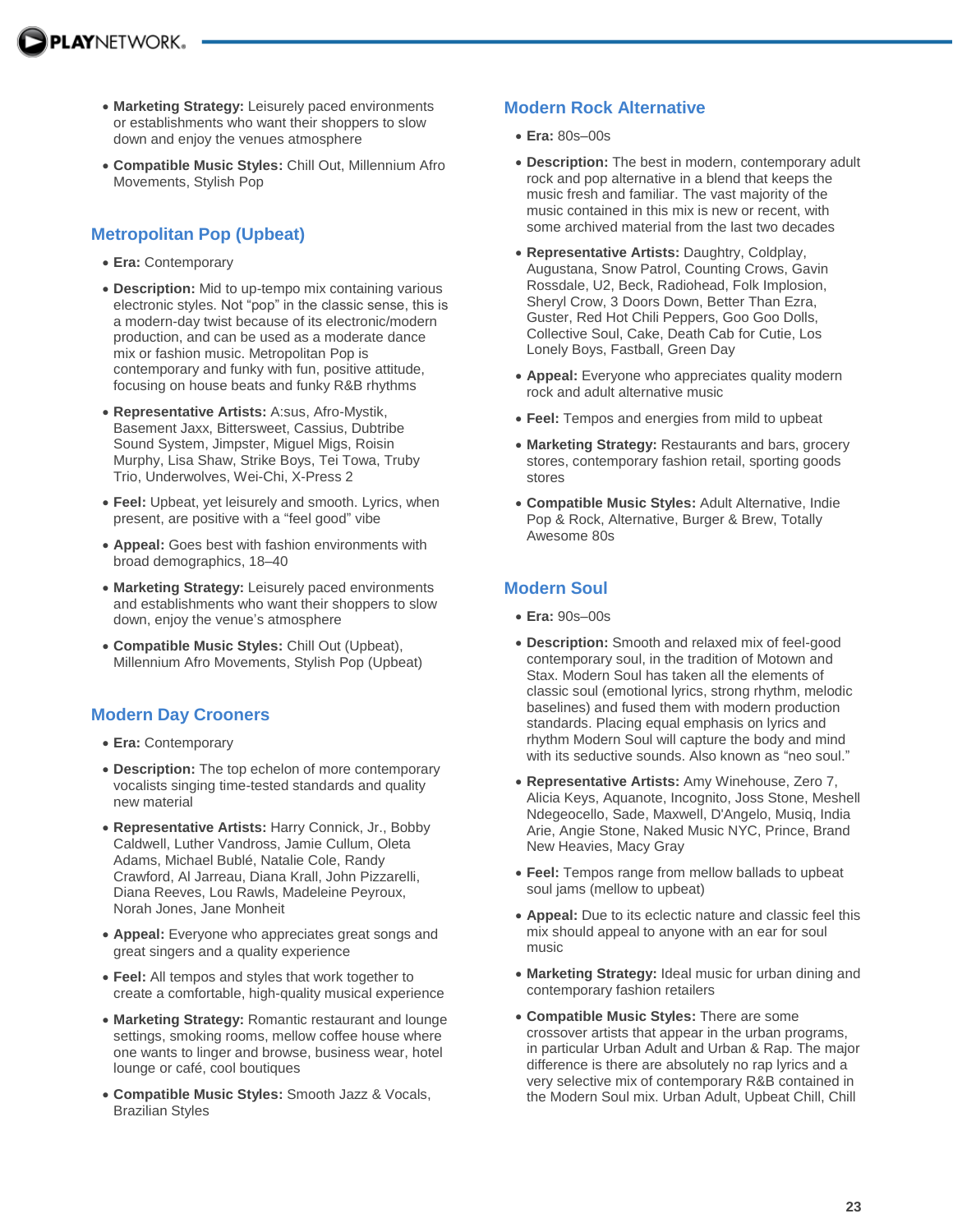

Out and Upbeat Stylish Pop have all proven to be quite compatible with the Modern Soul mix

#### **Natural Woman**

- **Era:** Classic to contemporary
- **Description:** Established, quality singer-songwriters make up this acoustic-based program. Very natural in its sound and delivery, this program also features swinging jazz classics and distinctive world rhythms
- **Representative Artists:** Sarah McLachlan, Cassandra Wilson, Air, Chris Isaak, Paris Combo, Ella Fitzgerald, Annie Lennox, Norah Jones, Miles Davis, Billie Holiday, Angelique Kidjo, Tres Chicas, Tony Bennett, Diana Krall
- **Feel:** Relaxed, holistic, natural and mature
- **Appeal:** Female-oriented, middle-aged appeal with a wholesome, contemporary, non-pop sound
- **Marketing Strategy:** Casual to sophisticated adult/female fashion as well as bookstores, coffee shops, natural and holistic outlets, and health food stores
- **Compatible Music Styles:** Acoustic Pop & Instrumentals, Romantic Jazz & Standards, Smooth Jazz, Eclectic Groove, Adult Alternative

#### **New York Attitude**

- **Era:** Classic to contemporary
- **Description:** "New York Attitude" is an edgy, mooddriven mix of indie rock, indie pop, classic punk, 80s, hip hop and electro pop. This mix aspires to capture the flair and attitude of New York
- **Representative Artists:** Franz Ferdinand, Talking Heads, Blondie, New Order, Prefuse 73, M.I.A., the Clash, the Yeah Yeah Yeahs, LCD Soundsystem, Bloc Party, Stereolab, De-Phazz, Le Tigre, Interpol
- **Feel:** Fashionable. Ideal for urban youth and young adults
- **Appeal:** Focus on a younger, discriminating demographic who pride themselves on being unique and in-the-know
- **Marketing Strategy:** Edgy fashion retailers, bars and restaurants
- **Compatible Music Styles:** Gen Y Indie Pop, Gen Y Indie Rock, Modern Soul, Electro Clash/Pop

#### **Old School 80s–90s**

- **Era:** Classic to recent
- **Description:** R&B/soul music of the 80s and 90s, this mix is very smooth and polished while remaining mid

to up-tempo and funky. Vocals are very soulful. Productions are tight and highly pop-oriented. Styles range from new jack to hip hop soul

- **Representative Artists:** Paula Abdul, Babyface, Bell Biv Devoe, Mary J. Blige, Bobby Brown, Cameo, Guy, Whitney Houston, Janet Jackson, Jodeci, Prince, Luther Vandross, Marvin Gaye, Maze, Pebbles, Sade, Salt-N- Pepa, Tony Toni Tone, Stevie Wonder
- **Appeal:** 15–45 year old males and females
- **Marketing Strategy:** Urban diners, bars and pubs, fashion retailers, athletic stores
- **Compatible Music Styles:** Urban & Rap, Old School Funk, Modern Soul, Urban Adult, House/Jazz-House

### **Old School Funk**

- **Era:** Classic
- **Description:** We're headed to SOUL TRAIN! The funkiest of funk bands and performers are here to groove you with this selection of back-to-back, oldschool cuts. Some you'll remember, some you may not, but all will put a smile on your face
- **Representative Artists:** James Brown, Parliament-Funkadelic, Rick James, Aretha Franklin, The O'Jays, The Chi-Lites, The Staple Singers, Stevie Wonder
- **Feel:** Laid back, cool, urban, nostalgic, fun
- **Appeal:** Extreme mass appeal from younger adults and up to the boomers who were there at the beginning
- **Marketing Strategy:** Urban/city/metropolitan locations seeking a hip and trendy theme such as restaurants, fashion outlets, fast food outlets, bars and grills, college hangouts, hair salons and accessories and theme parks
- **Compatible Music Styles:** Classic R&B, Urban Adult—Upbeat, Disco Ball

#### **Piano Jazz Instrumentals**

- **Era:** Classic
- **Description:** A collection of standards and jazz classics featuring the piano in solo and small combo arrangements. All tempos. No horns or vocals
- **Representative Artists:** Bill Evans, Duke Ellington, Errol Garner, Charles Brown, Art Tatum, David Lanz, Ellis Marsalis, Thelonious Monk, Nat Cole Trio, Oscar Peterson, Bud Powell, McCoy Tyner, George Shearing, Marion McPartland
- **Appeal:** For sophisticates with a sense of tradition and uncommon style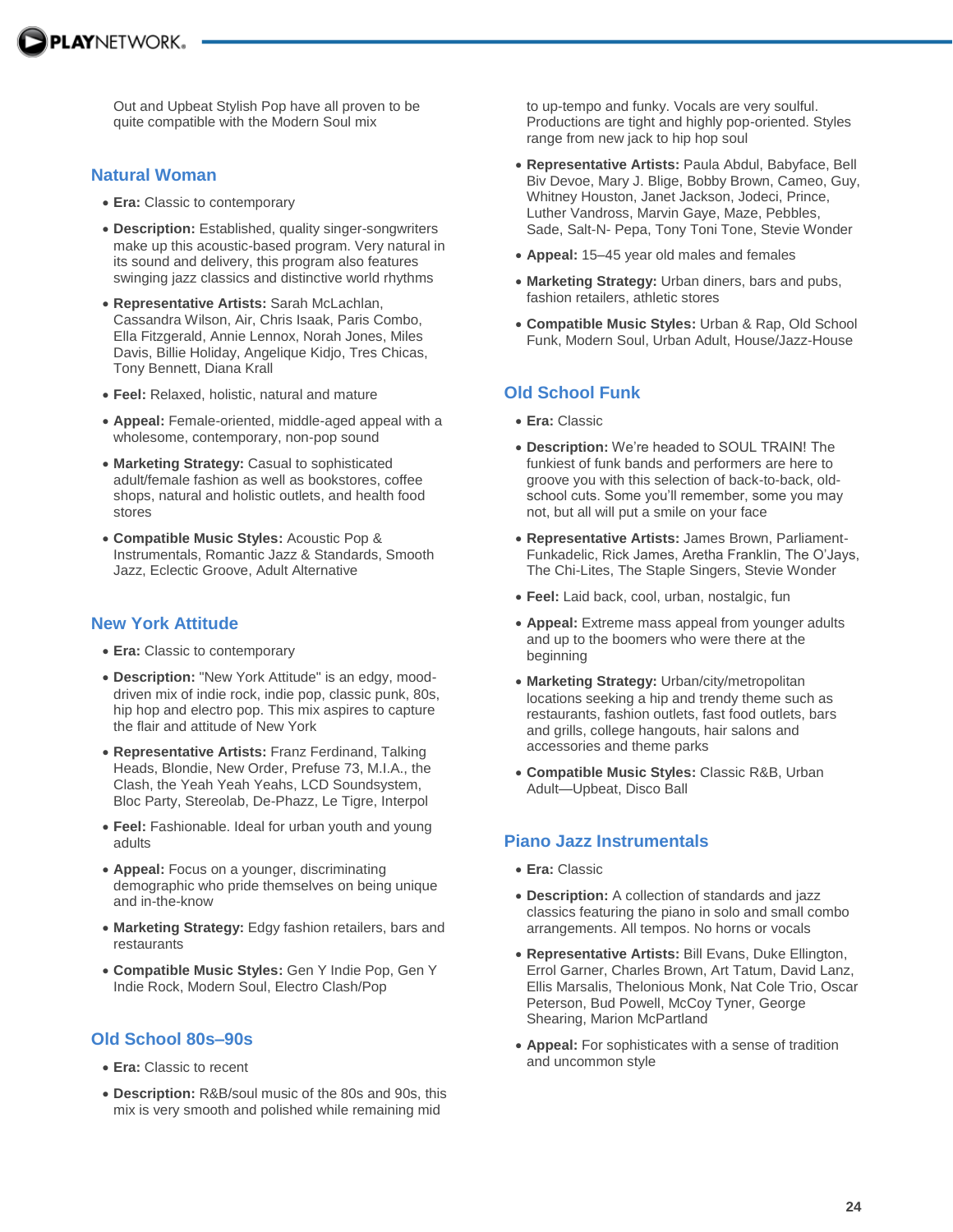- **Feel:** Wide variety of tempos and textures within the "piano jazz" context. Focus is on the instrument itself and the artistry of the players
- **Marketing Strategy:** Romantic restaurant and lounge settings, smoking rooms, mellow coffee house where one wants to linger and browse, business wear, hotel lounge or café, cool boutiques
- **Compatible Music Styles:** Romantic Jazz & Standards, Upbeat Jazz & Vocals, Jazz Improv

# **Pop Divas**

- **Era:** Contemporary
- **Description:** Pop Divas is a mainstream mix of female pop artists who embody the word "diva." This familiar mix blends female top 40, R&B, light rock and hip hop. Pop Divas is a contemporary mix focusing on the 90s to the present
- **Representative Artists:** Madonna, Beyonce, Missy Elliot, Alicia Keys, En Vogue, TLC, Pink, No Doubt, Mariah Carey, Janet Jackson, Jennifer Lopez
- **Feel:** Fun, upbeat and empowering to women
- **Appeal:** Female fashion retailers, beauty salons and female-oriented businesses that want to spice up the energy
- **Marketing Strategy:** Pop Divas will demographically have broad appeal due to its familiar nature (wellknown female artists)
- **Compatible Music Styles:** Top 40 hits, Adult Pop— Upbeat, Urban Adult all have crossover artists and compatibility

# **Pop Divas (Recurrent)**

 **Description:** Pop Divas recurrent hits from the past one to two years. (See Pop Divas for full description and access to more content.)

# **Pop Divas (Top Plays)**

 **Description:** Pop Divas hits from the past year. (See Pop Divas for full description and access to more content.)

# **Pop Punk & Emo**

- **Era:** Contemporary
- **Description:** Pop Punk & Emo (short for "emotional") is an accessible, safe mixture of contemporary punk rock and emo rock that focuses on teen issues (i.e., relationships, rebellion, anger, etc.). Many of the artists contained in this mix currently appear on MTV,

mainstream radio and the Billboard Top 100 charts (familiar artists)

- **Representative Artists:** AFI, Green Day, Blink 182, Jimmy Eat World, Weezer, Simple Plan, Good Charlotte, New Found Glory, MXPX, Starting Line, Something Corporate, My Chemical Romance, All-American Rejects, Yellowcard
- **Feel:** Extremely energetic feel with a heavy emphasis on loud guitars and catchy vocals
- **Appeal:** This music is very popular among Gen Y males, with a target age group of 12–25 years of age
- **Marketing Strategy:** College bars, skate/snowboard shops, fashion retailers that cater to energetic youth culture
- **Compatible Styles:** Hot AC, Gen Y Indie Rock, Top 40 Hits

# **Quebecois**

- **Era:** Contemporary
- **Description:** The Quebecois (pronounced kebe'kwa) program is full of music by popular artists from the Canadian province of Quebec. A mix of folk, hip hop, jazz, pop and rock tracks are featured which reflect the rich, diverse music scene found in Quebec and other French-speaking provinces. Majority of the tracks are sung in French
- **Representative Artists:** Ariane Moffatt, Bruno Pelletier, Celine Dion, Coeur de Pirate, Daniel Belanger, Isabelle Boulay, Jean Leloup, Kevin Parent, Natasha St-Pier, Sylvain Cossette, Thomas Dutronc
- **Feel:** Comfortably upbeat to moderate and steady with irresistible beats and rhythms and a very positive flow
- **Appeal:** Quebec natives, international, intellectual, discerning, creative, world-conscious
- **Marketing Strategy:** French-Canadian cafes/restaurants, import stores, international/ethnic restaurants and cafes, ethnic clothiers, bookstores, coffee houses, gifts and sundries, body and skin care, international hotels and boutiques, cruise liners, travel agencies
- **Compatible Music Styles:** French, French Bistro, World & Tropical Rhythms, Hot AC, Adult Alternative, Top 40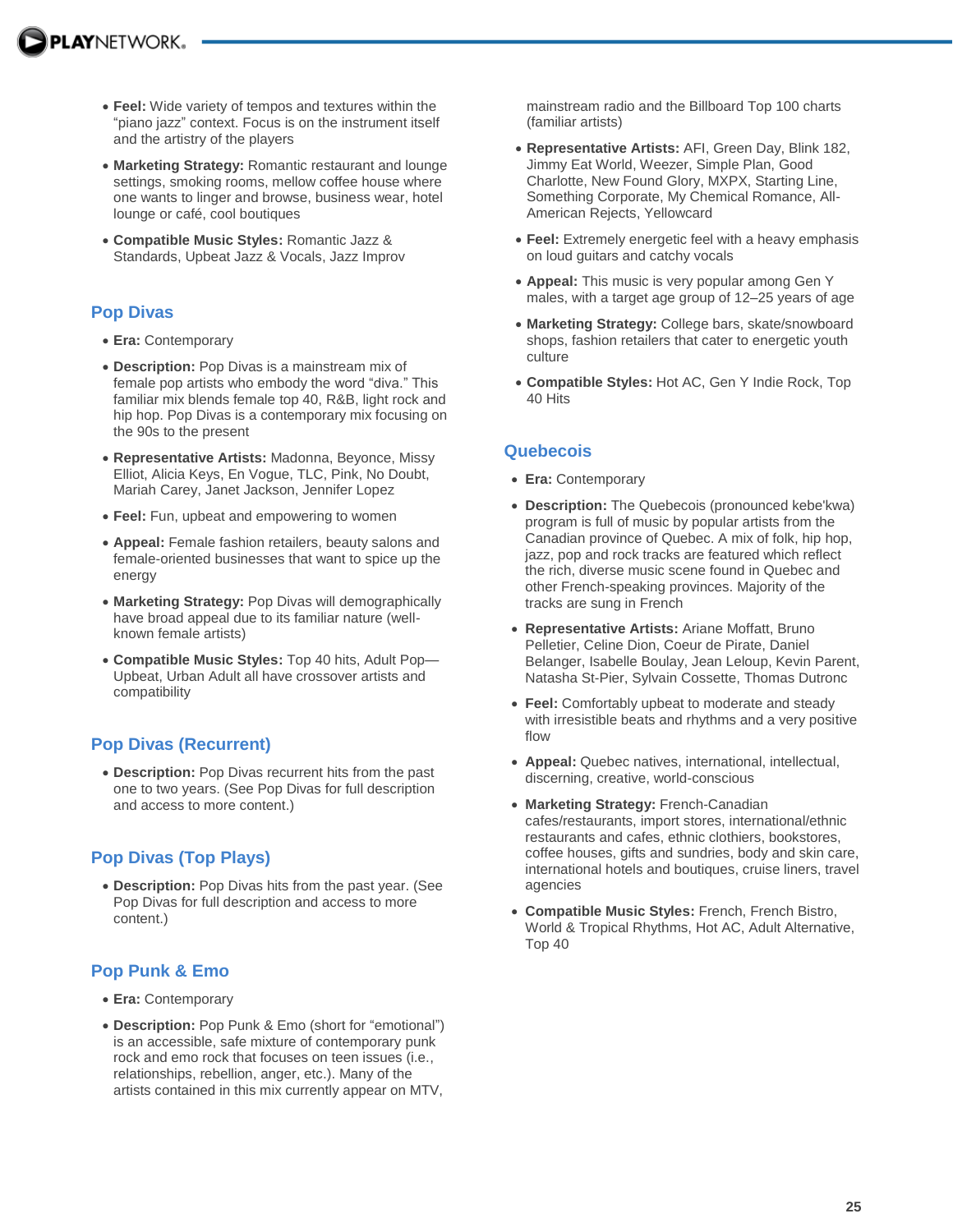

### **Rat Pack**

- **Era:** Classic
- **Description:** It's the music that you heard in Las Vegas showrooms throughout the 50s and 60s
- **Representative Artists:** Frank Sinatra, Dean Martin, Sammy Davis, Jr., Louis Prima, Jerry Vale, Steve Lawrence & Eydie Gormé, Keely Smith
- **Appeal:** People who hold a special place in their heart for the unbridled lifestyle of Las Vegas nightclub entertainment, "and I mean that," to quote Sammy
- **Feel:** All tempos and styles
- **Marketing Strategy:** Italian restaurants, upscale restaurants, country clubs
- **Compatible Music Styles:** Modern Day Crooners, Upbeat Jazz Vocals, Upbeat Jazz & Vocals

#### **Reggae**

- **Era:** 60s to present
- **Description:** A captivating and melodic sound that relaxes the mind and body. Being the staple of Jamaica and the Caribbean, reggae gives off a friendly and inviting atmosphere
- **Representative Artists:** Bob Marley, Jimmy Cliff, Peter Tosh, Lee "Scratch" Perry, Gregory Isaacs, Black Uhuru, Desmond Dekker, Aswad, Dennis Brown, Burning Spear, Inner Circle, Steel Pulse, Third World, UB40, Ziggy Marley, Sugar Minott, Toots & the Maytals
- **Feel:** Tropical and summery, the music of the Islands puts people in a light and festive mood
- **Appeal:** Rhythmic, relaxing, worldly, and creative. Music that gives you a chance to reflect on the day
- **Marketing Strategy:** Import/cultural stores, cafes/restaurants, spas/personal care, bookstores, coffee shops, gift shops, travel agencies, ice cream parlors
- **Compatible Music Styles:** World & Tropical Rhythms, Spanish Caravan, Adult Pop

### **Rockin' Country Roadhouse**

- **Era:** 60s to present
- **Description:** The latest, "hard-driving" hot country hits blended with rock n' blues, upbeat Americana, classic rock nuggets from the 60s and 70s and a touch of classic Stax/Volt rhythm & blues
- **Representative Artists:** Lil' Ed & The Blues Imperials, Carolina Rain, Eagles, Love Dogs, Delbert McClinton, Joe Walsh, Stevie Ray Vaughan, Dwight Yoakam, Marty Stuart, Backsliders, Kenny Wayne

Shepherd, Susan Tedeschi, Chuck Berry, BR5-49, Blues Traveler

- **Feel:** Upbeat, fun country rockin,' bluesy with an alternative attitude
- **Appeal:** Rural and suburban appeal with a country alternative "hip" factor
- **Marketing Strategy:** Roadhouse-themed restaurants, western wear, bars, cafes, thematic events
- **Compatible Music Styles:** Hot Country, Americana, Fun-Time Oldies, Classic Rock, Classic Rock—Then & Now, Bar "Happy Hour."

# **Romantic Italian Blend**

- **Era:** Classic
- **Description:** A classy and romantic mix of Italian crooners, Italian/American vocal legends, soft jazzy vocals and instrumentals, acoustic guitar in classical and flamenco styles, light opera and a dash of cocktail
- **Representative Artists:** Ennio Morricone, Tony Bennett, Andrea Bocelli, Richard Tucker, Italian Mandolins, Vic Damone, Milva, Luciano Pavarotti, Connie Francis, Paolo Conte, Frank Sinatra, Sergio Franchi, Pino Calvi, Lhasa
- **Feel:** Relaxing, euro and romantic. Mellow to moderate
- **Appeal:** Couples, romantic
- **Marketing Strategy:** Romantic Italian restaurants/bistros, white linen and candlelight
- **Compatible Music Styles:** Romantic Jazz & Standards, Mellow Jazz Vocals

### **Romantic Jazz & Standards**

- **Era:** Classic to contemporary
- **Description:** Cool, soft and low; standards of yesterday and today mixed and stirred with mainstream jazz instrumentals
- **Representative Artists:** Tony Bennett, Billie Holiday, Frank Sinatra, Mel Torme, Kenny Rankin, Harry Connick, Jr., Carly Simon, Chet Baker, Stan Getz, Wynton Marsalis
- **Feel:** Mellow to moderate with just a little groove and light swing
- **Appeal:** For the cool, uptown, intellectual, suave, artistic, charming sophisticate with a sense of tradition. Designed for leisure
- **Marketing Strategy:** Quiet, romantic restaurant and lounge settings, mellow coffee house where one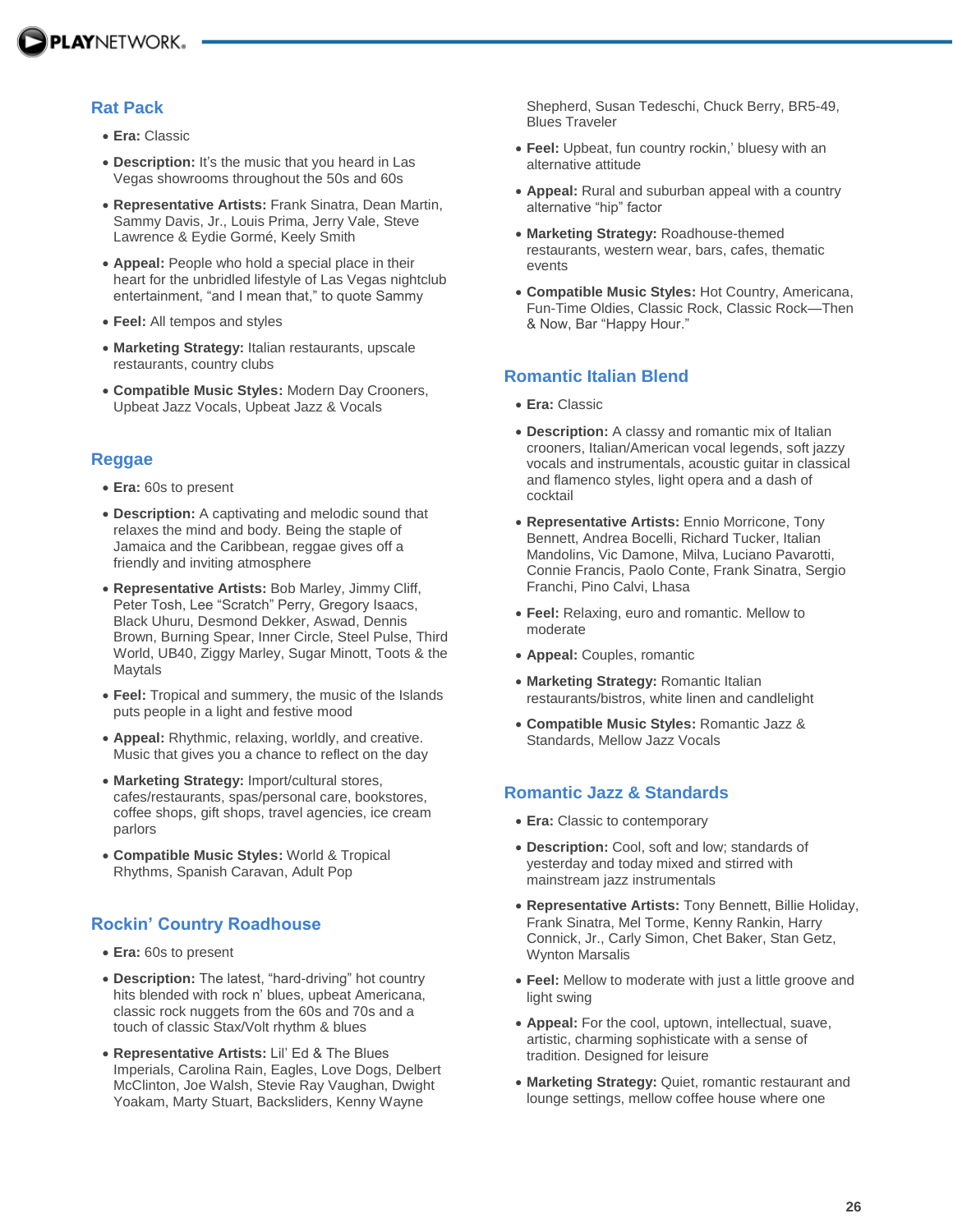wants to linger and browse, business wear, martini and cigar, hotel lounge or café, cool boutiques

 **Compatible Music Styles:** Mellow Jazz Vocals, Mellow Jazz Instrumentals, Smooth Jazz & Vocals, Smooth Jazz Instrumentals, and Baroque & Chamber

#### **Salsa & Merengue**

- **Era:** 50s–90s, classics
- **Description:** A hot, multinational mix of Afro-Cuban classics, salsa, romantic salsa, merengue, cumbia and Latin pop styles of music. Very festive and dance-oriented to create a party-like atmosphere. Includes a lot of wide crossover Latin pop sensations
- **Representative Artists:** Tito Puente, Celia Cruz, Mark Anthony, Ricky Martin, Alex Bueno, Frankie Ruiz, Ray Sepulveda, Johnny Rivera, India, Giro, Johnny Rivera, Tito Nieves, Afro-Cuban All Stars, Elvis Crespo, Fania All-Stars
- **Feel:** Mostly up-tempo!
- **Appeal:** Target audience is male/female 25–54. East coast appeal down through Florida and into the Caribbean. Young and zesty!
- **Marketing Strategy:** Great for theme restaurants, cantinas, patio or summer dining, sportswear and sunglass outlets, tropical resorts/hotels, pleasure cruises and tropical/summer apparel outlets; also a clever and creative solution for the anti-theme in the dead of winter
- **Compatible Music Styles:** Spanish Caravan, Latin Pop Hits

# **Shiny Happy People**

- **Era:** 70s to contemporary
- **Description:** Positive, melodic pop, adult contemporary, sexy R&B, singer-songwriters, oldies, divas and light adult alternative in a mixed tempo from moderate to an easy up-tempo. Designed for women and great for an entire day of listening
- **Representative Artists:** 10,000 Maniacs, India Arie, AWB, Karla Bonoff, Petula Clark, Dusty Springfield, Supremes, Al Green, Marvin Gaye, Sheryl Crow, Fleetwood Mac, Everything but the Girl, Bryan Ferry, Chris Isaak, Alicia Keys, k.d. lang, Van Morrison, Joss **Stone**
- **Feel:** Melodic, light, sexy, thoughtful and rhythmic
- **Appeal:** Female sensitivity—primarily for upscale, professional women on the go
- **Marketing Strategy:** Designed for female business. Wears well all day
- **Compatible Music Styles:** Adult Contemporary, Singer-Songwriters, Mellow Adult Alternative, Adult Pop—Soft, Adult Pop—Upbeat

### **Singer-Songwriters**

- **Era:** 70s to contemporary
- **Description:** Great songs from the best familiar and new contemporary singers and songwriters of today. To help introduce much of this new music in a comfortable and familiar setting, some iconic pop, moderate classic rock and great artist/great album memories are included in the mix to help comfortably introduce new music in a familiar context
- **Representative Artists:** Paul Simon, Norah Jones, Van Morrison, Keb Mo, Crosby, Stills &Nash, John Gorka, James Taylor, Kim Ritchie, Jackson Browne, Greg Brown, Pieta Brown, Browne, John Mayer, John Hiatt, Mark Knopfler, Beth Orton, Nickel Creek, Shawn Colvin, Lyle Lovett, The Eagles, Bruce Cockburn, Bonnie Raitt, Dave Alvin, David Gray
- **Feel:** Thoughtful, cool, atmospheric, not too mellow, not too up. Great variety for sustained listening and maintaining interest
- **Appeal:** Quality, thoughtful, acoustic, calming, familiar tasteful, cool
- **Marketing Strategy:** Casual dining, relaxed fastcasual, comfortable office, cafes, coffee/espresso, bookstores, boutiques, lifestyle brands
- **Compatible Music Styles:** Mellow Adult Alternative, Adult Alternative, Eclectic Groove, Acoustic Vocals & Instrumentals, Adult Contemporary

# **Smooth Jazz & Vocals**

- **Era:** Contemporary
- **Description:** A moderate to comfortably upbeat mix of contemporary jazz instrumentals with a sprinkling of smooth adult pop, R&B and jazz vocals. This mix is stylish, romantic and rhythmic, yet not overbearing. Excellent for sustained listening for both customers and employees
- **Feel:** Enough energy to support an atmosphere for shopping, working or dining but soft enough to be relaxing and comforting
- **Appeal:** Passive listening and general public appeal.
- **Representative Artists:** Al Jarreau, David Sanborn, Peter White, Sade, Sting, Basia, Randy Crawford, Rippingtons, George Benson, Kenny G
- **Marketing Strategy:** General public, on-hold, waiting/common areas, hotel lobby and lounge,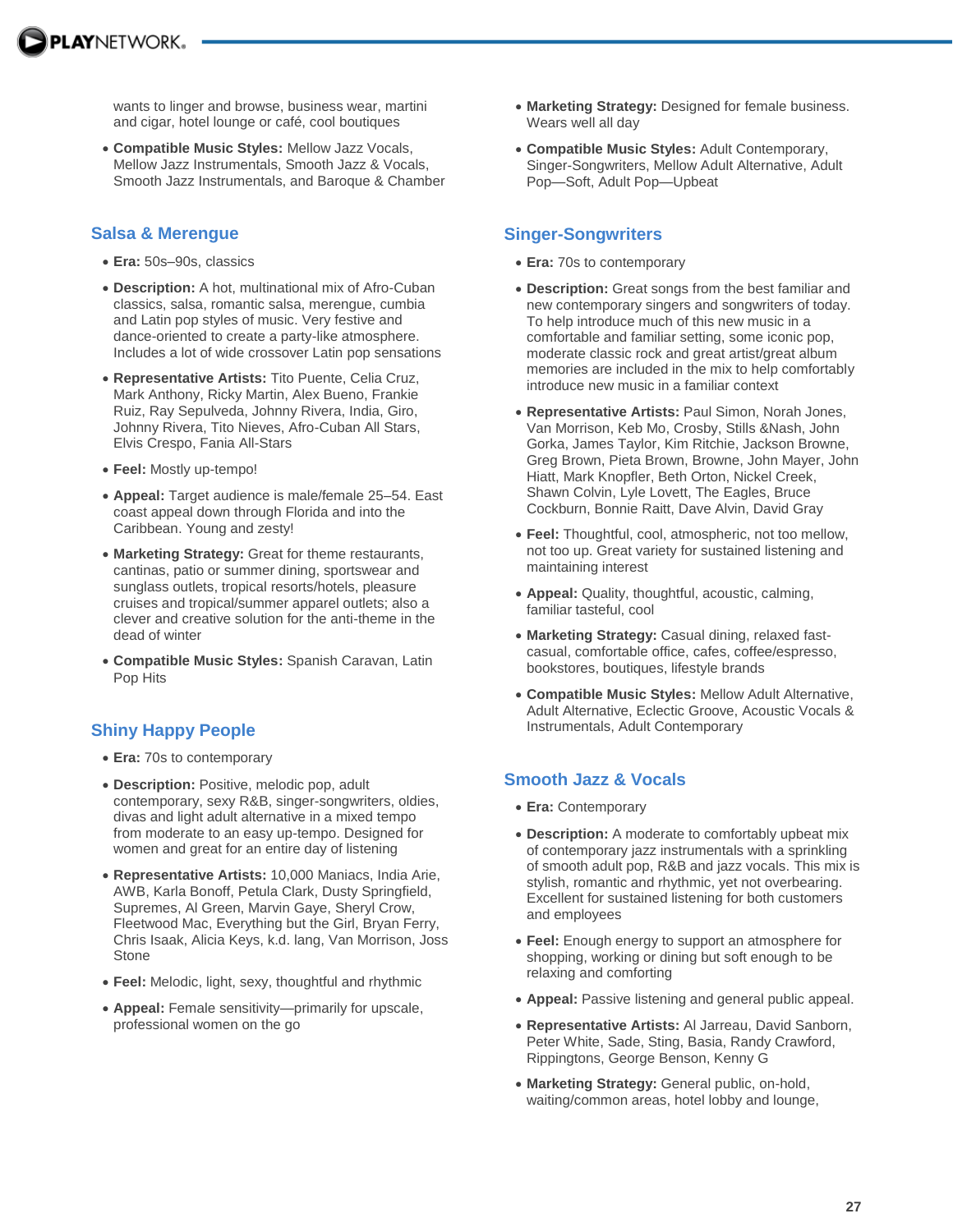

grocers, drug stores, department stores, discount stores, medical, office building, gifts and sundries, home decorating, gift cards and stationery, cafes, delis, restaurants, fine lounges, business wear, semiformal wear, lingerie

 **Compatible Music Styles:** Smooth Jazz Instrumentals, Urban Adult, Eclectic Groove, Acid Jazz, Acoustic Vocals & Instrumentals, and Adult Pop—Soft

### **Smooth Jazz & Vocals (Recurrent)**

 **Description:** Smooth Jazz & Vocals recurrent hits from the past one to two years. (See Smooth Jazz & Vocals for full description and access to more content.)

# **Smooth Jazz & Vocals (Top Plays)**

 **Description:** Smooth Jazz & Vocals hits from the past year. (See Smooth Jazz & Vocals for full description and access to more content.)

### **Smooth Jazz & Vocals—Limited Selection**

 **Please Note:** This new mix may contain many cuts that do not exist yet on the C400 hard drive. An update disc or network broadcast may be required to fulfill adequate song inventory

### **Smooth Jazz Instrumentals**

- **Era:** Contemporary
- **Description:** All instrumental. A select mix of smooth and soft jazz instrumentals that is easy to listen to all day without being disruptive. A great solution if you are looking for mass appeal
- **Representative Artists:** George Benson, Acoustic Alchemy, Kenny G, Grover Washington, Jr., Earl Klugh, Dave Koz, Peter White, Mindi Abair, Bob James, David Sanborn
- **Feel:** Easy-feeling groove with a slightly urban lean. Relaxed and laid back, with a slight bounce. A great balance of tempo and textures for sustained listening pleasure
- **Appeal:** Mass appeal for adults in their 20s–60s, especially females and professionals
- **Marketing Strategy:** Good for all-day play. Various clothing and apparel outlets, restaurants, banks, bookstores, family medical/dental clinics, auto dealerships, personal care, home accessories
- **Compatible Music Styles:** Smooth Jazz & Vocals, Urban Adult, Eclectic Groove, Acid Jazz, Acoustic

Vocals & Instrumentals, Baroque & Chamber, and Adult Pop—Soft

### **Spanish Caravan**

- **Era:** 60s to present
- **Description:** A Spanish stew "Paella" for your consumption. Ingredients include the perfect mix of Latin jazz, flamenco, mambo, Brazilian jazz, Cubop, salsa, Latin rock and Latin electronica. Contains vocals and instrumentals for well-rounded rhythmic flavor!
- **Representative Artists:** Mongo Santamaria, Gal Costa, War, Flora Purim, Gato Barbieri, Santana, Celia Cruz, Gipsy Kings, Ozomatli, Tania Maria, Tito Puente, El Chicano, Joao & Astrud Gilberto, Cal Tjader, Pucho, Willie Bobo, Bernabe Deoron, Stan Getz, Brazil 66, Se Si, Bebel Gilberto, Theivery **Corporation**
- **Feel:** Lively, percussion-driven, ranging from toetappin' moderate to full-on heat. Uplifting and highly addictive without being overwhelming
- **Appeal:** Those who like to try something different. Cultured, artistic, energetic, creative, lifestyleoriented, well-traveled, social and opinionated. Wide age and income appeal. Great for sustained listening and works well in high-traffic environments. A good strategy to implement in Latin neighborhoods and themes
- **Marketing Strategy:** Southwest cuisine, ethnic restaurants (Basque-tapas, etc.), coffee houses, artsy bars, gourmet grocery stores, travel agencies, airlines, cruise liners, cigar lounges-shops, import/export retailers, destination hotels, poolside, ethnic fast food chains (wraps, etc.), summer or patio theme
- **Compatible Music Styles:** Mellow Jazz Instrumentals, Upbeat Jazz Instrumentals, World & Tropical Rhythms, Upbeat Chill, Chill Out

# **St. Patrick's Day—Rock & Pop**

- **Era:** Timeless
- **Description:** The best in contemporary Irish-oriented rock/pop and culturally traditionalist music heard in pubs and restaurants all over the world. Much of the music is familiar and some of it simply sounds new with a familiar Irish Celtic or UK feel
- **Representative Artists:** U2, Van Morrison, Afro Celt Sound System, The Cranberries, Duhks, Corrs, Bats, Waterboys, Clannad, Chieftains with guests, Proclaimers, Pogues, Badly Drawn Boy, Altan, An Emotional Fish, Gaelic Storm, Sinead Lohan, Del Amitri, Clannad, Dropkick Murphys, Hothouse Flowers, Sinead O'Connor, Simple Minds, Kila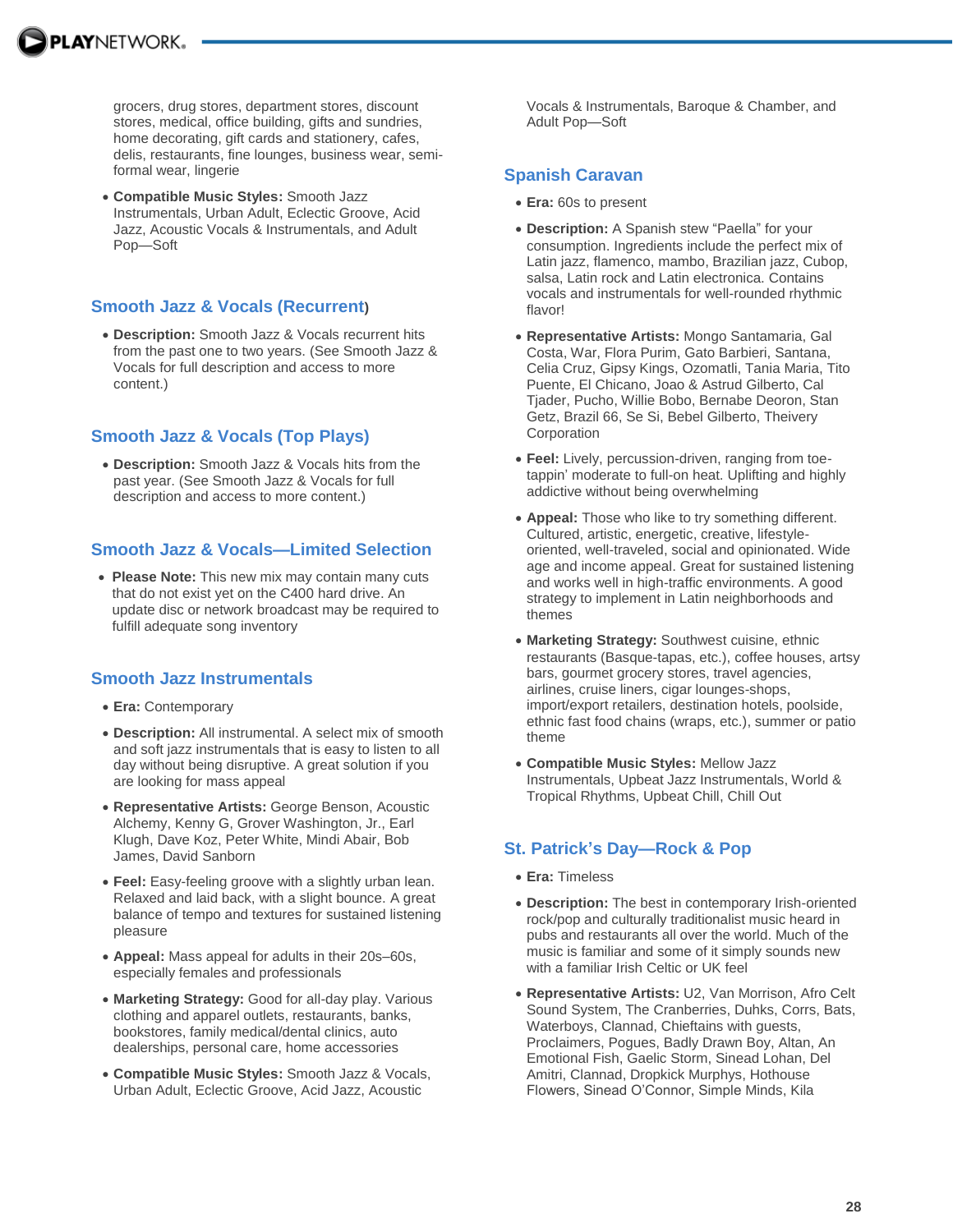- **Feel:** Mostly energetic and upbeat from moderate to rocking
- **Appeal:** Wide appeal; perfect to get a party started slightly male-oriented
- **Marketing Strategy:** Irish brew pubs, pizza joints, restaurants and burger grills on St Patrick's Day
- **Compatible Music Styles:** Fun-Time Oldies, Adult Alternative, Classic R&B, Adult Pop—Upbeat, Alternative, Electric Blues

# **St. Patrick's Day—Traditional**

- **Era:** Timeless
- **Description:** A lively blend of new and traditional Irish, Celtic and Gaelic music performed on mostly hand-made instruments that include the fiddle, acoustic guitar, accordion, tin whistle, concertina, flute, harmonica, bouzouki, banjo and percussion. This mix contains Irish folk songs, chants, dances and reels, both instrumental and with vocals sung in the rich story-song cultural tradition that has been passed down through the ages
- **Representative Artists:** The Chieftains, Patrick Street, Altan, Clannad, Matt Malloy, Tommy Makem, Old Blind Dogs, De Danann, Gaelic Storm, 4 yn y Bar, Alton, Dublanders, Capercaillie, Irish Tradition, Cherish the Ladies, Fiddlin' Johnny, Maura O'Connor, Wolfstone, Cathy Martin, Clancy Brothers, Colcannon, Celtic Thunder, Liz Carroll, Deanta, Martin Hayes, Lunasa, Natalie MacMaster, Solas
- **Feel:** Lively, moderate to mostly upbeat
- **Appeal:** Wide appeal; Perfect for St. Patrick's Day celebrations or cultural events
- **Marketing Strategy:** New and traditional Irish pubs, restaurants, bars, grills, cafés or Irish/Celtic boutique retailers
- **Compatible Music Styles:** Fun-Time Oldies, Electric Blues, Classic Rock, Urban Adult, Eclectic Groove

# **Stylish Pop—Upbeat**

- **Era:** Contemporary
- **Description:** A mature mixture of adult contemporary pop, light indie rock, electronica, world beat and light dance. Although many of the artists contained in this mix are considered "underground," the mix does contain a percentage of familiar artists and songs that fit with the stylish-contemporary format
- **Representative Artists:** Goldfrapp, Morcheeba, Sade, Coldplay, Hooverphonic, Bitter:Sweet, Belle and Sebastian, Massive Attack, Frou Frou, Tahiti 80, Supreme Beings of Leisure, Jamiroquai, Saint Etienne, Stereolab, St. Germain, Zap Mama
- **Feel:** This program has been edited to exclude slower material (ballads, mood pieces) and focuses on mid to up-tempo energy levels
- **Appeal:** Predominantly female appeal, with a key age target of about 25
- **Marketing Strategy:** Ideal for late-night bar/dining, fashion accounts and trendy retail stores (candle shops, bath and body shops, book stores, coffee houses, import stores, any high-end gift shop)
- **Compatible Music Styles:** Stylish Pop, Upbeat Chill, Chill Out, Modern Soul, Acid Jazz, Gen Y Indie Pop

# **Switched On Summer**

- **Era:** Present
- **Description:** Modern songs about summer and the beach that evoke the feel of road tripping, and convertible-top-down-going-to-the-beach summer activities. The bulk of the songs are from 1990s to present. The mix includes some hits from the 80s as well as upcoming artists from today. A handful of surf, reggae and Americana songs are included
- **Representative Artists:** Weezer, U2, The Little Ones, Beach Boys, The Ramones, Beck, John Cougar Mellencamp, Bob Marley, Beck, Explorers Club, Vampire Weekend, Phantom Planet, The Thrills, The Go-Gos, Blondie, Jamiroquai
- **Feel:** Enegetic and upbeat
- **Appeal:** Very wide appeal (22–50); target: 30s
- **Marketing Strategy:** Retailers or beach-positioned stores
- **Compatible Music Styles:** Adult Contemporary, Upbeat Pop, Smells Like 90s Hits, Radio-Friendly AAA, Indie

# **Teen Female Fashion**

- **Era:** Contemporary
- **Description:** Upbeat teen, indie pop and rock boy/girl bands, retro-pop remixes, highly energetic and hip while appealing to the typical teen female demographic
- **Representative Artists:** Rihanna, Pink, Taylor Swift, Demi Lovato, Michelle Branch, Girls Aloud, Dashboard Confessional, Jonas Brothers, Hilary Duff, Le Tigre, Jennifer Hudson, Gwen Stefani, CSS, Plain White T's, Anberlin, Miley Cyrus, Black Kids, Snow Patrol
- **Feel:** Upbeat, bouncy, gritty, fun and girlish
- **Appeal:** Geared toward female teens, ages 13–19, who embrace newness in music, attitude and fashion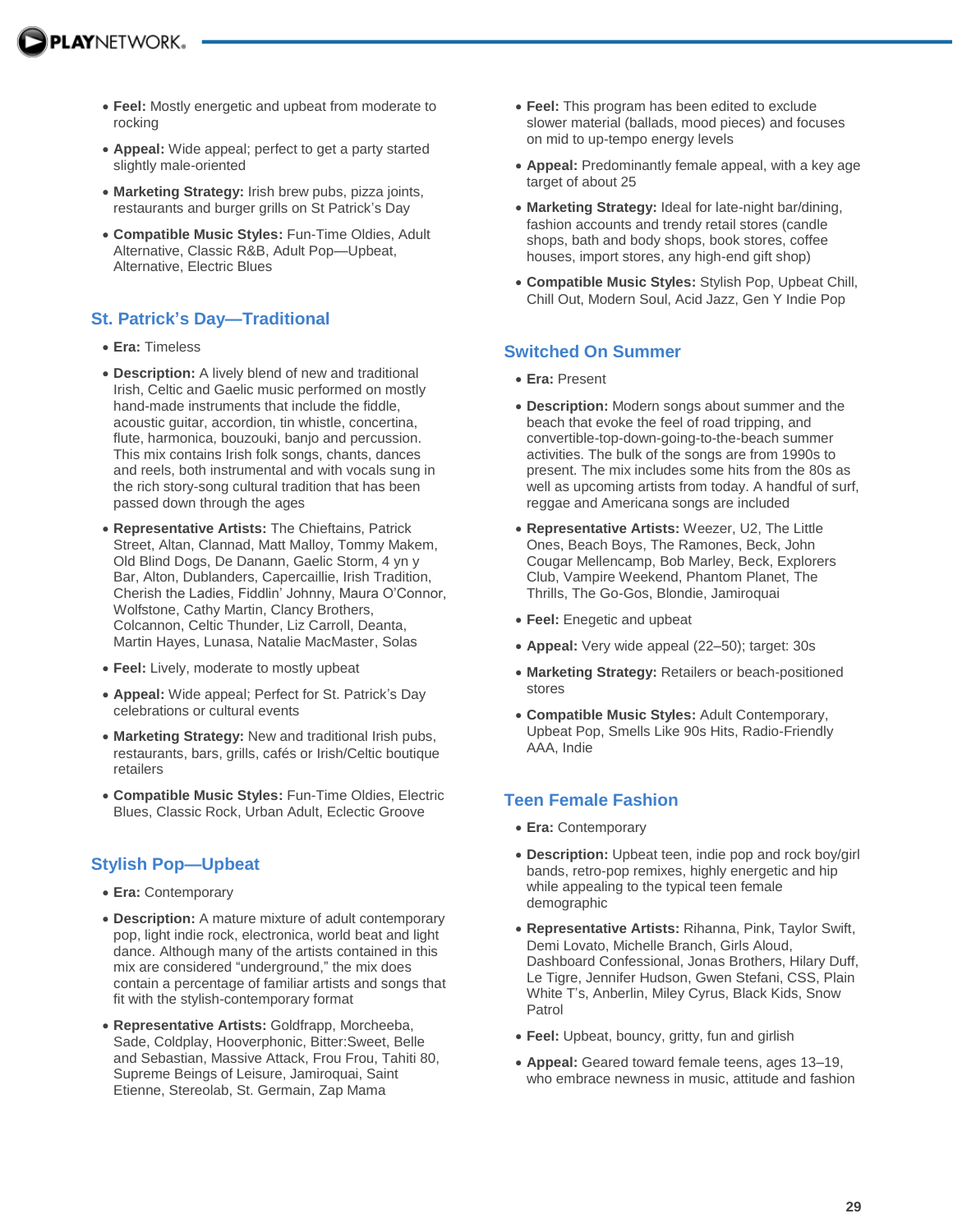- **Marketing Strategy:** Perfect for teen female fashion and apparel outlets, accessory shops, teen shoe stores, teen departments, personal care and salons
- **Compatible Music Styles:** Gen Y Rock, Gen Y Pop, Alternative, Pop Divas

# **Tejano Mix**

- **Era:** Mid-80s to present
- **Description:** The "country" of Latin music. The traditional mixture of early conjunto (accordion music combining waltz and bolero) performed by today's contemporary Tejano artists
- **Representative Artists:** Grupo Limite, Gary Hobbs, Selena, Desperado, David Garza, La Fuga, Thalia, Los Palominos, Manolo Fernandez, Los Tigrillos, Grupo Tentacion, Pete Astudillo, Bronco, El Poder Del Norte
- **Feel:** A casual, working-class ambience for regional shopping, related business and dining
- **Appeal:** Strong male appeal could even provide the ambience for regional pubs and/or sports bars
- **Marketing Strategy:** For regional businesses, although some of the music could blend with other music styles to reach a wider business spectrum. As a "stand-alone" format, it reaches food and service industries and small businesses, pubs, sports bars and certain dining applications
- **Compatible Music Styles:** Viva Mexicana, Mariachi Mix

# **Top 40 Hits**

- **Era:** Contemporary
- **Description:** A variety of trendy, mainstream pop and "older" cuts from the 80s to the present. Styles include current top 40, R&B and alternative as well as classic pop from the 80s and 90s to present
- **Representative Artists:** Natasha Bedingfield, Mariah Carey, Miley Cyrus, Daughtry, Fergie, Jonas Brothers, Madonna, Maroon 5, Pink, Prima J, Pussycat Dolls, Rihanna, Justin Timberlake
- **Feel:** Very representative of the current pop chart. Lots of mixed energy from ballads to rockin'!
- **Appeal:** Extreme mass appeal for kids to younger adults and beyond. Very mainstream acceptance
- **Marketing Strategy:** Mainstream, trendy, and youthoriented fashion stores, active fast food hangouts. Active, contemporary, lounges, bars and grills, college hangouts, trendy hair salons, accessories/earrings, shoes, youthful departments
- **Compatible Music Styles:** Alternative, Adult Pop— Upbeat, Club & Dance

# **Top 40 Hits (Recurrent)**

 **Description:** Top 40 recurrent hits from the past one to two years. (See Top 40 Hits for full description and access to more content.)

# **Top 40 Hits (Top Plays)**

 **DESCRIPTION:** Top 40 Hits from the past year. (See Top 40 Hits for full description and access to more content.)

# **Totally Awesome 80s**

- **Era:** 80s
- **Description:** Pastels were big and so was the hair! Aerobics and hypoallergenic makeup became commonplace as first-generation rock superstars became more health conscious. And that was just the men! This program is a nostalgic walk back to the 80s, from the inception of MTV to the discovery of lipsynching pop bands. All of the pop radio superstars of 1980–1989 are covered (including a few spiked hair and skinny tie bands you may have forgotten) in this fun and familiar program
- **Representative Artists:** Michael Jackson, Blondie, Madonna, Duran Duran, Prince, Bruce Springsteen, Cyndi Lauper, Go-Gos, U2, Culture Club, R.E.M., Eurhythmics, Huey Lewis & the News, Tears for Fears, INXS, Madness, ABC, Men at Work, B-52s, Police, Motels, Stray Cats, Talking Heads, Joe Jackson, Wang Chung, Dire Straits, Billy Idol
- **Feel:** Awesome fun, lively, familiar, happy
- **Appeal:** Multigenerational—baby boomers and their kids
- **Marketing Strategy:** Trendy—thematic and retro fashion locations, active fast food hangouts, Gen-X and college bars and restaurants, trendy hair salons, vintage clothing stores, youth-oriented locations
- **Compatible Music Styles:** Alternative, Adult Alternative, Jukebox Classics, Old School Funk, Bar "Happy Hour."

# **Tropical Tradewinds**

- **Era:** 70s to present
- **Description:** A light and breezy feel of tropical songs and instrumentals, which typify a relaxing musical getaway
- **Representative Artists:** Maxi Priest, Al Jarreau, Jimmy Buffett, Christopher Cross, Beach Boys, Aswad, Robert Palmer, Paul Simon, Spyro Gyra, Enya, Earl Klugh, Keola Beamer, Kepena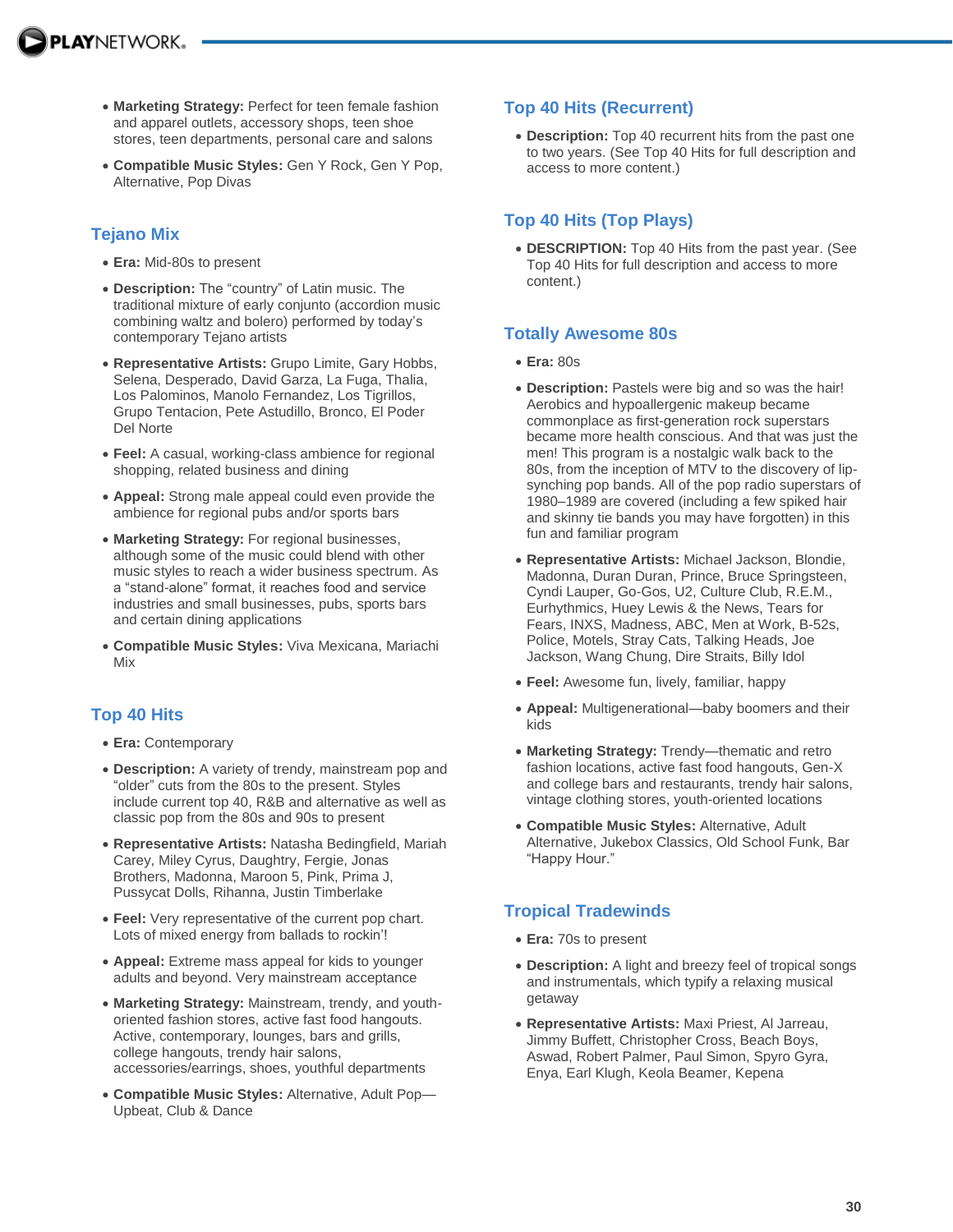- **Appeal:** Caribbean in essence and rhythm yet familiar to a wide audience
- **Feel:** A free-flowing blend of music that typifies the feeling of a warm and sunny vacation getaway. The mood is happy and uplifting
- **Marketing Strategy:** Travel agencies, theme restaurants, various clothing and apparel outlets, and sports apparel outlets, golf shops, cafes, tropical aquarium stores, gift shops and tropical destinations
- **Compatible Music Styles:** Brazilian Styles, World & Tropical Rhythms, Reggae

# **Tweens & Juniors**

- **Era:** Contemporary
- **Description:** Forget the ABCs and 123s. This Tween mix is designed to appeal to youths between the ages of 10–15. The mix is heavily dominated by Disney artists. It's upbeat and fun with some dance beats
- **Representative Artists:** Jonas Brothers, Miley Cyrus/Hannah Montana, Selena Gomez, High School Musical but also contains up-and-coming artists
- **Feel:** Upbeat, fun, youthful
- **Appeal:** It is designed to appeal to kids between the ages of 10–15 who regularly watch Disney Channel, follow the latest trends and listen almost exclusively to pop
- **Marketing Strategy:** Ideal for teen fashion and accounts and retailers who want to appeal to tweens
- **Compatible Music Styles:** Cool Kidz, Top 40, Hot AC

# **Upbeat Chill**

- **Era:** Contemporary
- **Description:** An eclectic mix of house, trip hop, world beat, drum and bass and underground pop; rich with lush melodies and sustaining textures. Although the overall tempo of the music is upbeat the mood of the mix is consistently mellow, often jazzy. Upbeat Chill relies heavily on synthetic rhythm and melody, with less emphasis on vocals and live instrumentation
- **Representative Artists:** Groove Armada, the Freestylers, Dimitri from Paris, St. Germain, Gus Gus, Mum, Layo and Bushwacka, Rinocerose, Miguel Migs, LTJ Bukem, Blue 6, Beanfield, Rae and Christian, Mr Scruff, DZihan and Kamien, Herbert, Masters at Work
- **Feel:** The majority of the selections are instrumental and designed to create a relaxed yet social mood. Friendly and elegant
- **Appeal:** This mix should strongly appeal to stylish males and females in their late teens to early 30s.

Club goers. Late night cocktails. Upbeat shoppers looking for the latest in fashion. Hip and casual bar or hotel lounge

- **Marketing Strategy:** Ideal for late-night bar/dining, fashion accounts and trendy retail stores in general
- **Compatible Music Styles:** Similar to Stylish Pop in terms of the artists, but different in terms of the attention paid to the mood and tempo of the track selections. Very similar to the Chill Out mix, but with faster tempos and a bit more energy. Other compatible mixes include: Acid Jazz, Modern Soul, World & Tropical Rhythms, Spanish Caravan

# **Upbeat Jazz & Vocals**

- **Era:** 40s to present
- **Description:** Upbeat jazz instrumentals and vocals from the legendary masters to the leaders in the field today. A touch of swing, R&B and blues adds some snap, pop and sizzle
- **Representative Artists:** Louis Armstrong, Oscar Peterson, Ella Fitzgerald, Harry Connick, Jr., Count Basie, Miles Davis, Chet Baker, Diana Krall, Frank Sinatra, Billie Holiday
- **Feel:** Lively. From moderate to mostly upbeat
- **Appeal:** Wide appeal. Sophisticated, cultured, intellectual, energetic, social, suave
- **Marketing Strategy:** Active bars and grills, steakhouses, lounges, casual upscale restaurants, active business wear, casual upscale sportswear/weekend wear, coffee/espresso/books, and hotel lounges
- **Compatible Music Styles:** Big Band, Romantic Jazz & Standards, Eclectic Groove, Smooth Jazz Instrumentals, Electric Blues

# **Upbeat Jazz Instrumentals**

- **Era:** Classic to present
- **Description:** For those who only want instrumentals and consider vocals to be intrusive, we bring you this mix, which is consistently and comfortably upbeat. Great artistry that stays very melodic with emphasis on strong melodies. Spans many decades of great jazz from the 50s through today
- **Representative Artists:** Miles Davis, Dizzy Gillespie, Wes Montgomery, Cannonball Adderly, Freddie Hubbard, Horace Silver, J.J. Johnson, Modern Jazz Quartet, Dexter Gordon
- **Feel:** Upbeat and grooving but not too intense; very melodic and very little soloing
- **Appeal:** Mass appeal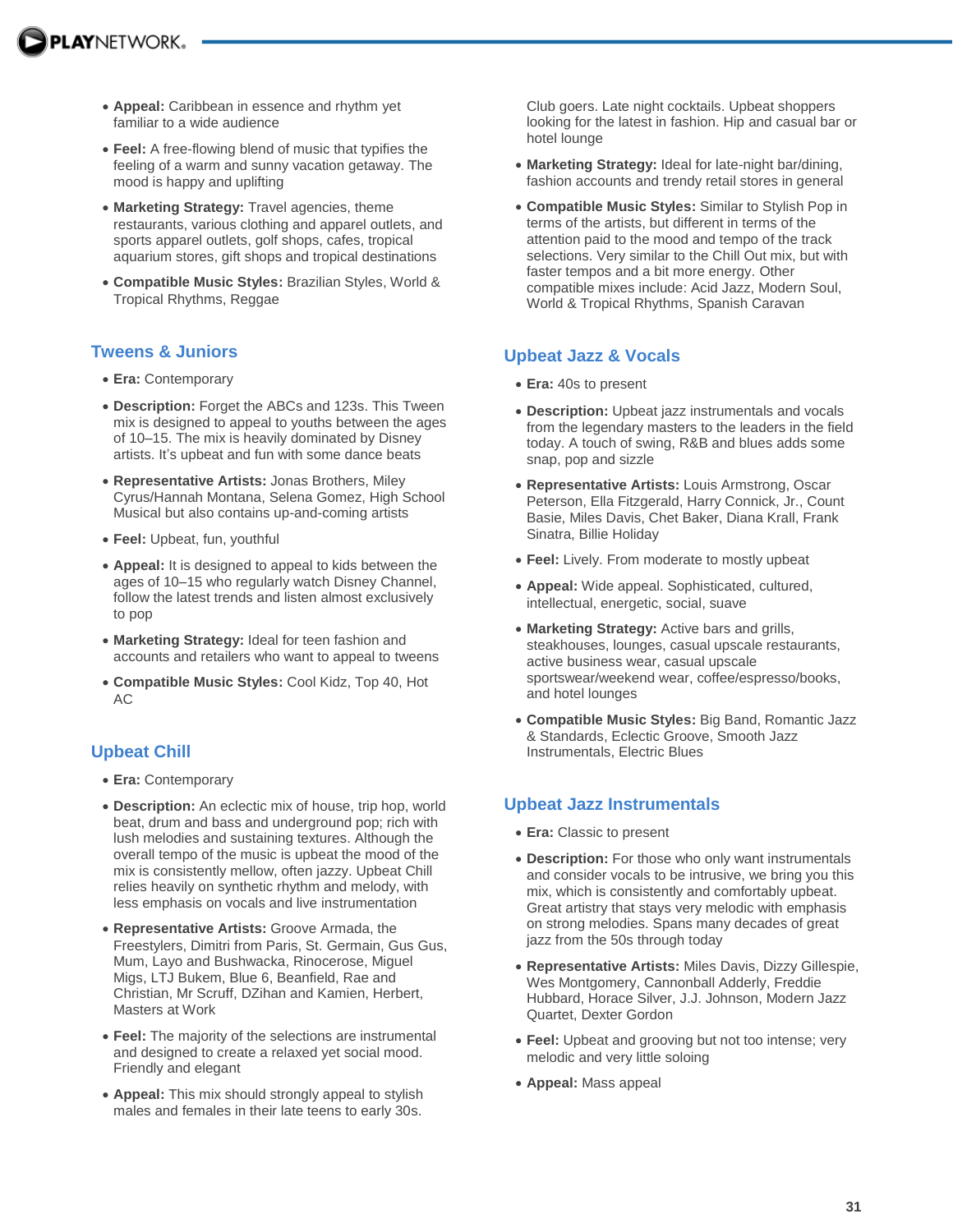- **Marketing Strategy:** Sophisticated but casual restaurants and bars, coffee houses, bookstores, professional clothiers
- **Compatible Music Styles:** Upbeat Jazz Vocals

### **Upbeat Jazz Vocals**

- **Era:** Classic
- **Description:** Upbeat Jazz Vocals only (no instrumentals). This mix is more melodic, familiar and less intrusive than mixing in the instrumentals. Jazz legends from the past and present all come together in this snappy presentation
- **Representative Artists:** Diana Krall, Ella Fitzgerald, Louis Armstrong, Chet Baker, Frank Sinatra, Tony Bennett, Harry Connick, Jr., Joe Williams, Sarah Vaughan, Billie Holiday
- **Feel:** Comfortably upbeat from a swinging medium to lively up-tempo but never overbearing
- **Appeal:** Wide appeal; fun-loving, energetic, cultured, sophisticated
- **Marketing Strategy:** Active bars and grills/steakhouses, lounges, casual upscale restaurant, active business wear, casual upscale
- **Compatible Music Styles:** Upbeat Jazz & Vocals, Upbeat Jazz Instrumentals, Big Band, Romantic Jazz & Standards, Electric Blues, Acid Jazz

### **Upbeat Rock**

- **Era:** 60s to present
- **Description:** An upbeat, pumpin' jukebox full of pop/rock, new wave and alternative from the birth of hard rock in the mid-60s up to the present
- **Representative Artists:** Blues Traveler, Aerosmith, Jeff Beck, Cake, Blondie, Barenaked Ladies, Van Halen, The Cure, Rolling Stones, Goo Goo Dolls, Oasis, Cream, Foo Fighters, U2, Franz Ferdinand, Bruce Springsteen, Red Hot Chili Peppers, Killers, Wolfmother, Arctic Monkeys
- **Feel:** Constantly upbeat, high energy with strong, rhythmic beats
- **Appeal:** Strong, male appeal; fun, boisterous, highenergy, social, meeting friends
- **Marketing Strategy:** Workouts, peak-time bars, casual wear, jeans and tee shirts, fast food in hip areas, off-campus lifestyle
- **Compatible Music Styles:** Classic Rock, Alternative, Adult Pop—Upbeat, Electric Blues, Adult Alternative

# **Upbeat Rock (Select)**

 **Please Note:** This new mix may contain many cuts that do not exist yet on the C400 hard drive. An update disc or network broadcast may be required to fulfill adequate song inventory

# **Urban & Rap**

- **Era:** Contemporary
- **Description:** Assorted hip hop vibes of urban, rap, R&B. Focus is on current urban chart hits as well as album cuts, with an upbeat "party" feel. Tempo does vary from down to mid-up, but the energy and mood will provide a constant upbeat feel
- **Representative Artists:** Akon, Ashanti, Bow Wow, Chris Brown, Fat Joe, The Game, Alicia Keys, Sean Kingston, Lil' Wayne, Lloyd, Ludacris, Lupe Fiasco, Ne-Yo, Rihanna, Roots, T.I., T-Pain, Young Jeezy
- **Feel:** Urgent, funky, street-smart, bold and youthful. The energy varies from a laid back funk to bassdriven hip hop beats.
- **Appeal:** Strong male appeal but smooth enough for female listeners. Geared toward primarily youth to young adults
- **Marketing Strategy:** Youth fashion, street-smart fashion and extreme sports, game rooms, urban-wear departments, fast food hangouts, off-campus locations
- **Compatible Music Styles:** Old School Funk, Modern Soul, House/House-Jazz, Urban Adult

### **Urban & Rap (Recurrent)**

 **Description:** Urban & Rap recurrent hits from the past one to two years. (See Urban & Rap for full description and access to more content.)

# **Urban & Rap (Top Plays)**

 **Description:** Urban & Rap hits from the past year. (See Urban & Rap for full description and access to more content.)

# **Urban Adult**

- **Era:** Contemporary
- **Description:** The Urban Adult mix journeys through time with a smooth and polished mix of softer R&B and soul rooted in quiet storm and adult contemporary. Focusing on soulful, meaningful lyrics instead of today's sexual innuendos, its broad range and depth of great music has great crossover appeal and is intended for more than just women who want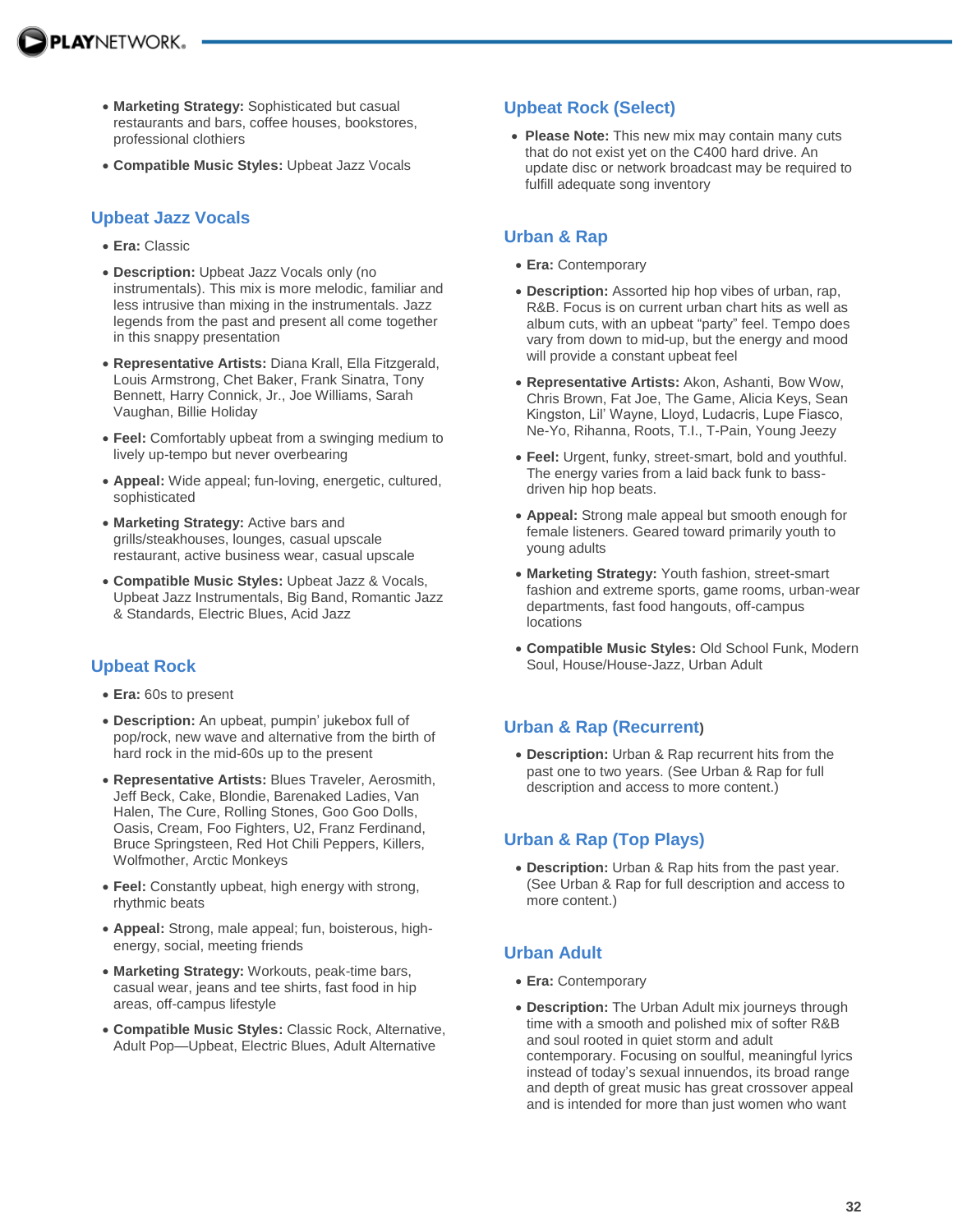

to hear ballads and welcomes those seeking more than contemporary urban radio formats

- **Representative Artists:** 112, Anita Baker, Boyz II Men, Natalie Cole, Commodores, Chico Debarge, Johnny Gill, Heatwave, Teena Marie, Maxwell, Brian McKnight, Prince, Jill Scott
- **Feel:** Classic, relaxed, romantic and sophisticated a la "GQ," with a professional, urban vibe. Tempo varies from slow ballads to mid-tempo, on a scale of 1–5, with 1 being slow/ballad and 5 being fast, this mix stays a consistent 1–3
- **Appeal:** Any establishments wanting tasteful urban and soulful sounds with a broad timeline
- **Marketing Strategy:** Fine clothiers, casual and fine dining; cafes, restaurants, coffee shops and boutiques appealing to urban professionals and families
- **Compatible Music Styles:** Smooth Jazz & Vocals, Pop Hits, Soft Pop, Cellar of Soul, Modern Soul, Classic R&B

#### **Urban Adult (Recurrent)**

 **Description:** Urban Adult recurrent hits from the past one to two years. (See Urban Adult for full description and access to more content.)

#### **Urban Adult (Top Plays)**

 **Description:** Urban Adult hits from the past year. (See Urban Adult for full description and access to more content.)

#### **Urban Adult—Upbeat**

- **Era:** Contemporary
- **Description:** Leaning more toward urban adult "hipsters," this mix boasts a variety of urban styles. Modern soul, contemporary R&B, crossover pop/dance, hip hop, rap, duets w/hip hop and R&B divas all work together to form some of the best headboppin', feel-good jams in the business world
- **Representative Artists:** 112, Aaliyah, India Arie, Mary J. Blige, Bootsy Collins, Donnie, Floetry, Goapele, Anthony Hamilton, Janet Jackson, Jazzanova, Joe, R. Kelly, Alicia Keys, John Legend, Outkast, Musiq, Rahsaan Patterson, Prince, Raphael Saadiq, Slave, Angie Stone, Robin Thicke, Charlie Wilson
- **Feel:** Up-tempo, timeless, positive, professional, urban vibe. Tempo varies from mid-tempo to uptempo; on a scale of 1–5, with 1 being slow/ballad and 5 being fast, this mix stays a consistent 3–4
- **Appeal:** Tasteful, funky, reflective, familiar. Music with a moderate to upbeat pace, suited for long-term listening and enjoyment
- **Marketing Strategy:** Fine clothiers, casual and fine dining; cafes, restaurants, coffee shops and boutiques appealing to urban professionals and families
- **Compatible Music Styles:** Modern Soul, Classic R&B, Old School 80s & 90s, Urban Adult

#### **Urban Adult—Upbeat (Select)**

 **Please Note:** This new mix may contain many cuts that do not exist yet on the C400 hard drive. An update disc or network broadcast may be required to fulfill adequate song inventory

#### **Valentine's Day Jazz & Vocals**

- **Era:** Classic to present
- **Description:** Romantic jazz crooners from the 50s and 60s, classic vaults to modern day traditionalists that continue to carry the torch. These love song standards will go a long way to providing the perfect romantic setting for Valentine's Day or any other appropriate occasion. A handful of romantic jazz instrumentals are sprinkled in
- **Representative Artists:** Ella Fitzgerald, Louis Armstrong, Diana Krall, Michael Bublé, Frank Sinatra, Carmen McRae, Billie Holiday, Chet Baker, Stan Getz, Steve Tyrell, Sarah Vaughan, John Coltrane
- **Feel:** Easygoing and lush from mellow to lightly upbeat
- **Appeal:** Very wide appeal—ageless
- **Marketing Strategy:** Valentine's Day or other appropriate romantic occasions or settings
- **Compatible Music Styles:** Romantic Jazz & Standards, Mellow Jazz Vocals, Mellow Jazz Instrumentals, Romantic Italian Blend

#### **Valentine's Day Pop**

- **Era:** Classic to present
- **Description:** Iconic and modern love songs. The bulk of the songs are from 1990s to present and include hits from the 80s as well as upcoming artists from today. A handful of slower love songs and covers are included but they are still melodic
- **Representative Artists:** Bloc Party, Al Green, Stevie Wonder, U2, Ben Harper, Jason Mraz, The Cure, Nouvelle Vague, Seal, Robin Thicke, John Legend, Shout Out Louds, M. Ward
- **Feel:** Energetic and upbeat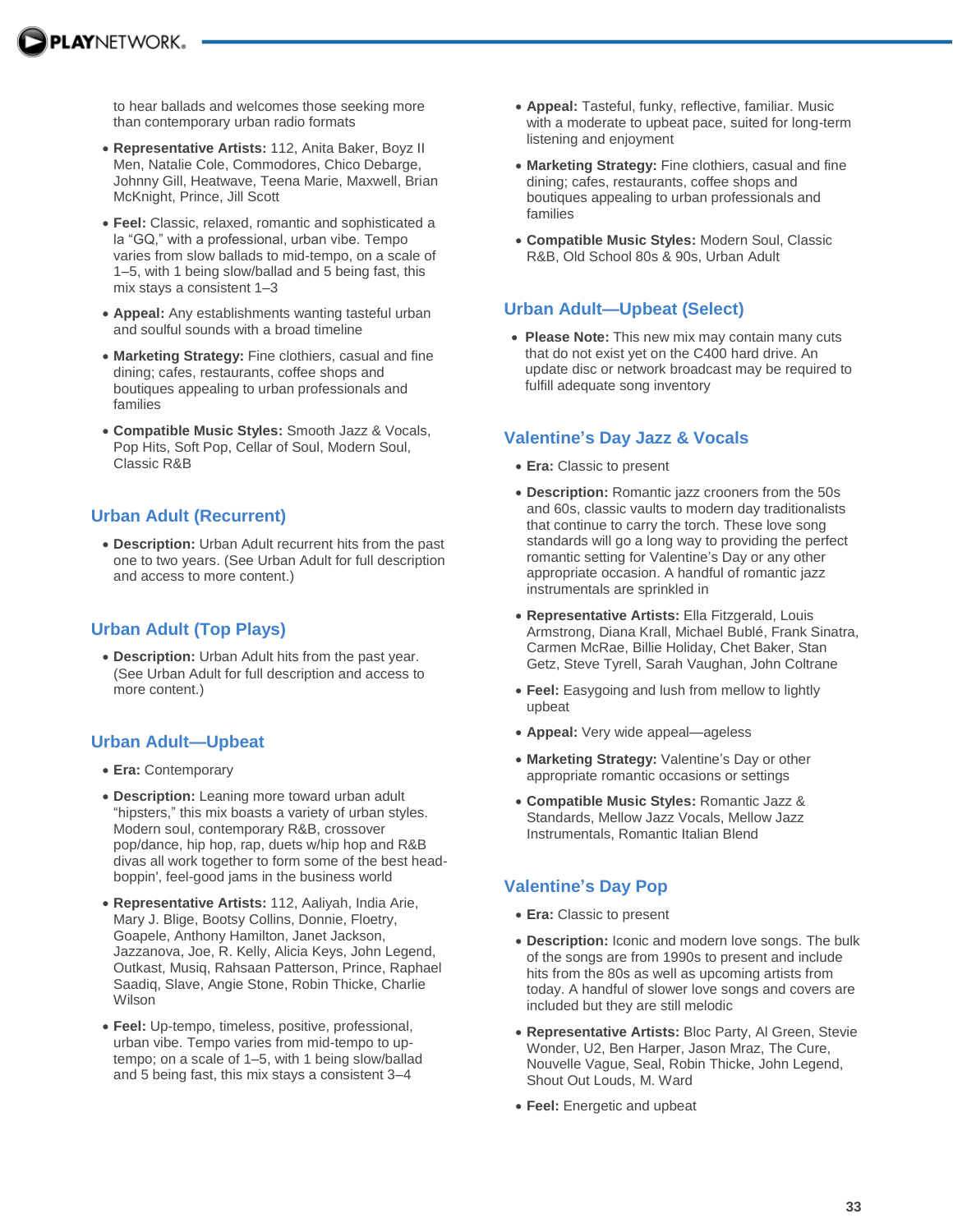- **Appeal:** Very wide appeal (25–40); target: Gen X/Y
- **Marketing Strategy:** Valentine's Day or other appropriate romantic occasions or settings
- **Compatible Music Styles:** Adult Contemporary, Upbeat Pop, Stylish Pop

#### **Viva Mexicana**

- **Era:** Contemporary
- **Description:** Diverse regional Mexican music styles including mariachi, tejano, norteño, banda and ranchero. Upbeat and rich with the flavor and spirit of Mexico
- **Representative Artists:** Mariachi Sol De Mexico, Gary Hobbs, David Olivarez, Los Texas Tornados, Selena, Gerardo Reyes, Banda Bonnita, Flaco Jimenez, Leo Dan, Los Inquietos Del Norte, Yolanda Del Rio, Trio Los Panchos, Grupo Tentacion, Olga Tanon, Los Super Seven, Pete Astudillo, Santa Elena, Pham
- **Feel:** An upbeat and rhythmic collection
- **Appeal:** Mainstream family, broad appeal for restaurant or cantina
- **Marketing Strategy:** Mexican restaurants, cafes and lounges, along with regional clothing retailers, hardware and garden supply stores, auto supply centers, garages, theme pubs, food markets
- **Compatible Music Styles:** Latin Pop Hits, Salsa & Merengue, Spanish Caravan

### **World & Tropical Rhythms**

- **Era:** 70s to present
- **Description:** A spirited stream of world music, rhythmic adult pop, tropical music and instrumentals. Creates a very ethnic and international setting
- **Representative Artists:** Afro Celt Sound System, Bob Marley, Gipsy Kings, Angelique Kidjo, Chieftains, Paul Simon, Los Lobos, Bebel Gilberto, Nusrat Fateh Ali Khan, Talvin Singh, Ravi Shankar, Peter Gabriel
- **Feel:** Comfortably upbeat to moderate and steady with irresistible beats and rhythms and a very positive flow
- **Appeal:** International, intellectual, discerning, creative, world-conscious
- **Marketing Strategy:** Import stores, international/ethnic restaurants and cafes, ethnic clothiers, bookstores, coffee houses, gifts and sundries, body and skin care, tropical destinations, international hotels and boutiques, cruise liners, travel agencies

 **Compatible Music Styles:** Upbeat Chill, Chill Out, Spanish Caravan

### **World & Tropical Rhythms—Electronic**

- **Era:** Contemporary
- **Description:** A spirited stream of world music, rhythmic adult pop, tropical music and instrumentals. Creates a very ethnic and international setting. This particular mix focuses on electronically driven world music
- **Representative Artists:** Afro Celt Sound System, Brazilian Girls, Angelique Kidjo, Bebel Gilberto, DZihan @ Kamien, Thievery Corporation, Talvin Singh, Joi, Mo' Horizons, Soulstance
- **Feel:** Comfortably upbeat to moderate and steady with irresistible beats and rhythms and a very positive flow
- **Appeal:** International, intellectual, discerning, creative, world-conscious
- **Marketing Strategy:** Import stores, international/ethnic restaurants and cafes, ethnic clothiers, bookstores, coffee houses, gifts and sundries, body and skin care, tropical destinations, international hotels and boutiques, cruise liners, travel agencies
- **Compatible Music Styles:** Upbeat Chill, Chill Out, Spanish Caravan

### **World & Tropical Rhythms—Instrumental**

- **Era:** Contemporary
- **Description:** A spirited stream of world music, rhythmic adult pop, tropical music and instrumentals. Creates a very ethnic and international setting. This particular mix focuses on instrumental world music (no vocals)
- **Representative Artists:** Gipsy Kings, Chieftains, Ravi Shankar, Afro Celt Sound System, Keola Beamer, Jesse Cook, Ottmar Liebert, Willie/Lobo
- **Feel:** Comfortably upbeat to moderate and steady with irresistible beats and rhythms and a very positive flow
- **Appeal:** International, intellectual, discerning, creative, world-conscious
- **Marketing Strategy:** Import stores, international/ethnic restaurants and cafes, ethnic clothiers, bookstores, coffee houses, gifts and sundries, body and skin care, tropical destinations, international hotels and boutiques, cruise liners, travel agencies
- **Compatible Music Styles:** Upbeat Chill, Chill Out, Spanish Caravan